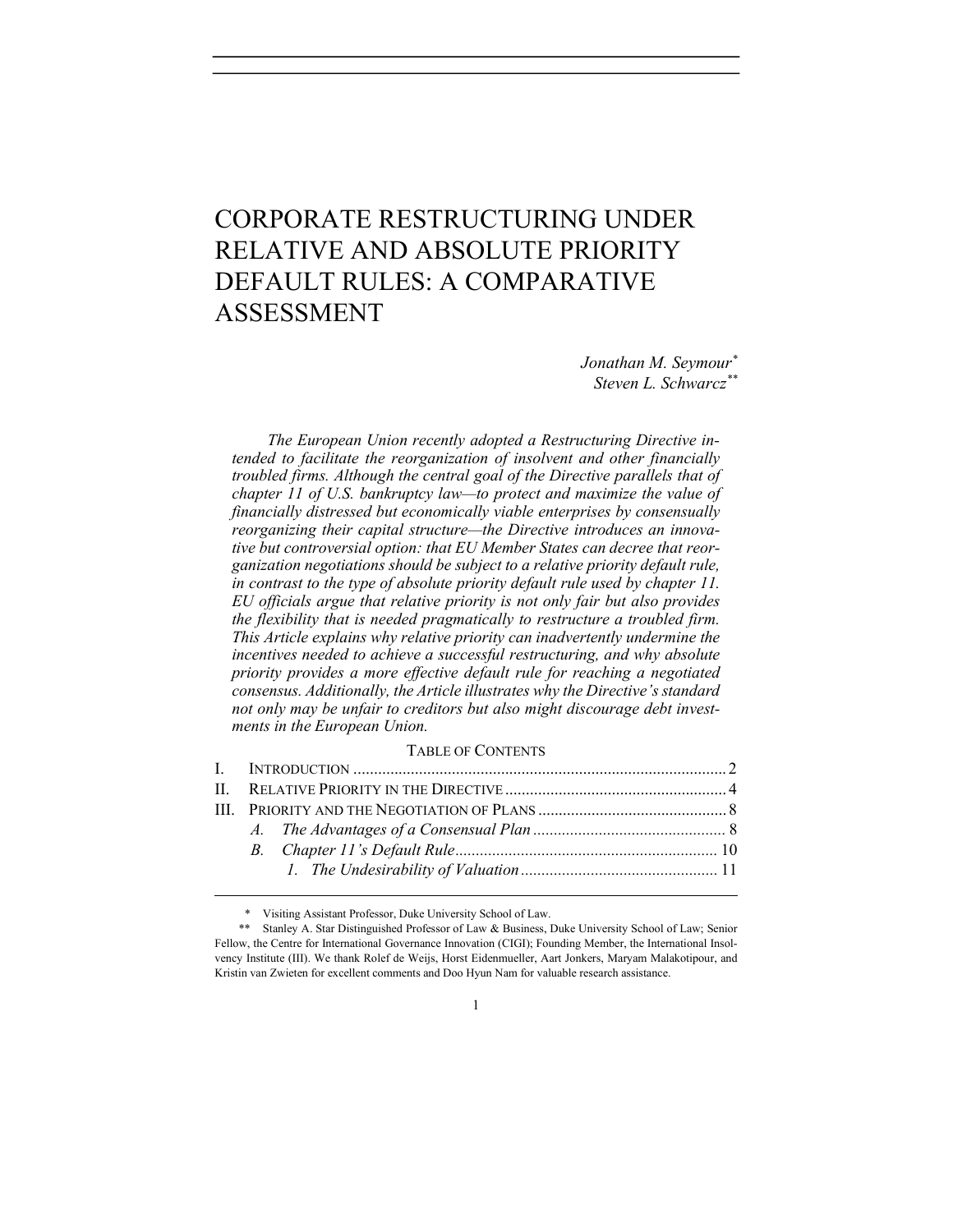| UNIVERSITY OF ILLINOIS LAW REVIEW<br>[Vol. 2021<br>2              |
|-------------------------------------------------------------------|
|                                                                   |
|                                                                   |
| $\mathcal{A}$ .                                                   |
|                                                                   |
| Control of the Reorganization and Negotiation Incentives 19<br>2. |
|                                                                   |
| $B_{-}$                                                           |
|                                                                   |
|                                                                   |
| THE COMMISSION'S UNDERSTANDING OF RELATIVE PRIORITY  28<br>V.     |
| $\mathcal{A}$ .                                                   |
| $B_{\cdot}$                                                       |
| $\mathcal{C}$                                                     |
| D                                                                 |
|                                                                   |
| APPENDIX.                                                         |

# I. INTRODUCTION

This Article assesses the relative priority approach in the European Union's new Restructuring Directive ("Directive")<sup>1</sup> from the comparative perspective of U.S. bankruptcy law—especially chapter 11 of that law, which facilitates the debt restructuring of financially troubled firms.<sup>2</sup> The goal of the Directive parallels that of chapter 11, but in a European Union Member-State context: to provide a framework for guiding the enactment of EU Member-State national laws to facilitate the debt restructuring of insolvent or near insolvent firms.<sup>3</sup> This Article hereinafter will use the term "debtor" to reference both a financially troubled firm being restructured under chapter 11 and a firm being restructured pursuant to the Directive.

Our baseline for comparison is the so-called absolute priority standard employed by chapter 11. Absolute priority is a distributional rule that specifies how the value of a reorganized debtor is to be allocated among its pre-bankruptcy creditors and shareholders. It specifies that a claim held by a senior class of creditors or shareholders is to be paid in full before any payment is made to any junior

 <sup>1.</sup> Council Directive 2019/1023, 2019 O.J. (L 172) 18 (EU) [hereinafter Directive].

 <sup>2.</sup> See 11 U.S.C. §§ 1101–1195.

 <sup>3.</sup> The Directive seeks to ensure that "viable enterprises and entrepreneurs that are in financial difficulties have access to effective national preventive restructuring frameworks which enable them to continue operating." Directive, supra note 1, Recital 1, at 18.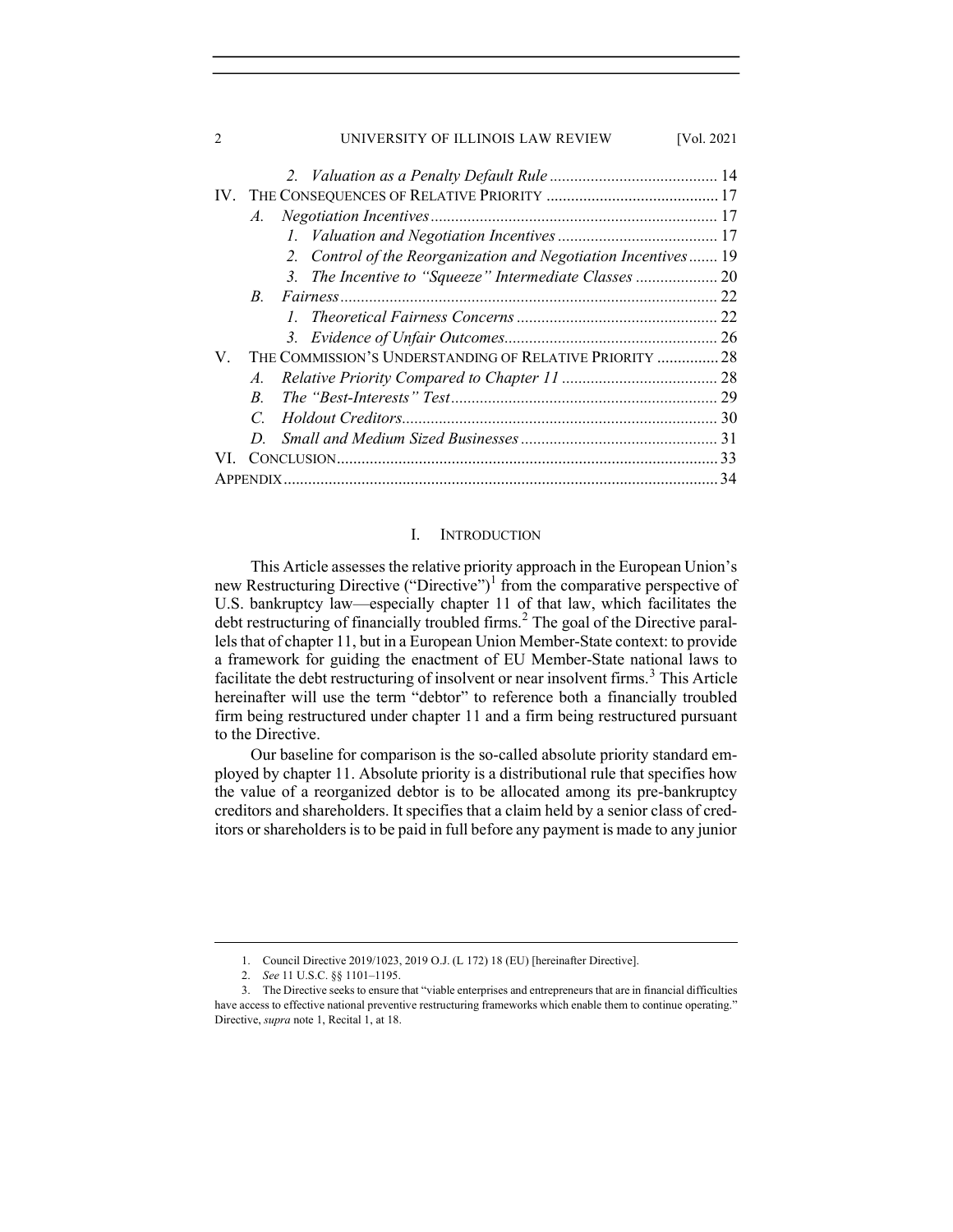class.<sup>4</sup> The theoretical justification for this rule is that it implements the contractual payment priorities that would obtain outside bankruptcy.<sup>5</sup>

Chapter 11 does not, however, make absolute priority mandatory for consensually negotiated plans. A plan proponent that can muster the requisite support among each class of creditors and shareholders may confirm a consensual plan that adopts a different distributional rule.<sup>6</sup> And, indeed, most chapter 11 cases are resolved consensually.<sup>7</sup> But if the parties cannot reach a negotiated outcome, a plan may be confirmed via cram down: the bankruptcy court may confirm the plan notwithstanding the objection of an impaired class of creditors or shareholders, upon a showing that the plan meets all of the other requirements set forth by chapter 11, including conformity with absolute priority<sup>8</sup> (unless otherwise specifically stated, this Article hereinafter uses the term "cram down" to refer generically to any nonconsensual reorganization plan, whether under chapter  $11$  or the Directive<sup>9</sup>). Absolute priority therefore serves as a default rule that influences chapter 11 negotiations.

The most striking feature of the Directive's framework is relative priority.<sup>10</sup> As in chapter 11, the Directive does not require consensually adopted plans to adhere to any particular distributional rule. Member States, however, can choose from a menu of distributional rules to apply as the default rule for cram down.<sup>11</sup> First offered is relative priority: "Member States should be able to protect a dissenting class of affected creditors by ensuring that it is treated at least as favourably as any other class of the same rank and more favourably than any more junior class."<sup>12</sup> A separate recital of the Directive explains that Member States

10. R.J. de Weijs, A.L. Jonkers, & M. Malakotipour, The Imminent Distortion of European Insolvency Law: How the European Union Erodes the Basic Fabric of Private Law by Allowing 'Relative Priority' (RPR), Amsterdam L. Sch. Legal Stud. Rsch. Paper No. 2019-10, 7 (2019); Centre for the Study of European Contract Law Working Paper No. 2019-05. For convenience, we refer to the standard adopted by the Directive simply as "relative priority" throughout this Article. We do not mean to imply that this standard is comparable to the notion of relative priority that has been described by some U.S. academics, see, e.g., Douglas G. Baird, Priority Matters: Absolute Priority, Relative Priority, and the Costs of Bankruptcy, 165 U. PA. L. REV. 785, 812–13 (2017), or the related standard that was employed by some courts in the early years of the U.S. corporate insolvency regime, see James C. Bonbright & Milton M. Bergerman, Two Rival Theories of Priority Rights of Security Holders in a Corporate Reorganization, 28 COLUM. L. REV. 127, 130 (1928).

<sup>4. 11</sup> U.S.C. § 1129(b)(2). Thus, absolute priority is sometimes analogized to a waterfall. See, e.g., Vincent S.J. Buccola, The Janus Faces of Reorganization Law, 44 J. CORP. L. 1, 7 (2018). Value paid out under the plan must completely satisfy the pool of claims at the highest tier of the waterfall before descending to each successive tier. Id.

 <sup>5.</sup> THOMAS H. JACKSON, THE LOGIC AND LIMITS OF BANKRUPTCY LAW 213–14 (1986); Case v. L.A. Lumber Prods. Co., 308 U.S. 106, 115–16 (1939); In re Murel Holding Corp., 75 F.2d 941, 942 (2d Cir. 1935) (stating that a secured creditor's bargain is that it gets "[its] money or at least the property" and thus bankruptcy cannot deprive it of that "unless by a substitute of the most indubitable equivalent").

 <sup>6. 11</sup> U.S.C. §§ 1126(c), 1129(a)(8).

 <sup>7.</sup> Richard M. Hynes, Reorganization as Redemption, 6 VA. L. BUS. REV. 183, 187–88, 220 (2011).

 <sup>8. 11</sup> U.S.C. § 1129(b)(1).

 <sup>9.</sup> The term cram down is sometimes written, synonymously, as cramdown and cram-down. In the EU, the term "cross-class cram down" is commonly used to describe the same phenomenon in which a bankruptcy court or other tribunal approves a reorganization plan notwithstanding the dissent of one or more classes of creditors or shareholders. We use the term cram down to encompass this also.

 <sup>11.</sup> See Directive, supra note 1, Recital 4, at 19.

 <sup>12.</sup> Id., Recital 55, art. 11 (2), at 28, 45.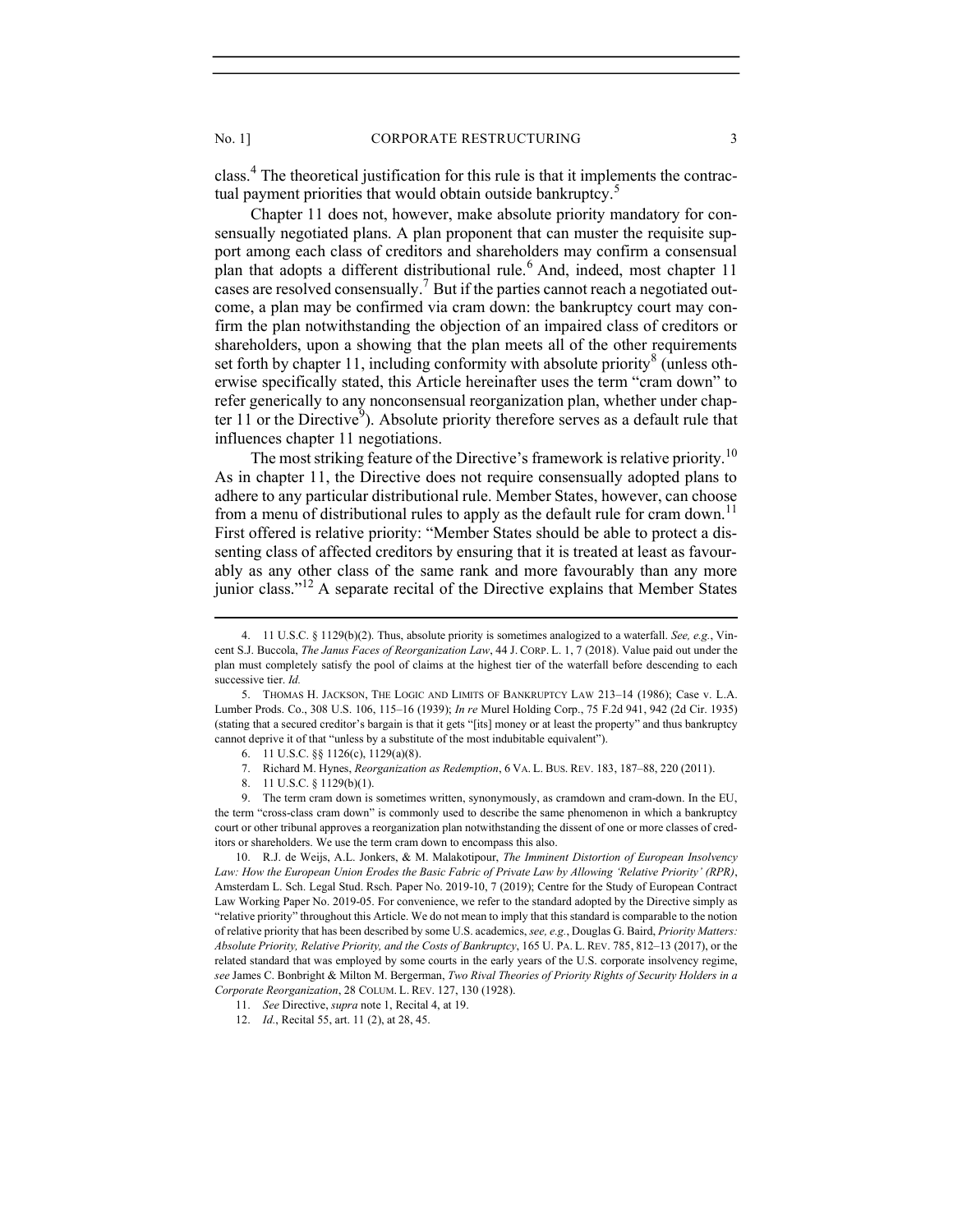may derogate from the absolute priority rule if fairness requires that shareholders keep interests under the plan even though more senior classes are not paid in full.<sup>13</sup> Only as a second option does the Directive offer Member States the choice of applying an absolute priority default rule in common with the chapter 11 default rule.<sup>14</sup>

To counter the challenge that relative priority does not respect contractually-agreed payment priorities, EU officials argue that relative priority is not only fair but also provides the flexibility needed to restructure a debtor in a pragmatic way.<sup>15</sup> This Article argues, in contrast, that relative priority can undermine the incentives needed to try to facilitate a consensual, negotiated debt-restructuring plan. As Professors Ayres and Gertner observe, some provisions of contract law function as penalty default rules, which encourage parties to negotiate contract terms to avoid the unpalatable default rule.<sup>16</sup> Chapter 11 works in this fashion. Cram down is undesirable under chapter 11 because, as will be explained, it is expensive and uncertain.<sup>17</sup> Moreover, being subordinated to more senior classes, junior creditors and shareholders are incentivized to consent to a negotiated reorganization plan that offers them some recovery.<sup>18</sup>

Relative priority is unlikely to work in the same fashion. Furthermore, whatever "fair" otherwise means in the fraught context of insolvency—in which, by definition, at least some stakeholders must go unsatisfied—it is unclear that relative priority is necessarily fair to creditors. Relative priority might also make debt investments in the European Union unattractive.

#### II. RELATIVE PRIORITY IN THE DIRECTIVE

The Directive, originally proposed by the EU Commission, entered into force on July 16, 2019, following adoption by the European Parliament in March 2019 and by the EU Council in June 2019.<sup>19</sup> Member States are required to implement the Directive by July 2021.<sup>20</sup> The Directive marks a watershed in European insolvency law.<sup>21</sup> The previous Insolvency Regulation addressed recognition of insolvency proceedings within the EU and the jurisdiction of Member-

 21. In the U.S., the term "bankruptcy" is used for any type of proceeding under title 11 of the U.S. Code, whether commenced by an individual or a corporation, that is unable to pay its debts or otherwise seeks the protections of the Bankruptcy Code. "Insolvency" is used to describe a situation of financial distress and not to

 <sup>13.</sup> Id., Recital 55, at 28.

 <sup>14.</sup> Id.

<sup>15.</sup> See, e.g., Salla Saastamoinen, Dir. for Civ. & Com. Just., Directorate-General for Just. & Consumers, European Comm'n, Address at the 19th Annual Conf. of the Int'l Insolvency Inst. (June 18, 2019) [hereinafter III Annual Conference].

 <sup>16.</sup> See generally Ian Ayres & Robert Gertner, Filling Gaps in Incomplete Contracts: An Economic Theory of Default Rules, 99 YALE L.J. 87 (1989).

<sup>17.</sup> See infra Section III.B.1.

 <sup>18.</sup> See infra Section III.B.1.

 <sup>19.</sup> Directive, supra note 1, Recital, art. 35, at 18 n.3, 55; Proposal for a Directive of the European Parliament and of the Council on Preventive Restructuring Frameworks, Second Chance and Measures to Increase the Efficiency of Restructuring, Insolvency and Discharge Procedures and Amending Directive 2012/30/EU, COM (2016) 723 final (Nov. 22, 2016) [hereinafter Proposal].

<sup>20.</sup> Directive, art. 34, *supra* note 1, at 55.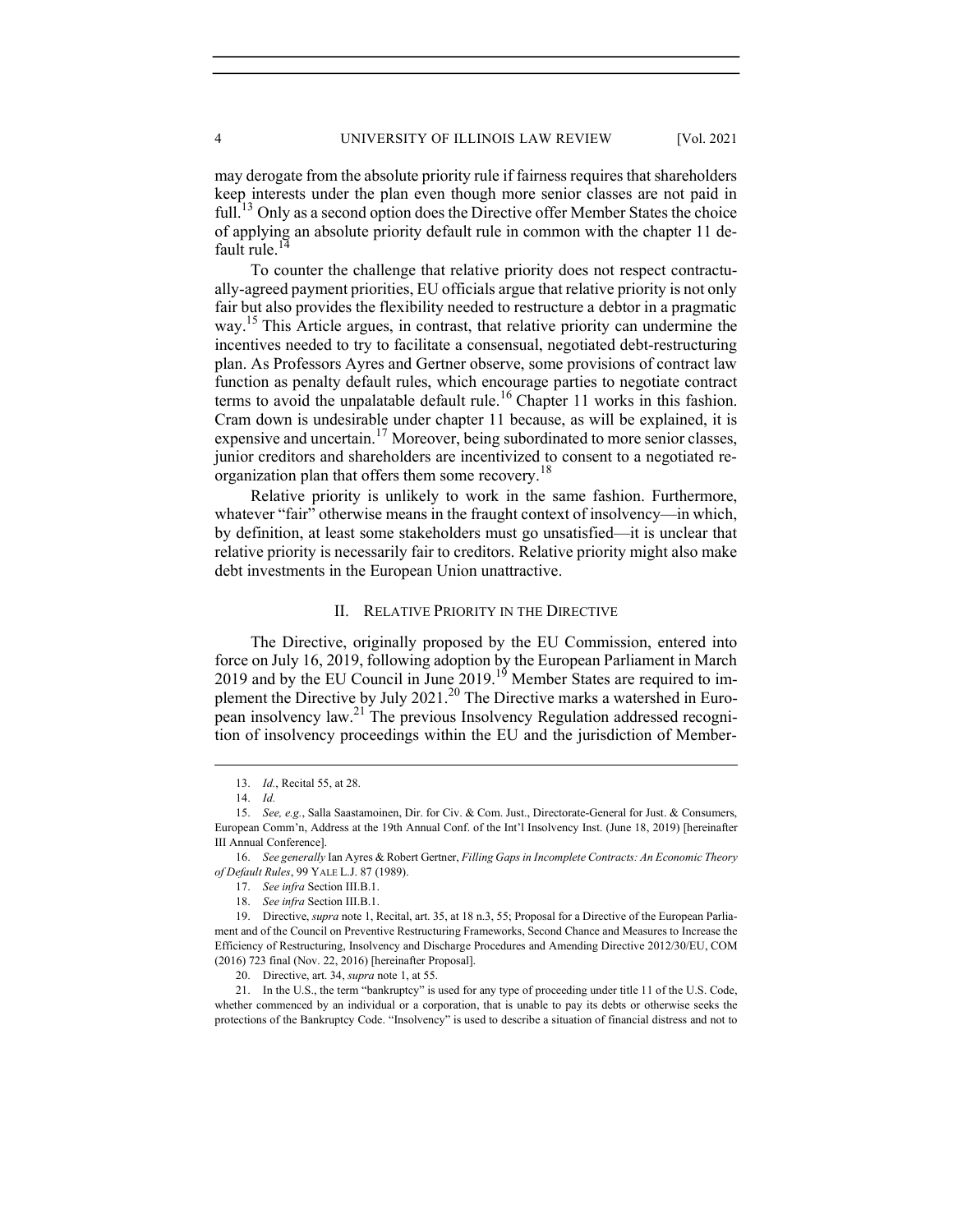State courts, but did not impose substantive legal standards upon Member States.<sup>22</sup> The Directive aims to make insolvency procedures shorter, more efficient, and less costly.23 The focus is on restructuring viable businesses: "Above all, the proposal aims to enhance the rescue culture in the  $EU$ .<sup>24</sup> Commentators have noted the influence of chapter 11 on many of the Directive's provisions.<sup>25</sup> "Strong similarities" include giving control over the restructuring to the debtor itself, staying collection efforts during the restructuring's pendency, and requiring counterparties to perform the debtor's unexpired contracts.<sup>26</sup> Indeed, the fact that the Directive permits cram down—a mechanism to approve a reorganization plan absent consent from each class of impaired creditors and shareholders—is attributed to chapter 11's influence: "[t]he proposal contains old chapter 11 favourites such as cram-down of dissenting creditors, cross-class creditor cramdown and the 'best interests of creditors' test."<sup>27</sup>

As originally drafted in 2016, the Directive resembled chapter 11 in one additional respect: how cram down of dissenting creditors was to be implemented. It provided, as does Section 1129 of chapter 11, that a plan that is not consensually adopted must "ensure . . . that a dissenting class of creditors is paid in full before a more junior class can receive any distribution or keep any interest

22. Insolvency Regulation, *supra* note 21; Proposal, *supra* note 19, at 9. The Regulation also included provisions requiring Member States to implement some procedural standards for insolvency proceedings, but was for the most part, as described here, concerned with international private law issues. See Insolvency Regulation, Recital 6, supra note 21, at 19.

refer to a judicial proceeding: within the definition of the Bankruptcy Code, an entity is insolvent if the sum of its debts exceeds the fair value of its assets. 11 U.S.C. § 101(32); see also U.C.C. § 1-201(23) (setting forth other, broader definitions of insolvency). A debtor may be, but is not required to be, insolvent. In the EU, the term bankruptcy is not consistently used, but may be reserved for debt-relief proceedings for consumer or individual debtors. Insolvency may be used to describe both the situation of financial distress in which a business unable to pay its debts finds itself, and the judicial proceedings that exist to address such distress. See Regulation (EU) 2015/848 of the European Parliament and of the Council, art. 2(4), Annex A, 2015 O.J. (L 141) 19, at 30, 60–63 [hereinafter Insolvency Regulation] (defining and listing Member State insolvency proceedings as of 2015). Restructuring proceedings that may be available to debtors that are not currently insolvent do not yet exist in many Member States; the Directive will require their introduction for the first time. Such proceedings have been variously referred to as "pre-insolvency" or "preventive restructuring" frameworks. See, e.g., Carla Stamegna, Eur. Parl. Rsch. Serv., New EU Insolvency Rules Give Troubled Businesses a Chance to Start Anew, PE.623.548 (June 2018); Directive, *supra* note 1, Recital 1, at 18. In this Article, we generally use the term bankruptcy to encompass all such proceedings.

 <sup>23.</sup> Proposal, supra note 19, at 5; Directive, supra note 1, Recital 6, at 19.

 <sup>24.</sup> Proposal, supra note 19, at 6.

<sup>25.</sup> See, e.g., Gerard McCormack, Corporate Restructuring Law-A Second Chance For Europe?, 42 EUR. L. REV. 532, 537 (2017) ("The proposal has been spoken of as Europe's response to chapter 11 of the US Bankruptcy Code."); Nicolaes W.A. Tollenaar, The European Commission's Proposal for a Directive on Preventive Restructuring Proceedings, 30 INSOLVENCY INTEL. 65, 66 (2017) ("The proposed preventive restructuring procedure is inspired by the UK scheme of arrangement and the plan procedure contained in Ch.11 of the US Bankruptcy Code."); Susan Block-Lieb, Reaching to Restructure Across Borders (Without Over-Reaching), Even After Brexit, 92 AM. BANKR. L.J. 1, 33–34 (2018); Bo Becker, The EU's Insolvency Reform, VOX: CEPR POLICY PORTAL (June 27, 2019), https://voxeu.org/article/eu-s-insolvency-reform [https://perma.cc/MT4D-RSZ3] ("The introduction of the Directive was motivated by slow reform progress in member states, and is inspired by Chapter 11 of the US Bankruptcy Code.").

 <sup>26.</sup> McCormack, supra note 25, at 537.

 <sup>27.</sup> Id. at 549.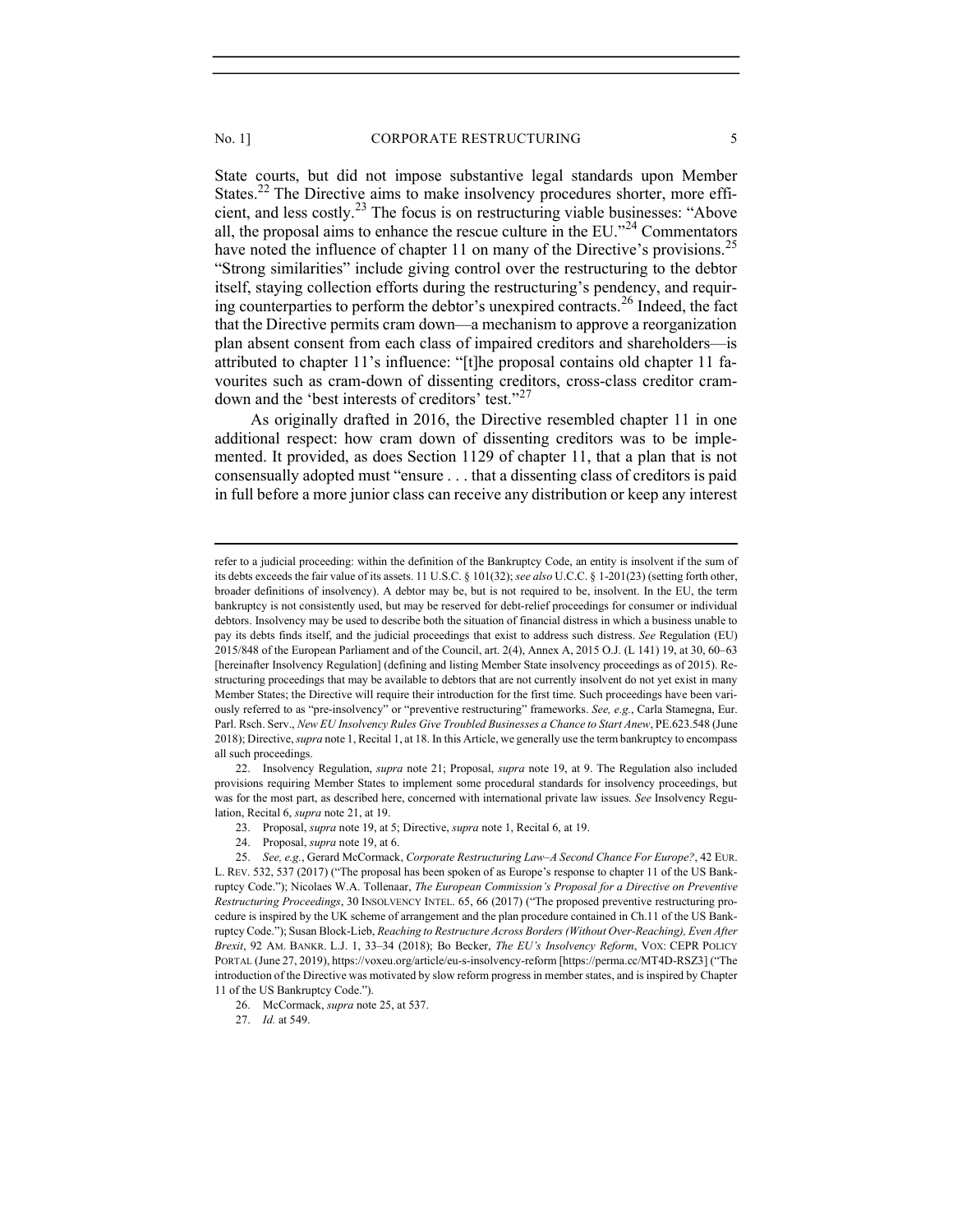under the restructuring plan."<sup>28</sup> Member States, in other words, were required to implement an absolute priority default rule. The EU Commission explained that:

The absolute priority rule serves as a basis for the value to be allocated among the creditors in restructuring. . . . The absolute priority rule makes it possible to determine, when compared to the capital structure of the enterprise under restructuring, the value allocation that parties are to receive under the restructuring plan on the basis of the value of the enterprise as a going concern.<sup>29</sup>

The final text of the Directive, as adopted in 2019, is very different. Recital 56 explains that Member States should be able to derogate from the absolute priority rule if they consider it "fair" that shareholders keep certain interests under the plan despite a more senior class being obliged to accept a reduction of its claims.<sup>30</sup> To that end, to "ensure that dissenting classes of affected creditors are not unfairly prejudiced under the proposed plan," Recital 55 of the Directive gives Member States a choice between enacting a relative priority or absolute priority default rule for cram down:

Member States should be able to protect a dissenting class of affected creditors by ensuring [in a relative priority sense] that it is treated . . . more favourably than any more junior class. Alternatively, Member States could protect a dissenting class of affected creditors by ensuring [in an absolute priority sense] that such dissenting class is paid in full if a more junior class receives any distribution or keeps any interest under the restructuring plan (the 'absolute priority rule'). $31$ 

Member States that choose to enact a relative priority default rule must require that a cram down restructuring plan "ensures that dissenting voting classes of affected creditors are treated at least as favourably as any other class of the same rank and more favourably than any junior class."<sup>32</sup> It thus appears that a cram down plan could be deemed binding on a debtor's creditors if, among other less onerous and relevant conditions, higher ranking classes of debt claims and

<sup>28.</sup> Proposal, recital 28, supra note 19, at 30; see also Proposal, art. 11(1), supra note 19, at 45 ("Member States shall ensure that a restructuring plan which is not approved by each and every class of affected parties may be confirmed ... where the restructuring plan: ... (c) complies with the absolute priority rule."); cf. 11 U.S.C. §  $1129(b)(1)$  ("[T]he court . . . shall confirm the plan . . . if the plan . . . is fair and equitable, with respect to each class of claims or interests that is impaired under, and has not accepted, the plan."); 11 U.S.C. § 1129(b)(2)(B)(ii) (clarifying that the "fair and equitable" condition requires that, for each class of unsecured claims, "the holder of any claim or interest that is junior to the claims of such class will not receive or retain under the plan on account of such junior claim or interest any property . . ."); see, e.g., Case v. L.A. Lumber Prods. Co., 308 U.S. 106, 115– 16 (1939) ("The words 'fair and equitable' . . . are words of art which . . . had acquired a fixed meaning . . . . '[A]ny arrangement of the parties by which the subordinate rights and interests of the stockholders are attempted to be secured at the expense of the prior rights of either class of creditors comes within judicial denunciation.' This doctrine is the 'fixed principle' according to which . . . the character of reorganization plans was to be evaluated.") (quoting Louisville Trust Co. v. Louisville, New Albany & Chi. Ry. Co., 174 U.S. 674, 684 (1899)); Norwest Bank Worthington v. Ahlers, 485 U.S. 197, 207 (1988) ("[T]he Code provides that a 'fair and equitable' reorganization plan is one which complies with the absolute priority rule. . . .").

 <sup>29.</sup> Proposal, Recital 28, supra note 19, at 30.

 <sup>30.</sup> Directive, supra note 1, Recital 56, at 28.

 <sup>31.</sup> Id., Recital 55, at 28.

<sup>32.</sup> *Id.*, art.  $11(1)(c)$ , at 45.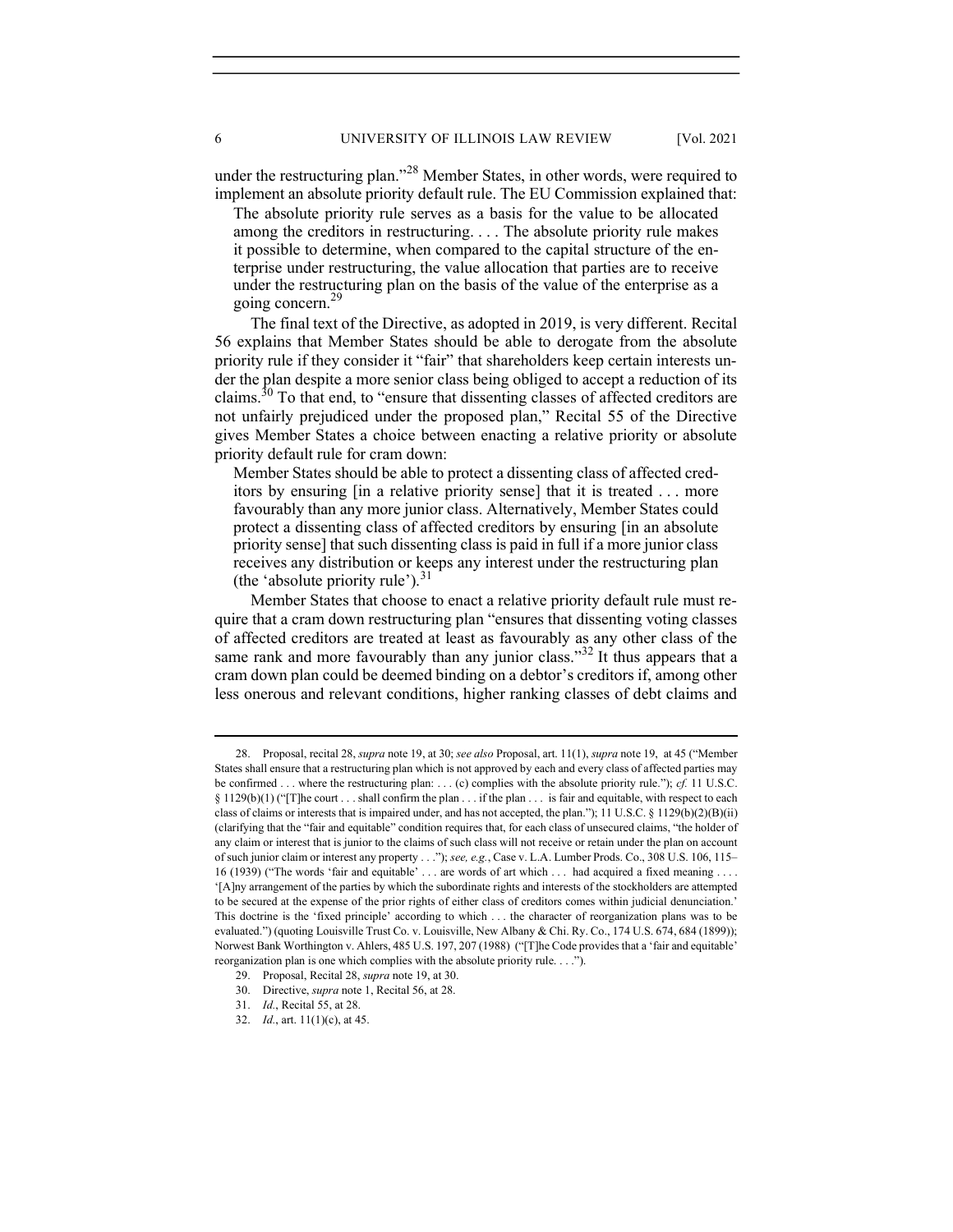equity interests simply receive better treatment than lower ranking classes.<sup>33</sup> That outcome contrasts with an absolute priority default rule, under which Member States would require "that the claims of affected creditors in a dissenting voting class are satisfied in full by the same or equivalent means where a more junior class is to receive any payment or keep any interest under the restructuring plan."<sup>34</sup>

Allowing Member States to choose this relative priority alternative to absolute priority is a dramatic change to the originally drafted Directive. Several reasons have been advanced to justify the change. An October 2018 revised draft of the Directive included a note explaining, "[t]he cross-class cram-down mechanism was new to a number of Member States and raised some concerns."<sup>35</sup> Some Member States feared that absolute priority—and the associated requirement of a valuation—would make approval of a plan "more burdensome and costly" and thus render restructurings "more restrictive if not impossible."<sup>36</sup> Relative priority was thought to provide "more flexibility" to Member States in implementing cram down.37 An EU-funded report, also published in 2018, provided two additional justifications. First, relative priority would discourage holdout creditors who might otherwise "free-ride on others' sacrifice by being paid in full while those others accepted a haircut."<sup>38</sup> Second, by making it easier for shareholders to receive value under the plan, relative priority might incentivize earlier and more frequent resort to restructuring.<sup>39</sup>

Neither the EU's own materials nor the report include any substantive discussion on how relative priority is intended to work in practice. That is consistent with the notion that the Directive's provision for relative priority represents a political compromise, designed to reassure Member States for whom the introduction of reorganization procedures breaks new ground by giving them the flexibility to alter traditional insolvency distributional rules.<sup>40</sup> In particular, the Directive and associated materials are silent on what provision for senior creditors will be sufficient to satisfy Article 11's requirement that they be treated "more favourably" than junior-priority creditors or shareholders, or in what situations it may be "fair" to permit shareholders to retain a stake in the restructured business even though some creditors remain unpaid—details that are apparently for Member States to work out.

36. Note from Presidency to Council, supra note 35, at 5.

 <sup>33.</sup> Infra Section IV.A; see also de Weijs et al., supra note 10, at 17–19.

 <sup>34.</sup> Directive, supra note 1, art. 11(2), at 45.

 <sup>35.</sup> Note from Presidency to Council Regarding Proposal for a Directive on Preventive Restructuring Frameworks, art. 2(e), 12536/18, at 5 (Oct. 1, 2018), https://eur-lex.europa.eu/legal-content/EN/TXT/PDF/?uri =CONSIL:ST\_12536\_2018\_INIT&qid=1598811998793&from=EN [https://perma.cc/ZL86-8MUM] [hereinafter Note from Presidency to Council]. But see de Weijs et al., supra note 10, at 10–11 (suggesting that easing priority rules is a solution that is not well crafted to address concerns over the novelty of cram down in Europe).

 <sup>37.</sup> Id. at 6.

 <sup>38.</sup> BEST PRACTICES IN EUROPEAN RESTRUCTURING: CONTRACTUALISED DISTRESS RESOLUTION IN THE SHADOW OF THE LAW 46 (Lorenzo Stanghellini et al. eds., 2018) [hereinafter BEST PRACTICES].

 <sup>39.</sup> Id.

 <sup>40.</sup> See, e.g., MARYAM MALAKOTIPOUR, DEVIATING FROM ABSOLUTE PRIORITY 6 (2020).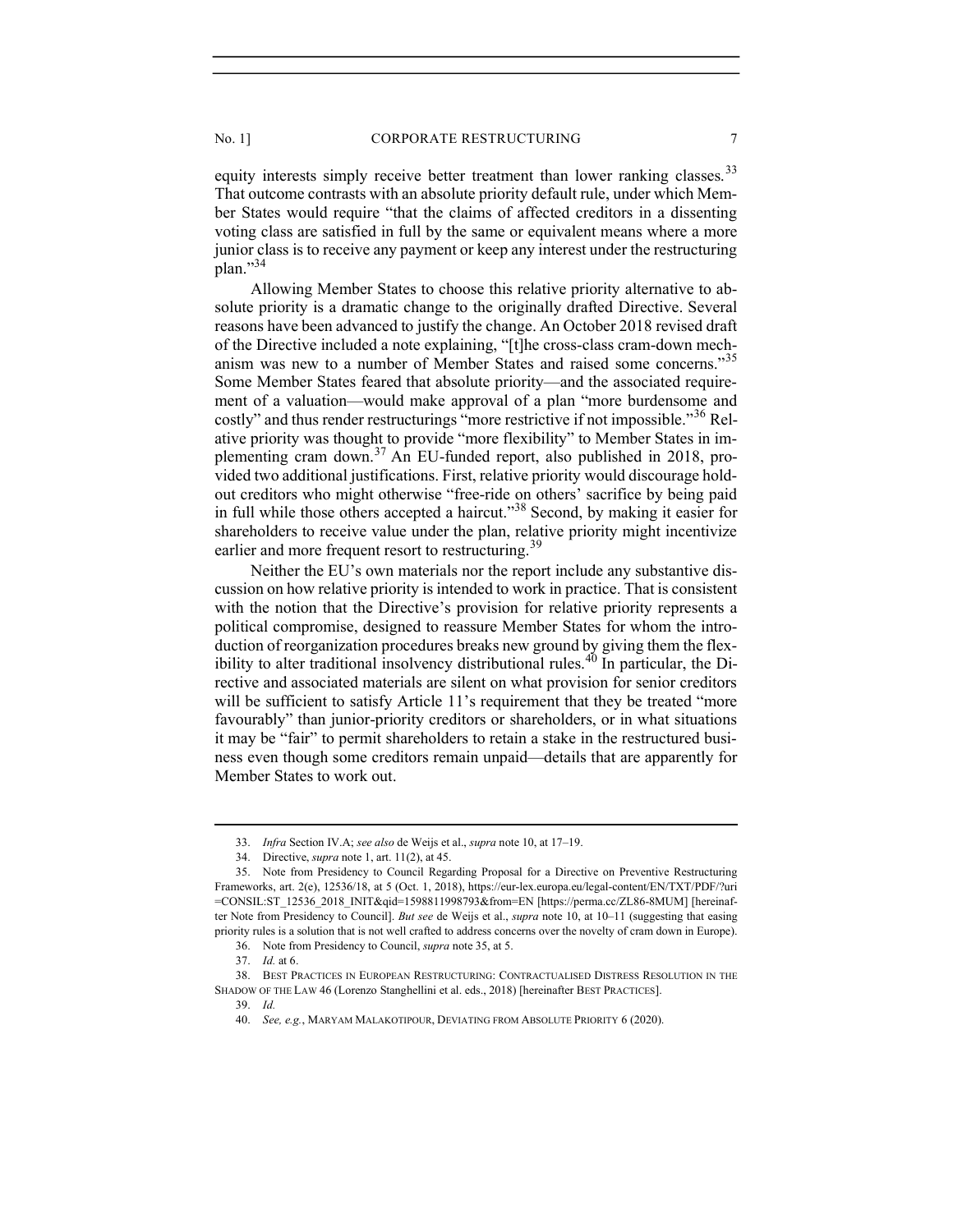#### 8 UNIVERSITY OF ILLINOIS LAW REVIEW [Vol. 2021

## III. PRIORITY AND THE NEGOTIATION OF PLANS

# A. The Advantages of a Consensual Plan

Chapter 11 values consensual negotiation of reorganization plans.<sup>41</sup> "The [U.S. Bankruptcy] Code establishes a process and provides incentives to encourage the parties to resolve cases through the development of consensus around one of many plausible plans."42 As with many other areas of the law, the Bankruptcy Code ("Code") recognizes that, within a properly structured framework, parties may reach better outcomes—and should do so in more efficient fashion if they resolve a dispute on their own terms rather than via adjudication.<sup>43</sup> Bankruptcy represents something of a special case for this principle. "Consensual" plans need not be fully consensual. The Code merely requires that a plan be approved by each class of substantially similar (e.g., pari passu) creditors and shareholders, such approval evidenced by a supermajority vote of more than onehalf in number and at least two-thirds in amount of the voting class members.<sup>44</sup> Dissenting class members are individually protected by the (admittedly minimally valuable) requirement that they receive no less under the plan than they would receive in a piecemeal liquidation of the debtor.<sup>45</sup>

Within these bounds, chapter 11 does much to create suitable conditions for the negotiation of a fair and efficient settlement. All parties are provided with appropriately detailed information regarding the debtor's circumstances to enable them to evaluate any proposed plan.<sup>46</sup> The debtor—presumptively best placed to formulate a successful plan—begins with exclusive control over the plan process, but may lose that exclusivity if it delays too long in proposing a

 <sup>41.</sup> AM. BANKR. INST. COMM. TO STUDY THE REFORM OF CHAPTER 11, FINAL REPORT AND RECOMMENDATIONS 182 (2014) [hereinafter ABI CHAPTER 11 COMMISSION REPORT] ("Although disputes arise and not every chapter 11 is consensual, commentators typically describe 'the goal of a Chapter 11 restructuring [as achieving] a consensual plan of reorganization."").

 <sup>42.</sup> Daniel J. Bussel, Coalition-Building Through Bankruptcy Creditors' Committees, 43 UCLA L. REV. 1547, 1568 (1996).

<sup>43.</sup> See id. at 1625; see also Marc Galanter & Mia Cahill, "Most Cases Settle": Judicial Promotion and Regulation of Settlements, 46 STAN. L. REV. 1339, 1371–78 (1994); Stephen McG. Bundy, The Policy in Favor of Settlement in an Adversary System, 44 HASTINGS L.J. 1, 37–58 (1992).

 <sup>44. 11</sup> U.S.C. § 1126(c). A class is also deemed to have accepted the plan if it is determined not to be impaired by its treatment under the plan. § 1126(f).

 <sup>45. 11</sup> U.S.C. § 1129(a)(7). Liquidation valuations in connection with § 1129(a)(7) are routine and usually involve minimal judicial attention. See Diane Lourdes Dick, Valuation in Chapter 11 Bankruptcy: The Dangers of an Implicit Market Test, 2017 U. ILL. L. REV. 1487, 1498 (2017); see also Scott F. Norberg, Classification of Claims Under Chapter 11 of the Bankruptcy Code: The Fallacy of Interest Based Classification 69 AM. BANKR. L.J. 119, 143 n.134 (1995) ("Although the best interests test always requires valuation of a firm, this valuation is conceived as pro forma, while a valuation under the cramdown provision would normally require a more extensive appraisal."). Where the debtor is clearly insolvent, there may be no valuation at all. Chaim J. Fortgang & Thomas Moers Meyer, Valuation in Bankruptcy, 32 UCLA L. REV. 1061, 1106 (1985) (noting the requirement of liquidation valuation is "nominal" as "[g]enerally, . . . liquidation value is so low that distributions under the plan clearly exceed the section  $1129(a)(7)$  minimum, and no formal valuation is necessary.").

 <sup>46. 11</sup> U.S.C. § 1125. In practice, the value of these disclosures may be overstated. Assuming the plan in question is proposed or supported by the debtor, disclosures prepared by the debtor may be self-serving. And if the case in fact settles, the debtor's valuation of itself will not be put to the test. See Dick, supra note 45, at 1492– 96.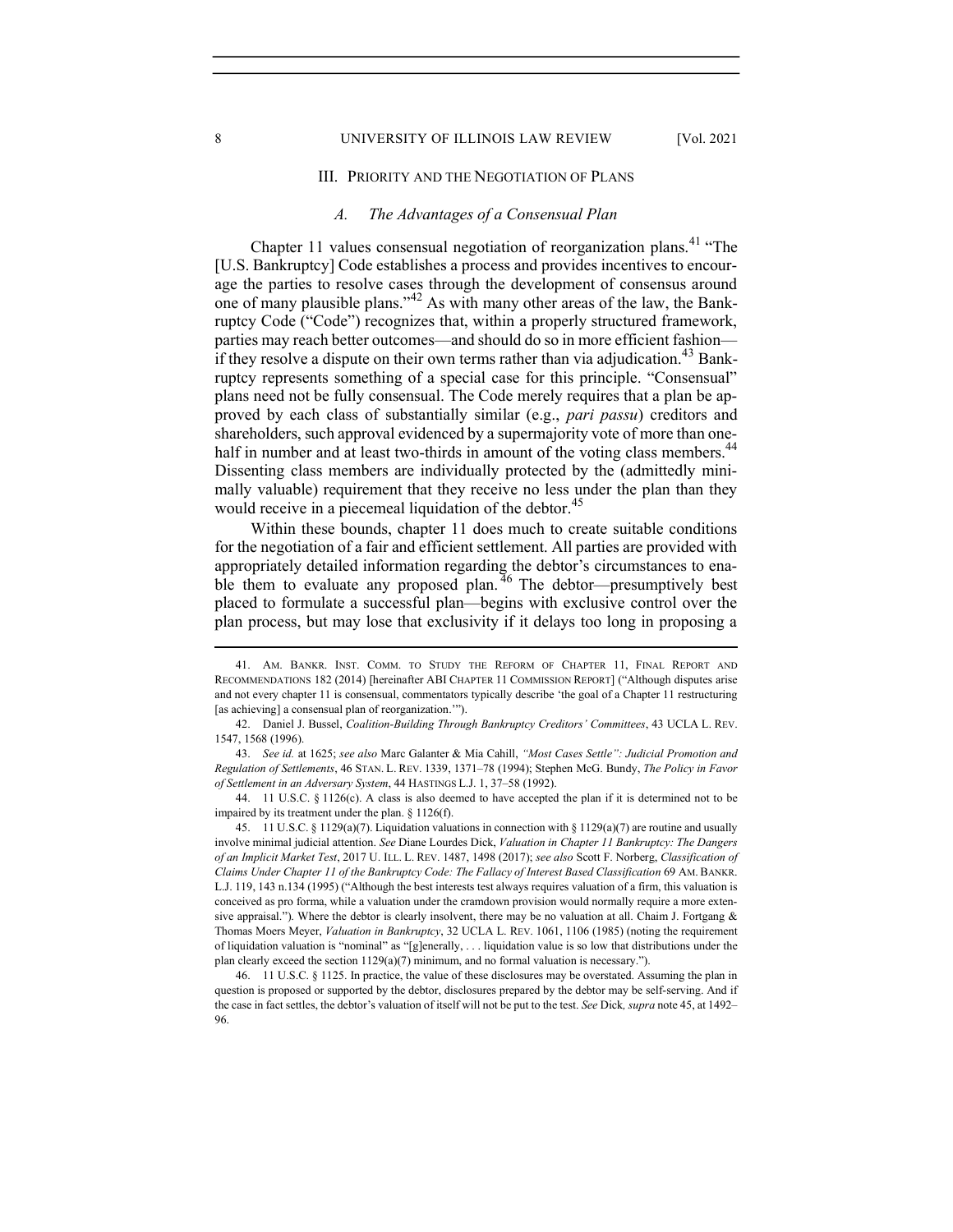plan that others can support.<sup>47</sup> And parties take advantage of this framework. Research shows that cram down in large chapter 11 cases—those most frequently studied and, in any event, the cases in which one might presume that parties have the greatest incentive to fight over distributional issues—is rare.<sup>48</sup> In other words, consensual plans are the norm for chapter 11.

The potential benefits of consensus are readily discernible. Most obviously, a consensual plan conserves resources. Litigation and procedural costs, both for the debtor and for the official committee of unsecured creditors, are paid out of the bankruptcy estate as administrative expenses—claims with priority over other unsecured claims that accordingly dilute creditor and shareholder recovery.<sup>49</sup> Cases in which parties' entitlements in a cram down must be litigated are associated with much higher costs.<sup>50</sup> For example, in one sizeable chapter 11 case that involved cram down litigation,<sup>51</sup> counsel for the debtor alone expended \$1,788,247.50.<sup>52</sup>

Parties also favor negotiated resolutions because a consensual plan can be confirmed more quickly than a plan that requires a contested confirmation hearing.53 A prolonged bankruptcy proceeding may be harmful to the debtor. In addition to potentially increasing the direct costs of the bankruptcy case—most significantly, professional fees<sup>54</sup>—bankruptcy imposes significant indirect costs.<sup>55</sup> Ongoing bankruptcy proceedings may discourage suppliers or customers from dealing with the debtor.<sup>56</sup> Regulatory regimes may limit the debtor's business

 51. To be sure, in the largest of cases, the fees, while substantial in dollar amount, may be insignificant in comparison to the estate's other obligations. See Stuart Gilson, Coming Through in a Crisis: How Chapter 11 and the Debt Restructuring Industry Are Helping to Revive the U.S. Economy, 24 J. APPLIED CORP. FIN. 23, 26 (2012). One estimate is that the total of all direct costs of a bankruptcy case typically amounts to less than five percent of asset value. Id.; see also Lawrence A. Weiss, Bankruptcy Resolution: Direct Costs and Violation of Priority of Claims, 27 J. FIN. ECON. 285, 285 (1990) (suggesting that direct costs average 3.1% of the total of the book value of debt and market value of equity).

 <sup>47. 11</sup> U.S.C. § 1121.

 <sup>48.</sup> See Hynes, supra note 7, at 187–88, 220.

 <sup>49. 11</sup> U.S.C. §§ 327, 503(b)(1), 1103. In the less frequent cases in which an equity committee is appointed, their fees and expenses are also paid out of the estate. § 1103. Additionally, the debtor's credit agreements may obligate it, at least under some circumstances, to reimburse the litigation costs of key creditor constituencies.

 <sup>50.</sup> Stephen J. Lubben, What We "Know" About Chapter 11 Cost Is Wrong, 17 FORDHAM J. CORP. & FIN. L. 141, 180 (2012).

 <sup>52.</sup> Fee Application of Willkie Farr & Gallagher LLP, In re MPM Silicones LLC, No. 14-22503, Dkt. 1266 (Bankr. S.D.N.Y. Dec. 8, 2014). These are fees attributable to confirmation as a whole; the debtor would still have had to expend some portion of that amount had the plan been confirmed consensually. The debtor was also represented, as is customary in large chapter 11 cases, by financial and restructuring advisors paid out of the estate, as was counsel to the unsecured creditors' committee.

 <sup>53.</sup> Cf. Lynn M. LoPucki & William C. Whitford, Bargaining Over Equity's Share in the Bankruptcy Reorganization of Large, Publicly Held Companies, 139 U. PA. L. REV. 125, 147 (1990).

<sup>54.</sup> See Gilson, *supra* note 51, at 26. Some scholars have suggested that the length of a chapter 11 case is only weakly correlated with professional costs. Lubben, supra note 50, at 184.

 <sup>55.</sup> Gilson, supra note 51, at 26 (suggesting that indirect costs may amount to as much as 10% to 25% of a firm's pre-bankruptcy stock market value).

 <sup>56.</sup> See Gilson, supra note 51, at 26.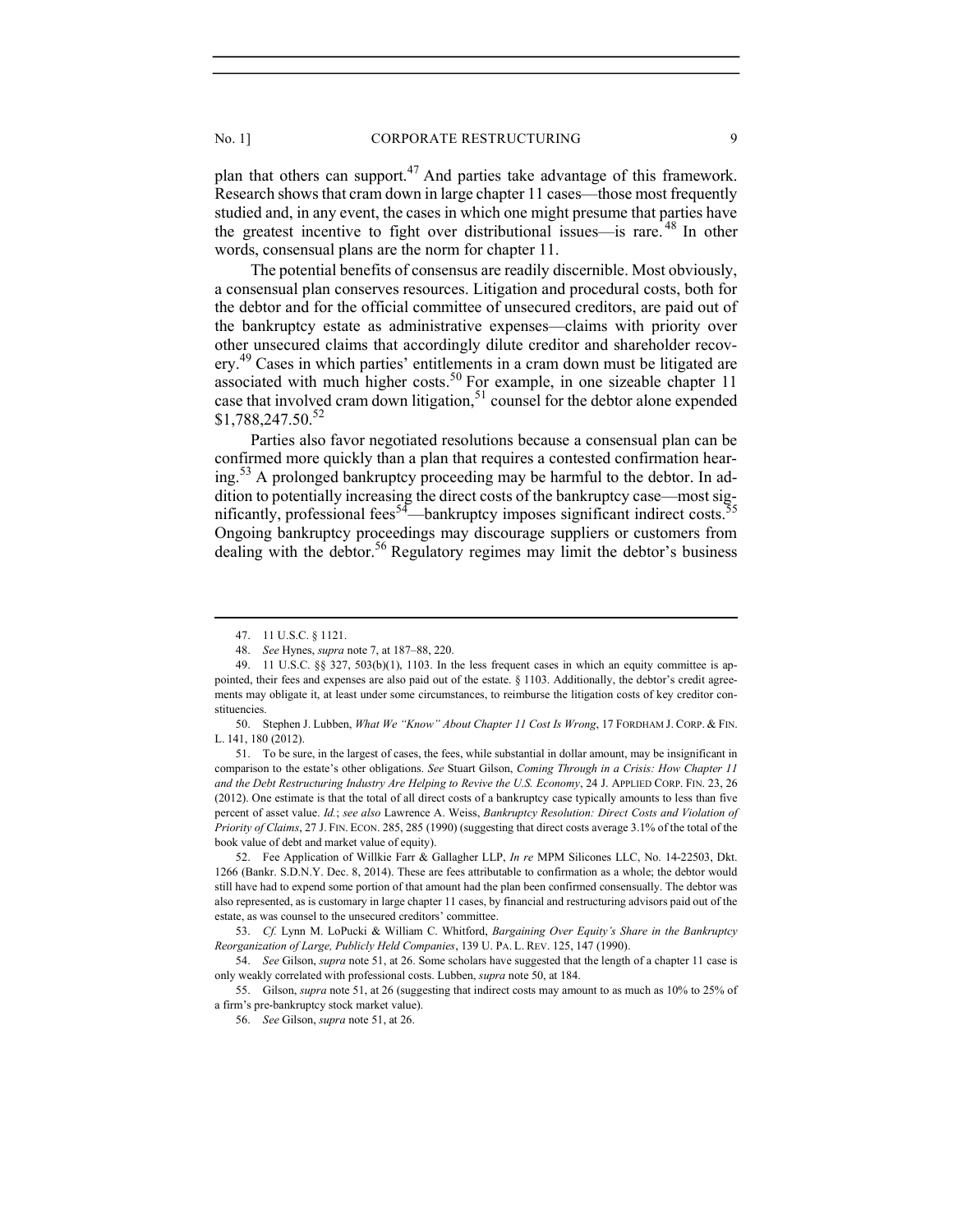options during the pendency of the case.<sup>57</sup> Management will likely be distracted from other business problems.<sup>58</sup>

Finally, a consensual plan may enhance the debtor's image. One study suggested that participants in the bankruptcy process believed that a negotiated conclusion to the case would increase confidence in the reorganized debtor.<sup>59</sup> "If the various interests visibly 'make peace,' it may help to convince customers, suppliers, and most importantly potential lenders that the company's problems have been resolved to everyone's satisfaction and that the company has rebounded from its crisis."<sup>60</sup> If claims against the debtor are not traded and the debtor expects to continue to do business with its creditors after reorganizing, a consensual plan may help to preserve relationships.

Because a consensual negotiated debt-restructuring plan is preferable to a cram down, the law needs to supply incentives to motivate parties to try to reach consensus. Absent incentives, holders of senior-priority creditor claims and equity interests would lack motivation to yield value to holders of more junior claims and interests.<sup>61</sup> Instead, they would likely insist upon payment in full of whatever distribution they were entitled to under applicable distributional rules—for chapter 11, payment in full before any junior creditor or shareholder receives any value.<sup>62</sup> Holders of those more junior priority claims and interests, in turn, would have no incentive to consent to a plan that paid them little or nothing.

# B. Chapter 11's Default Rule

Chapter 11 addresses this conundrum by imposing a default rule that would apply in a cram down, absent the parties reaching a consensual, negotiated debtrestructuring plan.<sup>63</sup> That default rule is one that most, if not all, of the parties

 <sup>57.</sup> Id.

 <sup>58.</sup> Id.

 <sup>59.</sup> LoPucki & Whitford, supra note 53, at 152.

 <sup>60.</sup> Id.

 <sup>61.</sup> LoPucki & Whitford's pathbreaking study suggested, though, that creditors routinely yielded value to equity in U.S. bankruptcy settlements absent any strictly economic justification. Id. at 142. Equity could expect to receive a distribution even in cases in which unsecured creditors received only fractional payment. Id. They concluded that a culture among bankruptcy judges and bankruptcy professionals, under which consensual plans were simply the "responsible, appropriate means for accomplishing reorganization" was responsible for these outcomes. Id. at 154–58, 195. Those professionals operated with sufficient independence from the actual economic stakeholders that they could enforce amongst themselves norms in favor of settlement. Id. If that were once the case, chapter 11 culture has now changed. See Douglas G. Baird, Chapter 11's Expanding Universe, 87 TEMP. L. REV. 975, 976 (2015). In insolvent debtor cases, equity rarely receives anything. Id. at 979. And in general, chapter 11 practice more frequently involves sophisticated creditor constituencies made up of repeat players acutely tuned towards value maximization in each individual case. Id. at 983–85.

 <sup>62.</sup> See LoPucki & Whitford, supra note 53, at 130.

 <sup>63.</sup> For example, the legislative history of the Bankruptcy Code explains that "[t]he bill does not impose a rigid financial rule for the plan. The parties are left to their own to negotiate a fair settlement. . . . Only when the parties are unable to agree on a proper distribution of the value of the company does the bill establish a financial standard." H.R. Rep. No. 95-595, at 224 (1977), as reprinted in 1978 U.S.C.C.A.N. 5963, 6183–84.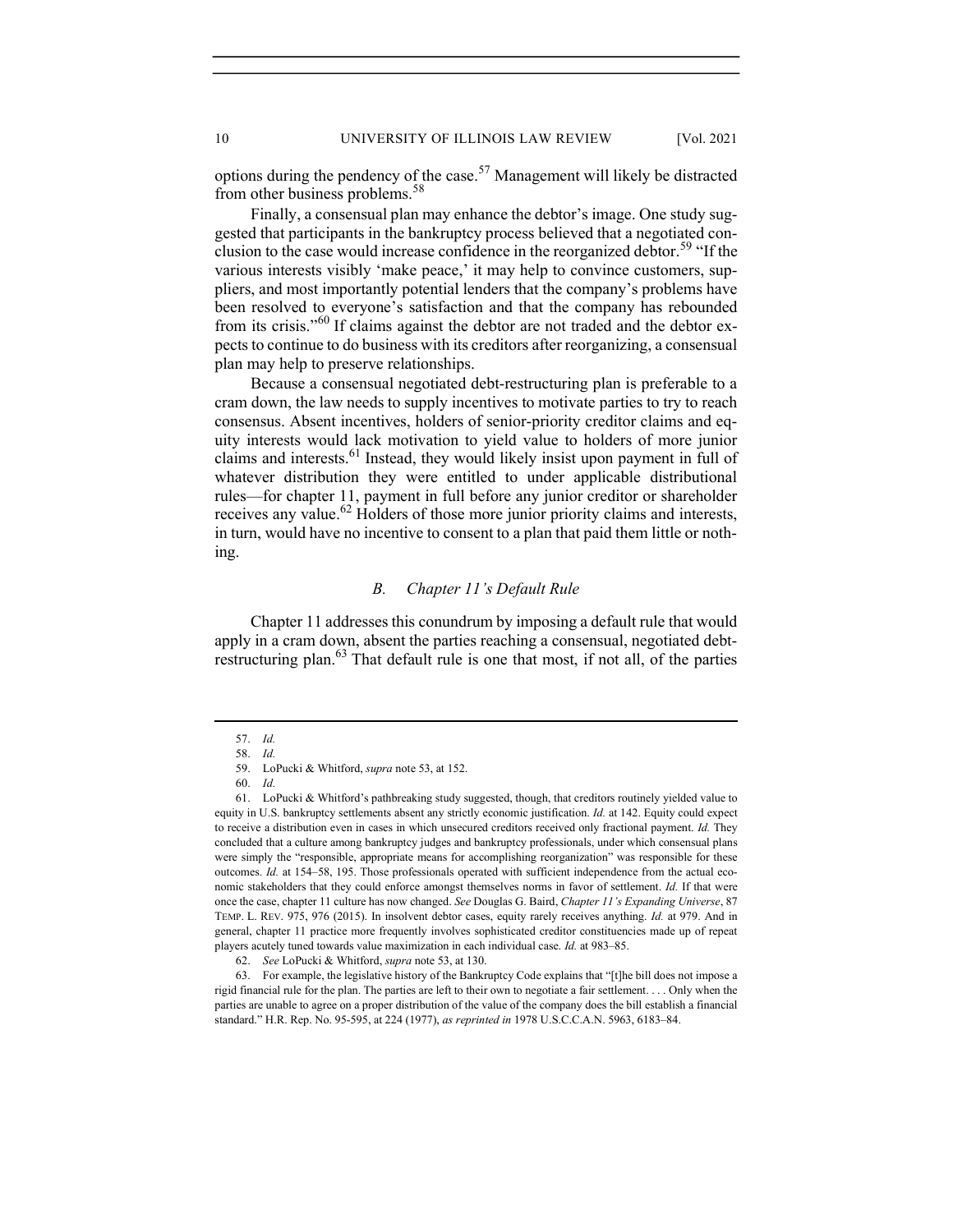normally want to avoid, because it requires a full valuation of the restructured debtor as a going-concern.<sup>64</sup>

The traditional model for a corporate reorganization is that equity in the debtor is transferred from pre-petition shareholders to creditors in order to repay claims.<sup>65</sup> In a cram down, the absolute priority rule is followed: creditors share in the debtor's equity according to their state-law priorities, with pre-petition shareholders retaining only what is unnecessary to pay creditors in full.<sup>66</sup> For insolvent debtors, pre-petition shareholders would be wiped out.<sup>67</sup>

To apply the absolute priority rule to a cram down plan that transfers equity, the equity must be valued.<sup>68</sup> Unless that valuation occurs in the marketplace pursuant to an auction or other sale procedure, the value must be determined by the bankruptcy court.<sup>69</sup> As explained below, parties understand that such a valuation is likely to be hotly contested, thereby diminishing their ultimate recovery. This creates the penalty default rule that motivates parties to try to avoid cram down and reach a consensual plan.

# 1. The Undesirability of Valuation

First, the valuation required in cram down is costly. In a large case, valuation invariably requires expert testimony, in addition to potentially extensive discovery and briefing. One international observer characterized the American courtroom during a valuation hearing as a "battlefield of experts."70 A contested confirmation thus potentially reduces the value available for distribution to creditors and shareholders. Although these valuation costs sometimes are relatively small compared to the total asset pool,<sup>71</sup> the perception that valuation is prohibitively expensive appears to motivate consensual plans.<sup>72</sup>

 <sup>64.</sup> See 11 U.S.C. § 1129(b) (describing "cram down" in which a reorganization plan may be confirmed over the dissent of certain classes). That feature of cram down was understood by the Bankruptcy Code's drafters:

Simply put, the bill requires the plan pay any dissenting class in full before any class junior to the dissenter may be paid at all. The rule is a partial application of the absolute priority rule now applied under chapter X [one of the predecessors to chapter 11] and requires a full valuation of the debtor as the absolute priority rule does under current law. The important difference is that the bill permits senior classes to take less than full payment, in order to expedite or insure the success of the reorganization.

H.R. Rep. No. 95-595, at 224 (1977), as reprinted in 1978 U.S.C.C.A.N. 5963, 6184.

 <sup>65.</sup> See, e.g., Douglas G. Baird, The Uneasy Case for Corporate Reorganizations, 15 J. LEGAL STUD. 127, 127 (1986).

 <sup>66.</sup> See LoPucki & Whitford, supra note 53, at 130.

 <sup>67.</sup> Bankruptcy thus operates as what has been called a "day of reckoning." Baird, supra note 65, at 127; see also DOUGLAS BAIRD, ELEMENTS OF BANKRUPTCY 59 (6th ed. 2010).

 <sup>68.</sup> See LoPucki & Whitford, supra note 53, at 130; Douglas G. Baird & Donald S. Bernstein, Absolute Priority, Valuation Uncertainty, and the Reorganization Bargain, 115 YALE L.J. 1930, 1940–44, 1951 (2006).

 <sup>69.</sup> LoPucki & Whitford, supra note 53, at 130; Baird & Bernstein, supra note 68, at 1952.

 <sup>70.</sup> Jongho Kim, Bankruptcy Law Dilemma: Appraisal of Corporate Value and Its Distribution in Corporate Reorganization Proceedings, 29 Nw. J. INT'L L. & BUS. 119, 137 n.87 (2009).

 <sup>71.</sup> See Gilson, supra note 51, at 26.

 <sup>72.</sup> See LoPucki & Whitford, supra note 53, at 144 ("The expense of litigating the value of the company was cited by many interviewees [bankruptcy lawyers] as a reason for allowing equity to share in the distribution." (citation omitted)).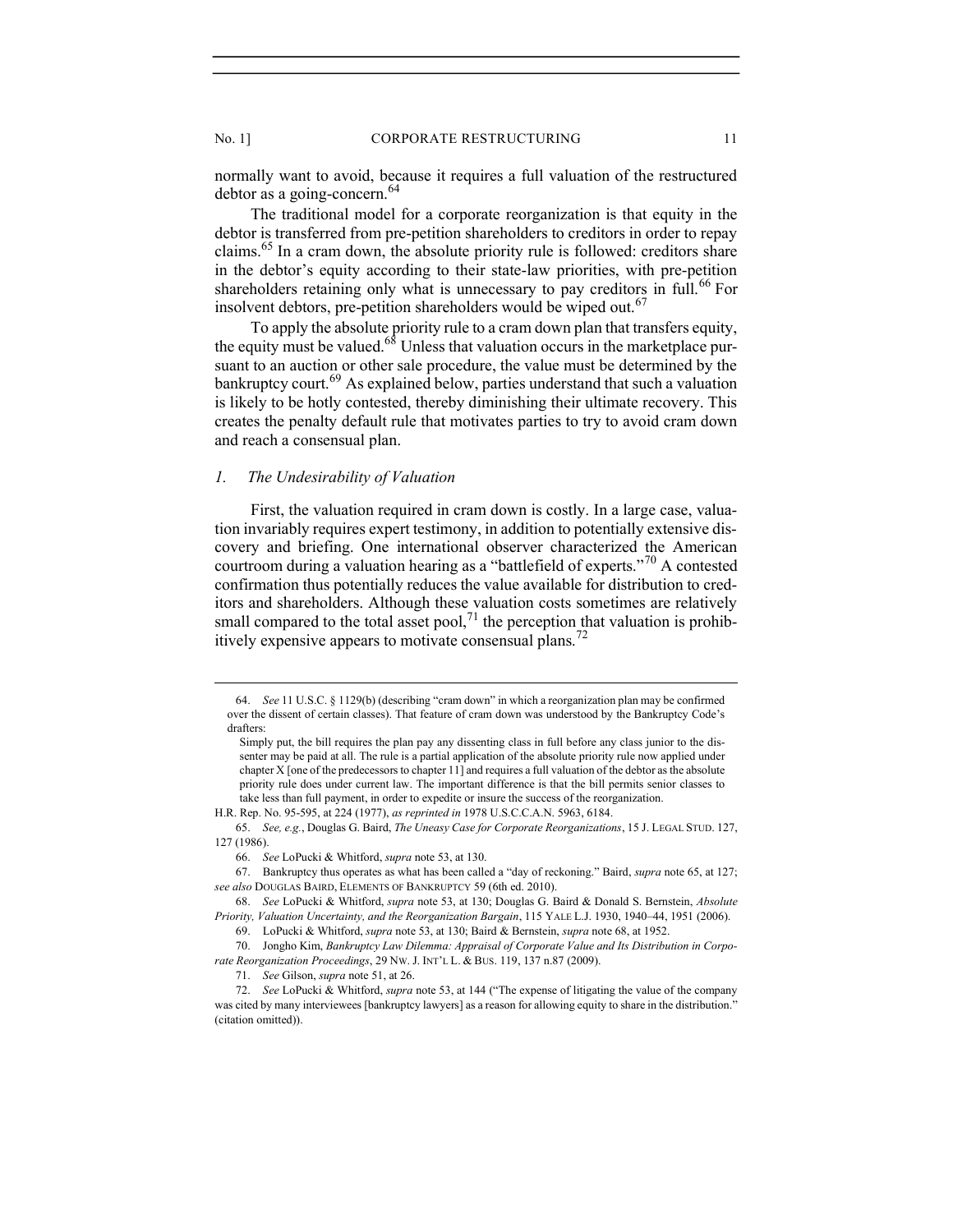Second, a consensual, negotiated plan avoids the uncertainty inherent in a valuation for a contested confirmation. Bankruptcy judges are not valuation experts. Yet cram down tasks them with trying to master a valuation process that is "more art than science."<sup>73</sup> Multiple valuation methodologies are standard in chapter 11—chiefly valuation based on a discounted cash flow ("DCF") analysis, on comparable companies, and on comparable transactions<sup>74</sup>—but the parties cannot predict how much weight will be given to each approach.<sup>75</sup> Ayotte and Morrison note that some courts, for example, dismiss—or at least give less weight to—DCF as less reliable than other approaches; others view DCF as an essential component of any valuation.<sup>76</sup> The potential variance is enhanced because the inputs based on which the judge must make conclusions are the often self-serving analyses prepared by the parties and their experts.<sup>77</sup>

Under the mandatory distributional rule that applies in cram down, for example, a more senior creditor has an incentive to argue for a lower valuation because it will then become entitled to a greater share of the equity of the reorganized debtor; a junior creditor or shareholder is incentivized to argue for a higher valuation.<sup>78</sup> And it appears that these two camps may enjoy roughly equal amounts of success in persuading bankruptcy courts of their position.<sup>79</sup> The net

 <sup>75.</sup> In one influential valuation case, In re Exide Technologies, 303 B.R. 48, 59 (Bankr. D. Del. 2003), the chapter 11 debtor and the official committee of unsecured creditors both submitted valuations based on each of the standard approaches. The bankruptcy court's ultimate conclusions differed from both parties' submissions:

| TABLE 1                 |                     |                    |                     |                    |  |  |
|-------------------------|---------------------|--------------------|---------------------|--------------------|--|--|
|                         | <b>DCF</b> Analysis | Comparable         | Comparable          | <b>Valuation</b>   |  |  |
|                         |                     | <b>Companies</b>   | <b>Transactions</b> | Conclusion         |  |  |
| <b>Debtor</b>           | $$1.023 billion -$  | $$897$ million -   | $$986$ million -    | $$950$ million -   |  |  |
|                         | $$1.254$ billion    | \$1.076 billion    | \$1.086 billion     | \$1.05 billion     |  |  |
| <b>Creditors</b>        | $$1.583$ billion -  | $$1.515$ billion   | $$1.1 billion -$    | $$1.5$ billion $-$ |  |  |
|                         | \$1.836 billion     |                    | \$1.5 billion       | 1.7 billion        |  |  |
| <b>Bankruptcy Court</b> | $$1.583$ billion -  | $$1.355$ billion - | \$1.204 billion     | $$1.4$ billion -   |  |  |
|                         | \$1.836 billion     | \$1.449 billion    |                     | \$1.6 billion      |  |  |

See id. at 61–66.

 76. See Kenneth Ayotte & Edward R. Morrison, Valuation Disputes in Corporate Bankruptcy, 166 U. PA. L. REV. 1819, 1836–37 (2018).

 77. "Attempts at manipulating valuations to serve the self-interest of the litigants is common." Id. at 1822. Ayotte and Morrison conclude, for example, that DCF is particularly prone to manipulation by parties and experts. Id. at 1822, 1834–38.

 78. See Baird & Bernstein, supra note 68, at 1951 n.55. Even in cram down cases, there may be some potential for priority skipping—for example via a "gift" from senior creditors to a class multiple levels below them in the priority structure (although current law generally holds such plans to be impermissible unless consensual), or as a result of jockeying for position that occurred earlier in the bankruptcy case. See, e.g., Mark J. Roe & Frederick Tung, Breaking Bankruptcy Priority: How Rent-Seeking Upends the Creditors' Bargain, 99 VA. L. REV. 1235, 1250–63, 1280–81 (2013); In re Armstrong World Indus. Inc., 432 F.3d 507, 514 (3d Cir. 2005); Dish Network Corp. v. DBSD N. Am., Inc., 634 F.3d 79, 92 (2d Cir. 2011); infra notes 192–195 and accompanying text. But these priority-jumps do not alter the negotiation incentives described here: in a gifting case, for example, although a junior class, the gift recipient is not incentivized to argue for a low valuation because its recovery comes entirely out of the distribution that would otherwise be made to the gifting senior class.

 79. Bernard Trujillo, Patterns in Complex System: An Empirical Study of Valuation in Business Bankruptcy Cases, 53 UCLA L. REV. 357, 370 (2005) (describing results of study concluding that "the court picks either the debtor's number or the creditor's number . . . about equally" and rarely splits the difference between

 <sup>73.</sup> ABI CHAPTER 11 COMMISSION REPORT, supra note 41, at 181.

<sup>74.</sup> See, e.g., Hon. Christopher S. Sontchi, Valuation Methodologies: A Judge's View, 20 AM. BANKR. INST. L. REV. 1, 14 (2012).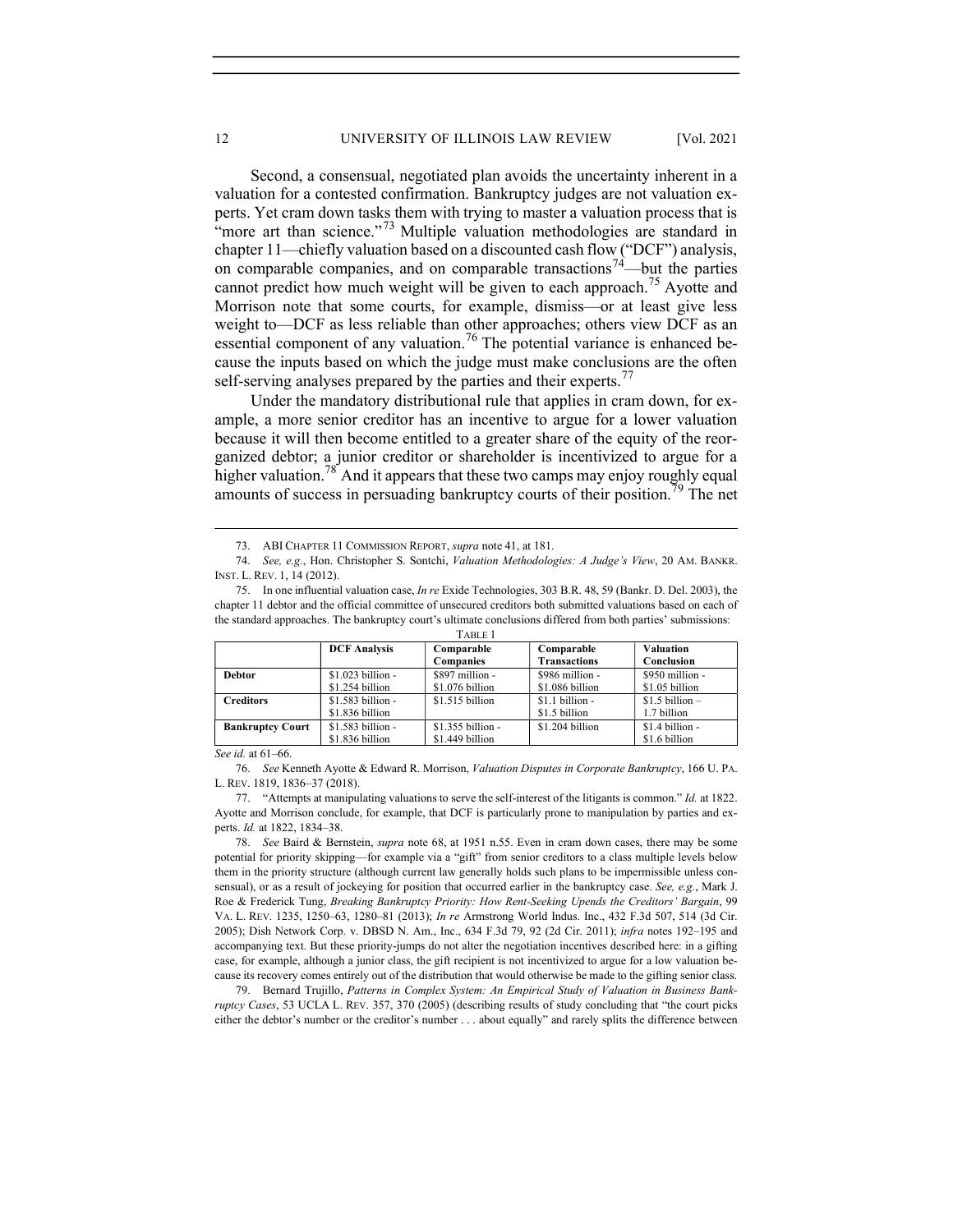result is substantial uncertainty—as both Congress and the bankruptcy courts themselves have acknowledged.<sup>80</sup> "Reorganization folklore" thus holds that valuation is "a guess compounded by an estimate."<sup>81</sup> Even if that overstates the problem, uncertainty in the valuation process is ineradicable given the number of assumptions that underlie any given valuation. $82$ 

Valuation uncertainty motivates parties to reach consensual plans. For example, it imposes risks upon senior creditors that prompt them to compromise by yielding value to junior creditors, rather than insisting upon full payment.<sup>83</sup> Otherwise-out-of-the-money junior creditors are thereby incentivized to support the reorganization. Another way of thinking about this is that valuation uncertainty creates "option value" for junior creditors—the ability to impose on the senior investor the risk that the appraiser will settle on a value for the business that is at the high end of the range of variance."<sup>84</sup> Baird and Bernstein illustrate this option value using the hypothetical bankruptcy of a firm that has two classes of creditors.85 Both senior and junior creditors believe the firm to be worth \$250.86 The senior creditor is owed that same amount.<sup>87</sup> Under chapter 11's default distributional rule, it is entitled to receive \$250—or all of the equity in the reorganized debtor—and the junior creditor is entitled to receive nothing.<sup>88</sup> At first glance, the senior creditor has no incentive to compromise and accept a

the parties). It appears that "courts thoughtfully consider valuation disputes and do not simply resolve such matters by splitting the difference." ABI CHAPTER 11 COMMISSION REPORT, supra note 41, at 181. Regardless, there is clearly wide variance in the manner in which courts resolve cases. Id.

 <sup>80.</sup> The Bankruptcy Code's legislative history suggests that imperfections of the valuation process were a significant reason behind Congress's decision to allow for negotiated plans that departed from the absolute priority rule and thus did not require a valuation. H.R. Rep. No. 95-595, at 222 (1977), as reprinted in 1978 U.S.C.C.A.N. 5963, 6181 ("In a reorganization where time is of the essence, the length and uncertainty of the valuation process is no longer justified in every case."). It also understood that the court must arrive at valuations based on the parties' self-serving submissions. Id. ("Though valuation is theoretically a precise method of determining the creditors' and stockholders' rights in a business, more often the uncertainty of predicting the future required in any valuation, is a method of fudging a result that will support the plan that has been proposed."). Courts agree. See, e.g., In re Mirant Corp., 334 B.R. 800, 848 (Bankr. N.D. Tex. 2005) ("At best, the valuation of an enterprise like Mirant Group is an exercise in educated guesswork. At worst it is not much more than crystal ball gazing."); JP Morgan Chase Bank, N.A. v. Charter Commc'ns Operating LLC and CCO Holdings, LLC, 419 B.R. 221, 234 n.9 (Bankr. S.D.N.Y. 2009) ("[V]aluation judgments include multiple subjective elements"); In re Mallard Assocs., 8 B.R. 820, 825 (Bankr. S.D.N.Y. 1981) ("Therefore, in cases of valuation, for purposes of 'cram-down', the Court quite expectantly receives a 'low' valuation of the premises from the debtor and a 'high' valuation by the creditor's appraiser."); Peltz v. Hetten, 279 B.R. 710, 737–38 (D. Del. 2002) (valuing business in connection with fraudulent transfer suit brought in bankruptcy: "[s]imply put, when it comes to valuation issues, reasonable minds can and often do disagree. This is because the output of financial valuation models are driven by their inputs, many of which are subjective in nature.")

 <sup>81.</sup> Baird & Bernstein, supra note 68, at 1942 n.32; see H.R. Rep. No. 95-595, at 222 (1977) reprinted in 1978 U.S.C.C.A.N. 6179, 6181 (attributing remark to Professor Peter Coogan).

<sup>82.</sup> Baird & Bernstein, *supra* note 68, at 1952.

<sup>83.</sup> Id. at 1959; see also Baird, supra note 10, at 814 ("Parties, of course, can bargain in the shadow of bankruptcy and avoid its costs, but bargaining is never costless. Absolute priority requires bargaining over the size of the haircut that junior creditors must take by virtue of accelerating the exercise date of their option.").

 <sup>84.</sup> Baird & Bernstein, supra note 68, at 1960.

 <sup>85.</sup> Id. at 1956.

 <sup>86.</sup> Id. at 1955.

 <sup>87.</sup> Id.

 <sup>88.</sup> Id. at 1956.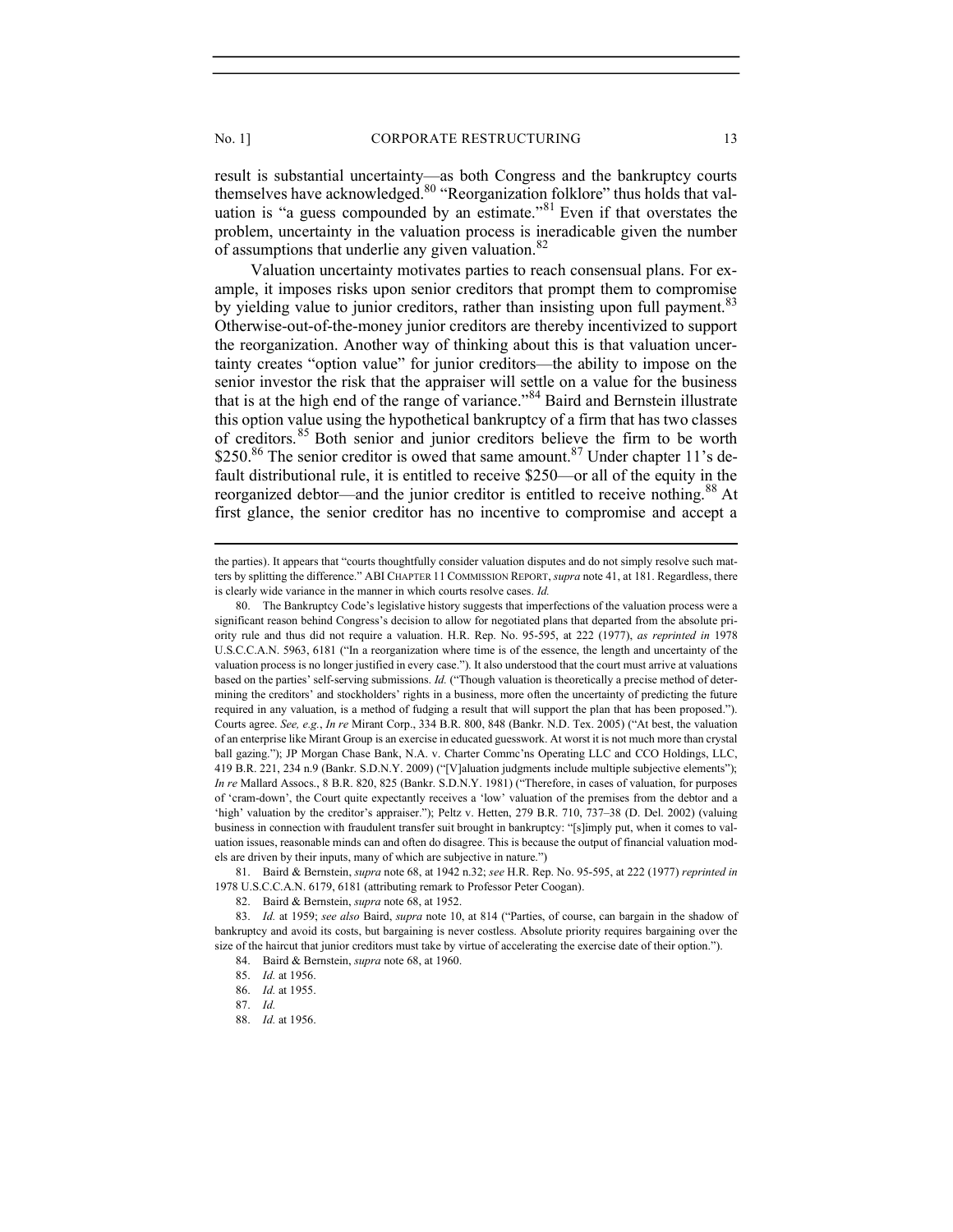lesser distribution than payment in full.<sup>89</sup> Meanwhile, the junior creditor has no incentive to agree to a plan than follows the default distributional rule—because it will receive nothing.

In practice, if the senior and junior creditors cannot agree on a plan and proceed to a contested confirmation, the firm must be valued by the bankruptcy court. Baird and Bernstein assume, for these purposes, that bankruptcy courts are as proficient at valuation as any independent, third-party expert appraiser.<sup>91</sup> If the firm were to be valued one hundred times, the median valuation arrived at by the bankruptcy courts would be  $$250.<sup>92</sup>$  Nonetheless, all of the factors that contribute to valuation uncertainty mean that, in any given instance, the bankruptcy judge may arrive at a valuation than is higher or lower than the median. If the bankruptcy judge values the business at less than \$250, the outcome is unchanged.93 The junior creditor will still receive nothing. But if she values the business at more than \$250, the senior creditor must share its distribution with the junior creditor (who receives the difference between the bankruptcy court's valuation and the secured creditor's  $$250$  claim).<sup>94</sup>

The junior creditor's right to force a valuation hearing by objecting to a proposed plan therefore has value. If the precise distribution of possible judicial valuations were knowable in advance, then the amount of this option value could be calculated exactly.<sup>95</sup> But even though the precise valuation risk in any given case is unknowable, it still influences bargaining. A senior creditor negotiating a reorganized plan is incentivized to yield some value to junior creditors in order to "buy" the option from them—that is, to induce the junior creditors to agree to a consensual plan and forego the possibility that a bankruptcy judge at a cram down hearing will reach a high-side valuation of the business that allows them unwarranted participation in the plan.<sup>96</sup> The senior creditor is better off yielding value in this way rather than simply taking its chances at a valuation hearing, even assuming that it must buy the junior creditors' option at its "full" value because it can thus avoid not only the risk of a high valuation, but also the direct and indirect costs associated with a contested plan confirmation.<sup>97</sup> The risks and costs associated with a nonconsensual reorganization thus combine to encourage negotiation and settlement.

## 2. Valuation as a Penalty Default Rule

Chapter 11's approach in this respect parallels the Ayres-Gertner observation that "lawmakers may be able to undercut the incentives for . . . strategic rent-

 <sup>89.</sup> Id. at 1954.

 <sup>90.</sup> Id. 91. Id. at 1956.

 <sup>92.</sup> Id.

 <sup>93.</sup> Id.

 <sup>94.</sup> Id.

 <sup>95.</sup> See id. at 1956, 1956 n.62.

 <sup>96.</sup> Id. at 1959.

 <sup>97.</sup> Id. at 1959–60.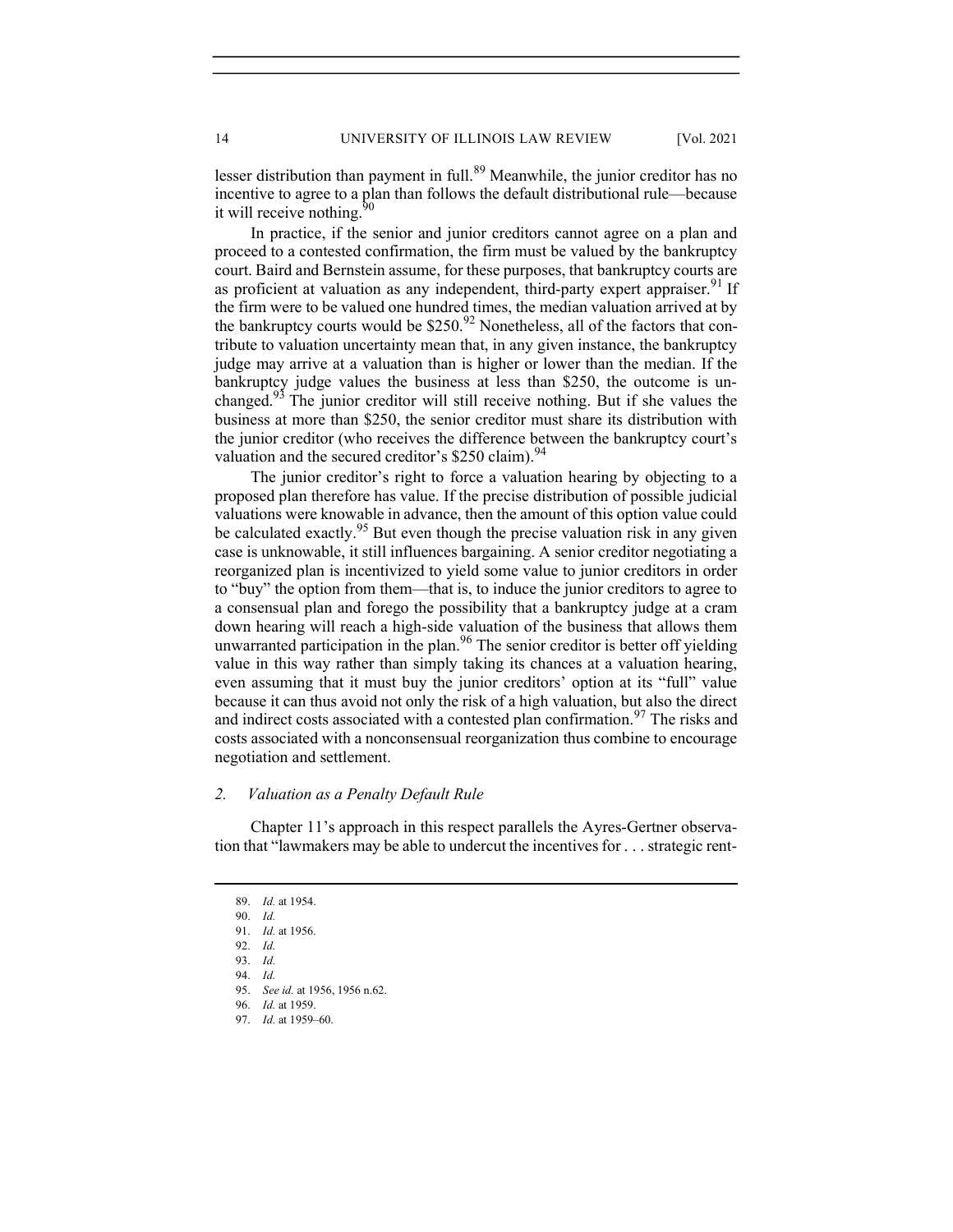seeking by establishing penalty defaults" that encourage parties to contract around the default.<sup>98</sup> Ayres and Gertner supplement the traditional understanding that default rules in contract should reflect what the parties would have contracted for had they addressed the issue—a normative justification that, in the socalled creditors' bargain theory, is also often applied to bankruptcy's default rules.<sup>99</sup> They posit that a different penalty default rule is appropriate when parties could negotiate more cheaply ex ante rather than submit to ex post adjudication by a court—especially when the reason why an issue remains unaddressed rather than pre-negotiated is because one party has strategically withheld information in the hope of gaining an advantage.<sup>100</sup> Rather than attempting to predict the favored outcome of the parties, the penalty default encourages the parties to optout of the default.101 In so doing, the penalty default focuses on the party that might otherwise be tempted to exploit private information; it discourages that party from strategically exploiting her advantage by remaining silent.<sup>102</sup>

The classic and much-discussed example of a penalty default rule is the common law contract rule of *Hadley v Baxendale*.<sup>103</sup> The rule provides that a breaching party is not responsible for consequential loss caused by his breach unless the damages were foreseeable.<sup>104</sup> In this case, the purpose of the rule is to encourage the parties to contract in advance regarding the scope of the damages that will accrue following any breach of contract.<sup>105</sup> In the absence of a penalty default rule, a party that is particularly susceptible to damages might refrain from disclosing that fact while contracting, understanding that its counterparty would likely respond by increasing the contract price, but hoping that, in the event of a default, it could nonetheless recover its full damages from a court.<sup>106</sup> The penalty default discourages such "strategic rent-seeking"—instead, the susceptible party is incentivized to reveal its special circumstances to ensure that its losses are fully covered, even if that coverage is reflected in the contract price.<sup>107</sup> In turn, understanding that coverage for such losses must be contracted for, the counterparty is not incentivized to waste resources on unnecessary precautions when dealing with parties who remain silent about their potential losses out of fear that a breach might prove unexpectedly costly.<sup>108</sup>

<sup>98.</sup> Ayres & Gertner, *supra* note 16, at 127.

<sup>99.</sup> Id. at 93; see, e.g., JACKSON, supra note 5, at 17.

<sup>100.</sup> Ayres & Gertner, *supra* note 16, at 93, 97–100.

 <sup>101.</sup> Barry E. Adler, The Questionable Ascent of Hadley v. Baxendale, 51 STAN.L.REV. 1547, 1549 (1999). 102. Id. at 1550.

<sup>103.</sup> Id. at 1549-50; Ayres & Gertner, supra note 16, at 101; Hadley v. Baxendale [1854] 156 Eng. Rep. 145.

<sup>104.</sup> Avres & Gertner, *supra* note 16, at 101.

 <sup>105.</sup> Id. at 101–03.

 <sup>106.</sup> Id.

 <sup>107.</sup> Id. at 94.

 <sup>108.</sup> Id. at 102; see Kathleen G. Noonan, Jonathan C. Lipson, & William Simon., Reforming Institutions: The Judicial Function in Bankruptcy and Public Law Litigation, 94 IND. L. REV. 545, 569–70 (2019).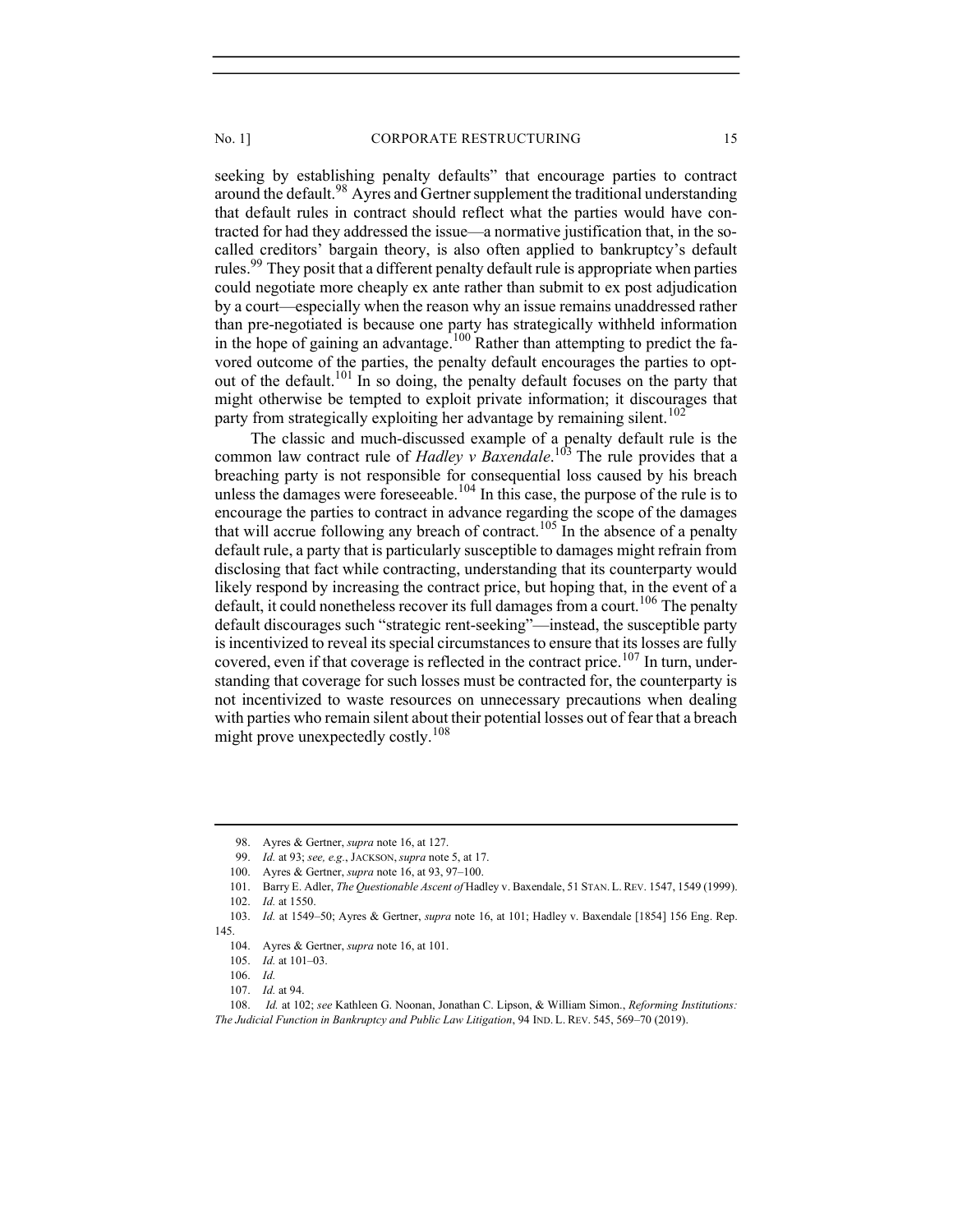Bankruptcy fits the model of a penalty default. First, as we have explained, it is a situation in which it is desirable that parties resolve disputes among themselves rather than resorting to judicial determination.<sup>109</sup> Bankruptcy courts are not experts in the task of valuing insolvent or financially distressed business. They can only inexactly determine what the parties—with more time and freer access to information—may be able to fix with greater precision. And requiring court resolution of cram down disputes, of course, also requires an expenditure of scarce judicial resources. Moreover, the potential for strategic concealing of information or other misbehavior in bankruptcy is high.<sup>110</sup> Many of the parties to a bankruptcy case may be creditors or other stakeholders who have dealt with the debtor at arms-length and do not have intimate knowledge of its operations or the ability readily to assess its value.<sup>111</sup> A default rule that encourages agreement both on the value of the debtor, based on information disclosed among the parties, and on the appropriate distribution of that value, is therefore socially optimal.

The default rule of absolute priority influences all parties to behave well in light of the specter of a valuation hearing. And the prospect of such a hearing incentivizes senior creditors, who might otherwise insist on payment in full, to compromise rather than risk a valuation outcome that allocates a greater portion of the debtor's value away from them and to junior classes.<sup>112</sup> The "penalty" of absolute priority, though, is most felt by the debtor's shareholders, who face likely exclusion from recovery under the plan.<sup>113</sup> Among parties in interest, shareholders have the greatest familiarity with the debtor's business and are most likely to have information regarding the debtor's true worth.<sup>114</sup> Management, who prior to the insolvency have been acting on behalf of shareholders, have the greatest ability to disrupt the reorganization.<sup> $115$ </sup> By placing the greatest likelihood of loss in the event of a contested confirmation on shareholders, absolute priority encourages them, and by extension, the debtor itself, to work towards a compromise plan. $116$ 

 <sup>109.</sup> See infra Section III.A.

<sup>110.</sup> Cf. Ayres & Gertner, *supra* note 16, at 127 (explaining that penalty default rules may be useful to address situations in which a better-informed party withholds information in order to achieve a better outcome in a negotiation).

 <sup>111.</sup> Id. at 103.

 <sup>112.</sup> Structuring cram down as, in effect, a penalty default rule was a key innovation of the Bankruptcy Code. Under chapter X of the old Bankruptcy Act, the relevant predecessor to chapter 11 of the Bankruptcy Code, a plan could only be confirmed if it complied with absolute priority. Richard F. Broude, Cramdown and Chapter 11 of the Bankruptcy Code: The Settlement Imperative, 39 BUS. L. 441, 442 (1984). Assessing the validity of a plan therefore required a valuation in every case. Id. That costly and expensive requirement discouraged resort to chapter X. Id. Chapter 11 not only allows parties to consensually resolve bankruptcy but also utilizes the penalty default rule of valuation to incentivize that consensus outcome.

 <sup>113.</sup> Noonan, supra note 108, at 569–70; de Weijs et al., supra note 10, at 19.

 <sup>114.</sup> De Weijs et al., supra note 10, at 22.

 <sup>115.</sup> Noonan et al., supra note 113, at 566.

 <sup>116.</sup> See id. at 570 ("The APR is a core distributional norm, providing that dissenting unsecured creditors may be bound to the plan provided that all junior interests are eliminated. This has the effect of forcing those most likely in historic control of the debtor (shareholders) either to propose a plan that in fact induces widespread support or to give up their rights. The prospect of an imposed plan—a 'cramdown'—operates as a penalty default,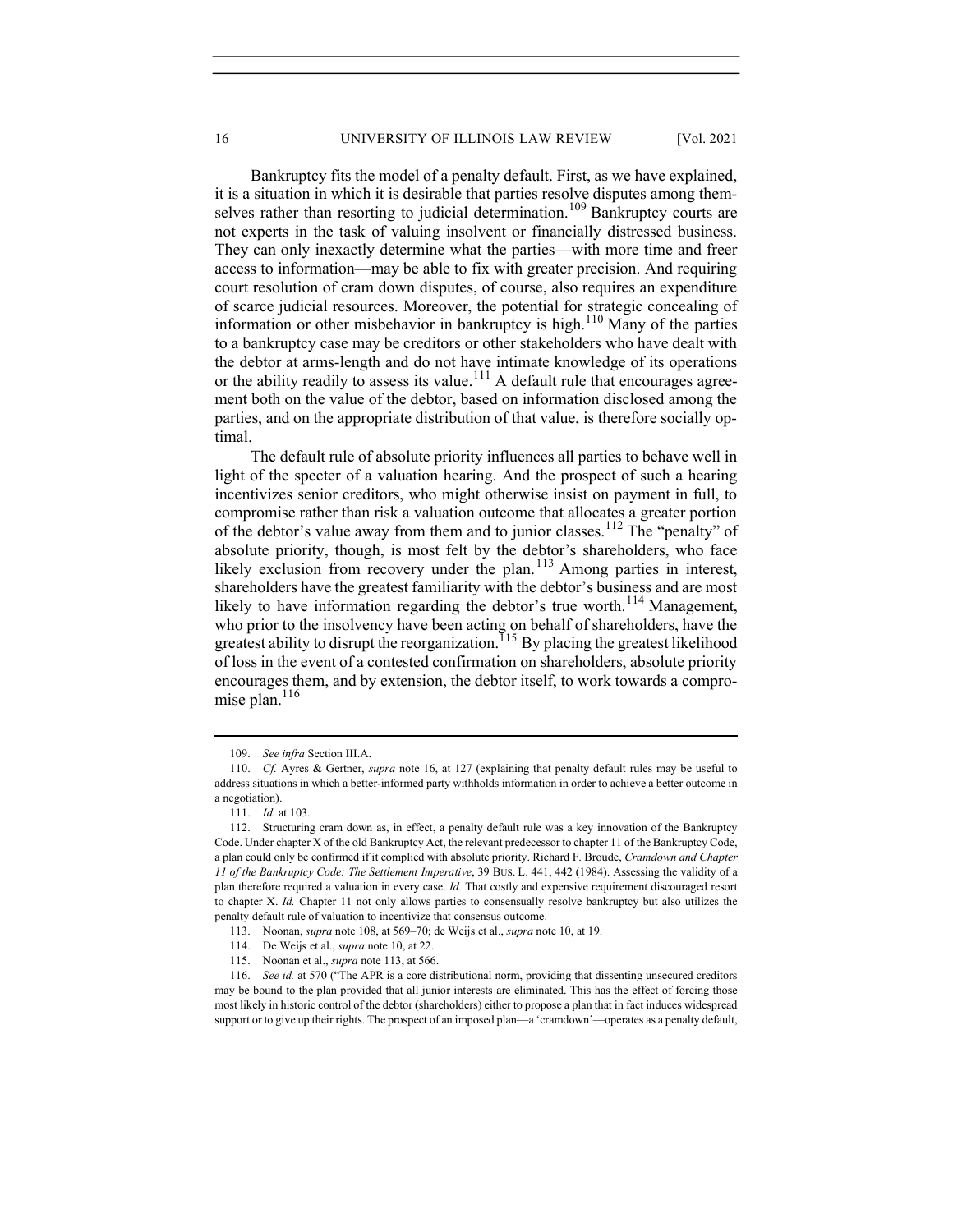## IV. THE CONSEQUENCES OF RELATIVE PRIORITY

## A. Negotiation Incentives

### 1. Valuation and Negotiation Incentives

By failing to provide a penalty default rule, relative priority under the Directive undermines the incentives needed to try to facilitate a consensual, negotiated plan. As a preliminary matter, analysis of how relative priority will function is impeded because the standard that a senior class be treated "more favourably" than a junior class is extremely unclear.<sup>117</sup> Although the Directive does not so specify, we assume that this test is financial. To be sure, de Weijs et al. question the coherence of a purely financial test.<sup>118</sup> They argue, for example, that a secured creditor cannot be said to receive more favourable treatment than an unsecured creditor merely because its financial recovery is relatively greater; that relatively greater recovery might disregard the right of the secured creditor to receive priority payment from the collateral, a right for which the secured creditor bargained and in exchange for which it presumably offered the debtor a lower rate of interest.<sup>119</sup> De Weijs et al. also note that the logical conclusion of this line of reasoning—that because secured or other senior creditors have bargained for priority, treating them "more favourably" means paying them in full before others are paid—would collapse the test back into the absolute priority standard to which it purports to be an alternative.<sup>120</sup>

Although sympathetic with these views of de Weijs et al., our analysis of relative priority focuses on plan negotiation incentives. We assume that the Directive's relative priority standard would regard senior classes as being treated "more favourably" than junior classes if they receive a greater percentage distribution on their claims than any junior class.<sup>121</sup> Thus if a debtor owed \$200 to senior creditors and \$500 to subordinated creditors, relative priority would be satisfied if the senior creditors were paid \$150 (or seventy-five cents on the dollar) and subordinated creditors were paid \$350 (or seventy cents on the dollar), even though the distribution to subordinated creditors is larger. $122$ 

a rule that threatens a suboptimal outcome in order to induce the better-informed parties to disclose information that might lead to a better result.").

<sup>117.</sup> See de Weijs et al., *supra* note 10, at 17–19.

 <sup>118.</sup> Id. at 22.

 <sup>119.</sup> It is also likely that a more open-textured test—for example, one that acknowledged that a secured creditor receiving a 70% distribution on account of its claim is not treated more favorably than an unsecured creditor who receives a 69% distribution—would be particularly difficult for bankruptcy courts or tribunals to apply in a predictable fashion, or for parties to understand and take into account when bargaining. Id. at 18.

 <sup>120.</sup> See id.

<sup>121.</sup> Id. (suggesting this among one of a number of possible distributional rules).

 <sup>122.</sup> In contrast, a rule that simply requires the face amount paid to senior creditors to exceed that paid to junior creditors seems calculated to produce arbitrary results. Consider two plans that each propose to pay \$1 million to a senior creditor and \$500,000 to junior creditors. In the first case, the senior creditor is owed \$5 million and the junior creditors \$2 million. In the second case, the amounts owed are reversed. Although the face amounts paid under the plans are the same, the economics of the creditor groups' recoveries in each case are very different.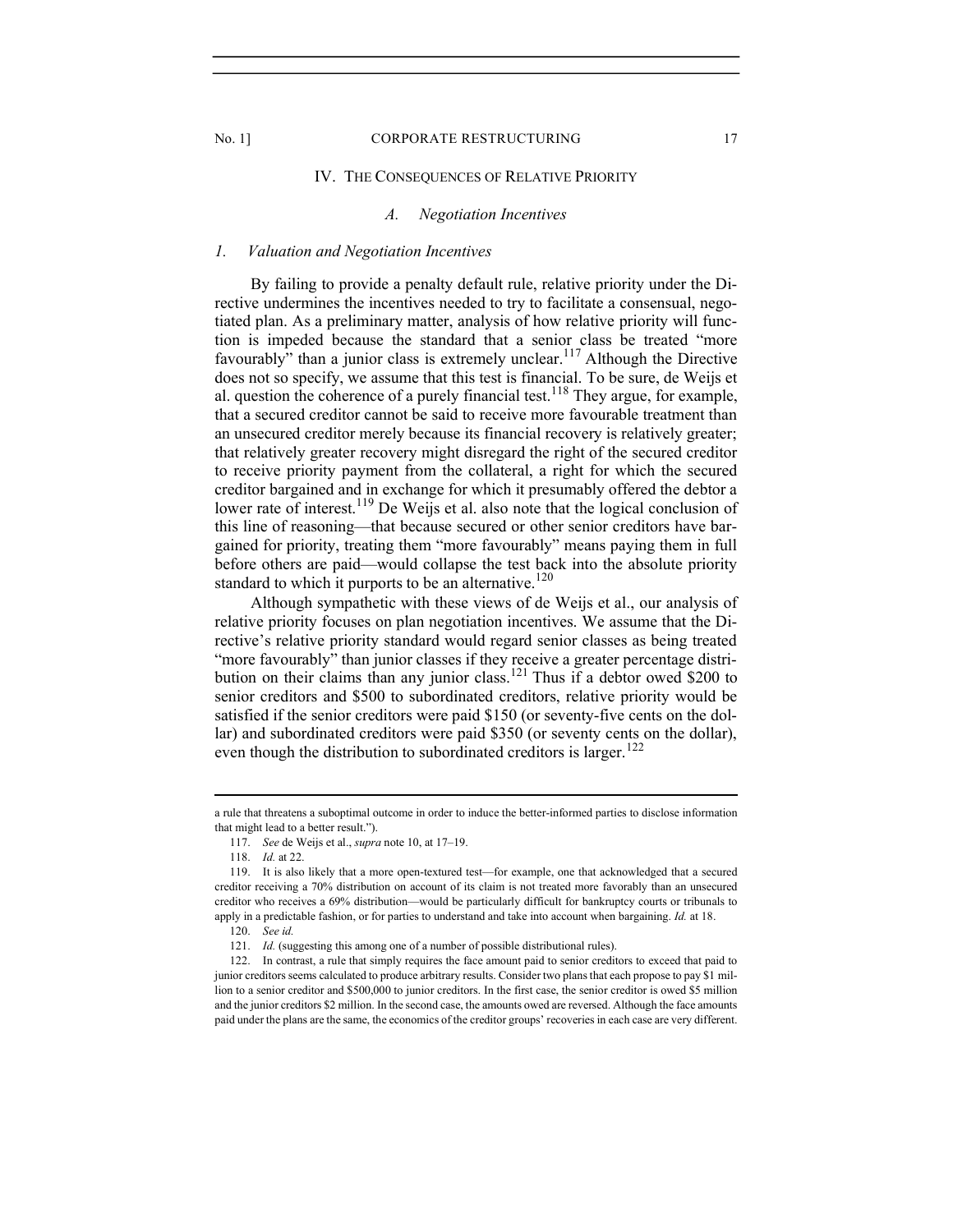We are uncertain, though, how the Directive's relative priority standard would be met when comparing distributions made to creditors with distributions made to shareholders in a cram down plan. The Appendix to this Article explains the difficulty of making that comparison.123 For purposes of analyzing relative priority from the standpoint of plan negotiation incentives, however, we need only ask whether that comparison would require a valuation of the debtor. In the analysis below, we first assume it would not, and thereafter assume that it would, require such a valuation.

If the relative priority standard would not require a valuation of the debtor, the debtor easily could formulate a plan that is favorable to shareholders. For example, consider a firm that has an approximate value of \$250, with a senior creditor owed \$125 and a junior creditor owed \$125. Under relative priority, the debtor might propose a plan that awards 40% of the equity in the reorganized debtor to the senior creditor, 35% to the junior creditor, and 25% to shareholders. Assuming that all other applicable requirements are met, the plan appears confirmable on its face.<sup>124</sup>

Next, assume that the relative priority standard would require a valuation of the debtor for a cram down plan. The Directive suggests, but does not clearly specify, that a valuation would be required.<sup>125</sup> Any such valuation would not have to be nearly as precise, however, as a valuation required for applying absolute priority. That is because absolute priority contemplates that a creditor or shareholder receives value exactly equal to, and no greater than, its claim or interest before any junior party receives any value.<sup>126</sup> A valuation conducted for applying a relative priority rule might be sufficient if it merely sets a ceiling value—e.g., the debtor is worth no more than \$X. Using the above example, relative priority would be satisfied if the plan distributes 40% of \$X to the senior creditor, 35% of \$X to the junior creditor, and 25% of \$X to shareholders. The ceiling value allows the bankruptcy court or tribunal to determine, for example, that paying the senior creditor 40% of \$X does not give it a greater than 100% recovery. But otherwise, no information about the value of the reorganized company is necessary. A ceiling valuation would likely be inexpensive (and might, in any event, be evaded by fixing in cash the amount to be paid to a—presumably senior—creditor class whose recovery under the plan potentially approaches payment in full). It seems comparable to the current practice in chapter 11, in which valuation that merely needs to set a floor value is routine and relatively inexpensive.<sup>127</sup> Indeed, even consensual chapter 11 plans regularly require such

 <sup>123.</sup> See infra Appendix.

 <sup>124.</sup> The Appendix to this Article explains why we believe this plan's treatment of shareholders should conform with the Directive's relative priority default rule. Specifically, it is likely sufficient that the plan provides greater recovery in absolute terms to junior creditors than to shareholders.

 <sup>125.</sup> The Directive provides that valuation should be confined to contested plans: "The judicial or administrative authority shall take a decision on the valuation of the debtor's business only where a restructuring plan is challenged by a dissenting affected party . . . ." But it does not state that a valuation is mandatory in such cases. Directive, supra note 1, art. 14(1), at 46–47.

 <sup>126.</sup> Kenneth N. Klee, Cram Down II, 64 AM. BANKR. L.J. 229, 231 (1990).

 <sup>127.</sup> See discussion supra note 45 and accompanying text.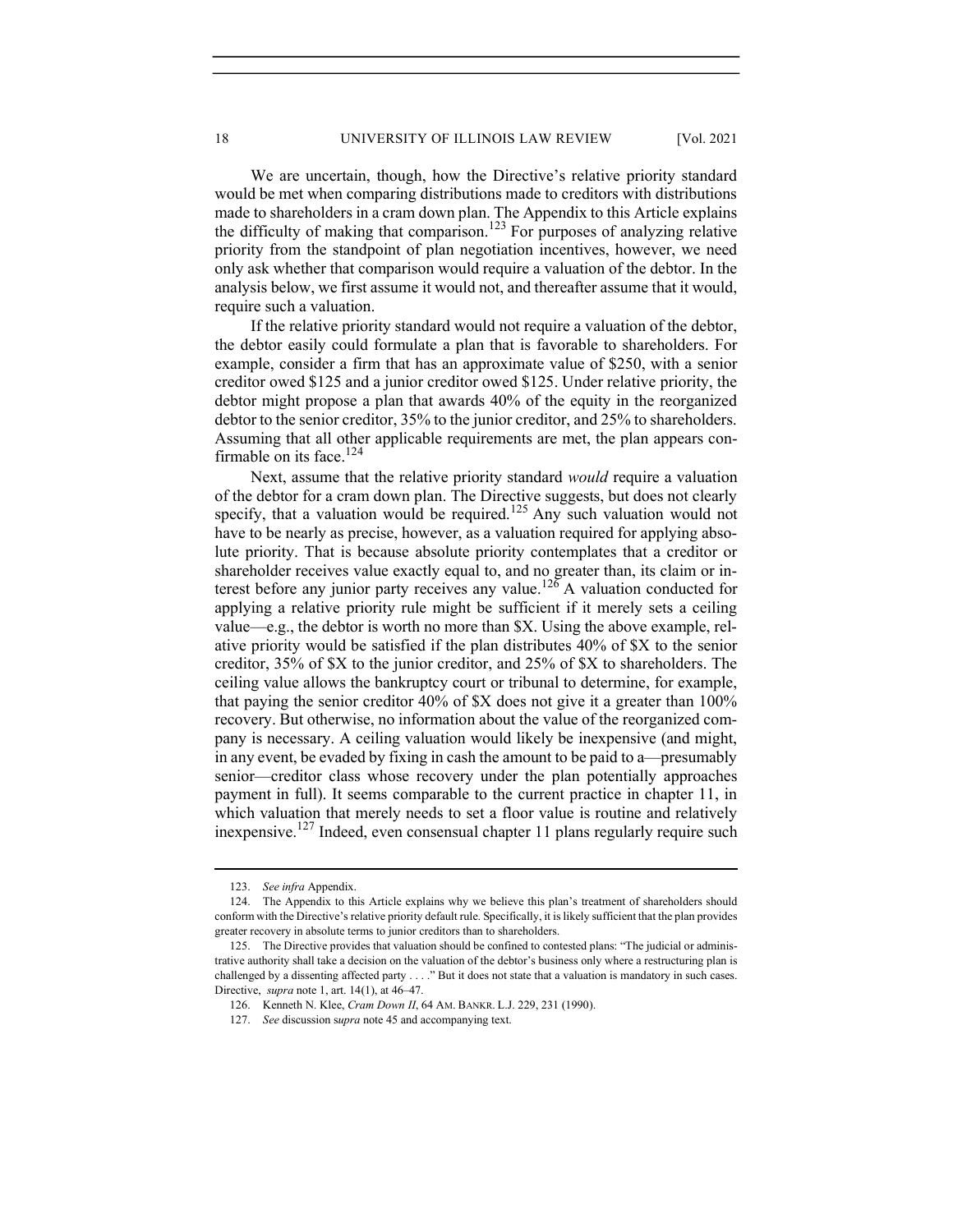a valuation. In practice, however, little judicial effort is expended in this exercise.<sup>128</sup> Such a valuation would not, therefore, serve as a penalty default rule.

# 2. Control of the Reorganization and Negotiation Incentives

The fact that the Directive gives the debtor exclusive control over formulating the plan further undermines incentives to negotiate a consensual plan. In chapter 11, at the commencement of the case, the debtor is the only party who may propose a plan.<sup>129</sup> But the Code contemplates the loss of exclusivity if the debtor cannot confirm a plan within six months (or does not file a plan within four months of commencing the case).<sup>130</sup> Although that exclusivity period often is routinely extended by bankruptcy courts, $^{131}$  the potential loss of exclusivity may nonetheless cause the debtor to be more prepared to compromise and yield value to other constituencies.<sup>132</sup> Furthermore, the inability to formulate a successful plan can lead to the debtor's liquidation, $133$  providing a further incentive to compromise.

The Directive strongly presumes debtor exclusivity in formulating cram down plans.<sup>134</sup> A cram down plan may be confirmed only "upon the proposal of a debtor or with the debtor's agreement."<sup>135</sup> Although Member States may limit this consent requirement such that it applies only to cases involving small and medium sized businesses ("SMEs"), $136$  that exception likely swallows the rule entirely. The Directive itself suggests that 99% of businesses within the EU qualify as SMEs.137 Member States are not required to adopt any particular definition of SME,<sup>138</sup> but they are referred to EU legislation and Commission recommendations that include within that category businesses with up to 250 employees and with annual balance sheet totals of as much as  $\epsilon$ 43 million.<sup>139</sup> The assumption, then, is that the vast majority of debtors—and, in some Member States, all

 <sup>128.</sup> Dick, supra note 45, at 1491 (discussing often cursory nature of valuations conducted for purposes of section 1129(a)(7)'s "best interests" tests); Fortgang & Meyer, *supra* note 45, at 1106 (explaining that valuation for purposes of best interests test is often omitted).

 <sup>129. 11</sup> U.S.C. § 1121(b).

 <sup>130. § 1121(</sup>c).

 <sup>131.</sup> Exclusivity may be extended upon a showing of good cause up to a maximum of twenty months (or eighteen months if the debtor has not proposed a plan). § 1121(d).

<sup>132.</sup> Cf. Fortgang & Meyer, supra note 45, at 1106 (explaining that numerous sources of pressure encourage parties to compromise in bankruptcy, including the impact of delayed resolution on the debtor's business).

 <sup>133. 11</sup> U.S.C. § 1112(b).

 <sup>134.</sup> Absent cram down, the Directive requires that debtors be permitted to propose plans, but it also permits Member States to provide that "creditors and practitioners in the field of restructuring have the right to submit restructuring plans . . . ." Directive, *supra* note 1, art. 9(1), at 44.

 <sup>135.</sup> Id. art. 11(1), at 45.

 <sup>136.</sup> Id.

 <sup>137.</sup> Id., Recital 17, at 21.

 <sup>138.</sup> Id., Recital 18, at 21.

 <sup>139.</sup> Id.; Commission Recommendation of 6 May 2003 Concerning the Definition of Micro, Small and Medium-sized Enterprises 2003/361, 2003 O.J. (L 124) 36, 39 (EC); see also Directive 2013/34, of the European Parliament and of the Council of 26 June 2013 on the Annual Financial Statements, Consolidated Financial Statements and Related Reports of Certain Types of Undertakings, 2013 O.J. (L 182) 19, 28 (defining SME to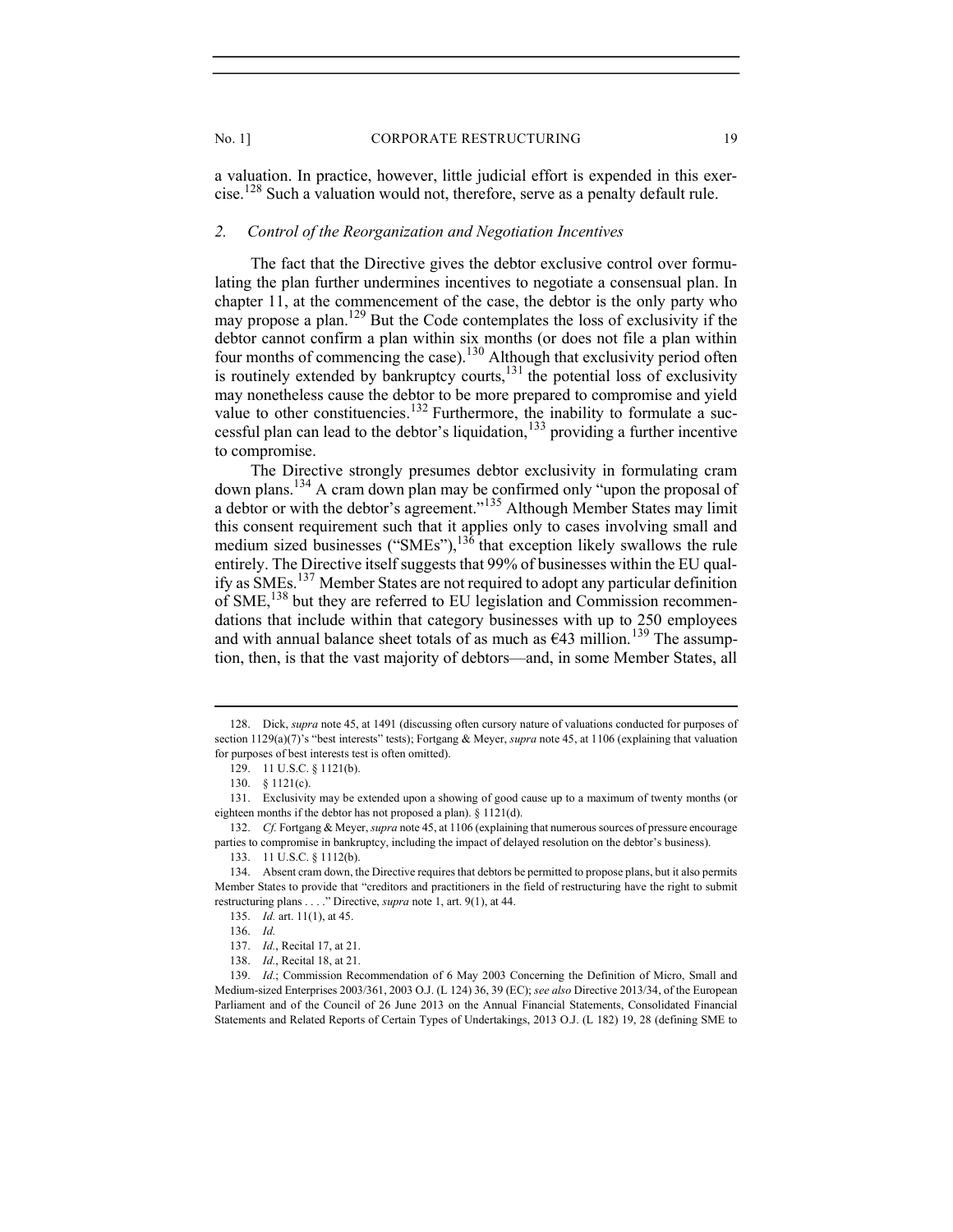debtors—will enjoy a right of veto over any plan of reorganization that a creditor or some other third party might propose.

"Debtor," in this context, could mean either the firm's prepetition shareholders or its management.<sup>140</sup> Because their interests are aligned,<sup>141</sup> both have every incentive to insist that the maximum value feasible be transferred to shareholders.<sup>142</sup>

## 3. The Incentive to "Squeeze" Intermediate Classes

Relative priority appears to promote an additional outcome that is disfavored under chapter 11 principles—that is the potential for senior and junior classes to combine to enhance their recoveries at the expense of intermediate classes. Such has been the United States' experience in bankruptcy or insolvency cases that do not take place in the shadow of absolute priority. The concept of a "fixed principle" according to which the fairness of reorganizations should be evaluated originated in railroad reorganization cases in which secured bondholders arranged to acquire the assets of insolvent railroads in a collusive foreclosure sale, sharing equity in the reorganized railroad with shareholders but entirely excluding unsecured creditors.<sup>143</sup> The same basic paradigm has animated later disputes over the applicability and extent of absolute priority.<sup>144</sup> In one of its most prominent recent bankruptcy decisions, therefore, the Supreme Court considered (and rejected) a settlement and structured dismissal seeking to resolve a bankruptcy

 141. Jesse M. Fried, Insider Trading Via the Corporation, 162 U. PA. L. REV. 801, 804 (2014) (observing that managers frequently own significant shares in the debtor).

 142. In some cases, new management may be installed prior to a bankruptcy that is focused on protecting the interests of some other class. For example, covenants in loan or bond agreements may permit creditor groups to replace corporate officers in the event of financial distress. See, e.g., Douglas G. Baird & Robert K. Rasmussen, Private Debt and the Missing Lever of Corporate Governance, 154 U. PA. L. REV. 1209, 1223–36 (2006). Under the Directive's relative priority default rule, in those cases, management would be just as incentivized to use its blocking power to prevent adoption of a plan of reorganization unfavorable to its preferred class as it would be to block a plan unfavorable to shareholders in the ordinary case.

 143. N. Pac. Ry. Co. v. Boyd, 228 U.S. 482, 505–08 (1913); Case v. L.A. Lumber Prods. Co., 308 U.S. 106, 116–17 (1939) (definitively stating that the "fixed principle" of "fair and equitable" treatment said to originate in Boyd was one of absolute priority). See generally Stephen J. Lubben, The Overstated Absolute Priority Rule, 21 FORDHAM J. CORP. & FIN. L. 581 (2016) (describing the evolution of Boyd's fixed principle and absolute priority).

 144. See, e.g., Bank Am. Nat. Tr. & Sav. Ass'n v. 203 N. LaSalle St. P'ship, 526 U.S. 434, 444 (1999). Absolute priority responds to "concern with 'the ability of a few insiders, whether representatives of management or major creditors, to use the reorganization process to gain an unfair advantage." Id. (quoting from early legislative history of the Bankruptcy Code) (disapproving settlement and structured dismissal resolving bankruptcy case in which secured creditors resolved claims asserted against them by the bankruptcy estate by making settlement payment to unsecured and lower priority tax creditors, but paying nothing to priority employee creditors).

include businesses not exceeding two of: (a) a balance sheet of €20,000,000; (b) net annual turnover of €40,000,000; or (c) an average of more than 250 employees during a financial year).

 <sup>140.</sup> Directive, supra note 1, Recital 53, at 27 ("In the case of a legal person, Member States should be able to decide if, for the purpose of adopting or confirming a restructuring plan, the debtor is to be understood as the legal person's management board or a certain majority of shareholders or equity holders."). In the former case, Article 12 of the Directive might somewhat qualify the right of veto, in requiring that Member States ensure that shareholders excluded from the voting process should not be permitted unreasonably to block a plan, but it is unclear whether this is intended to override the requirement for debtor agreement to a cram down plan set forth in Article 11. Id., art. 12(1), at 46.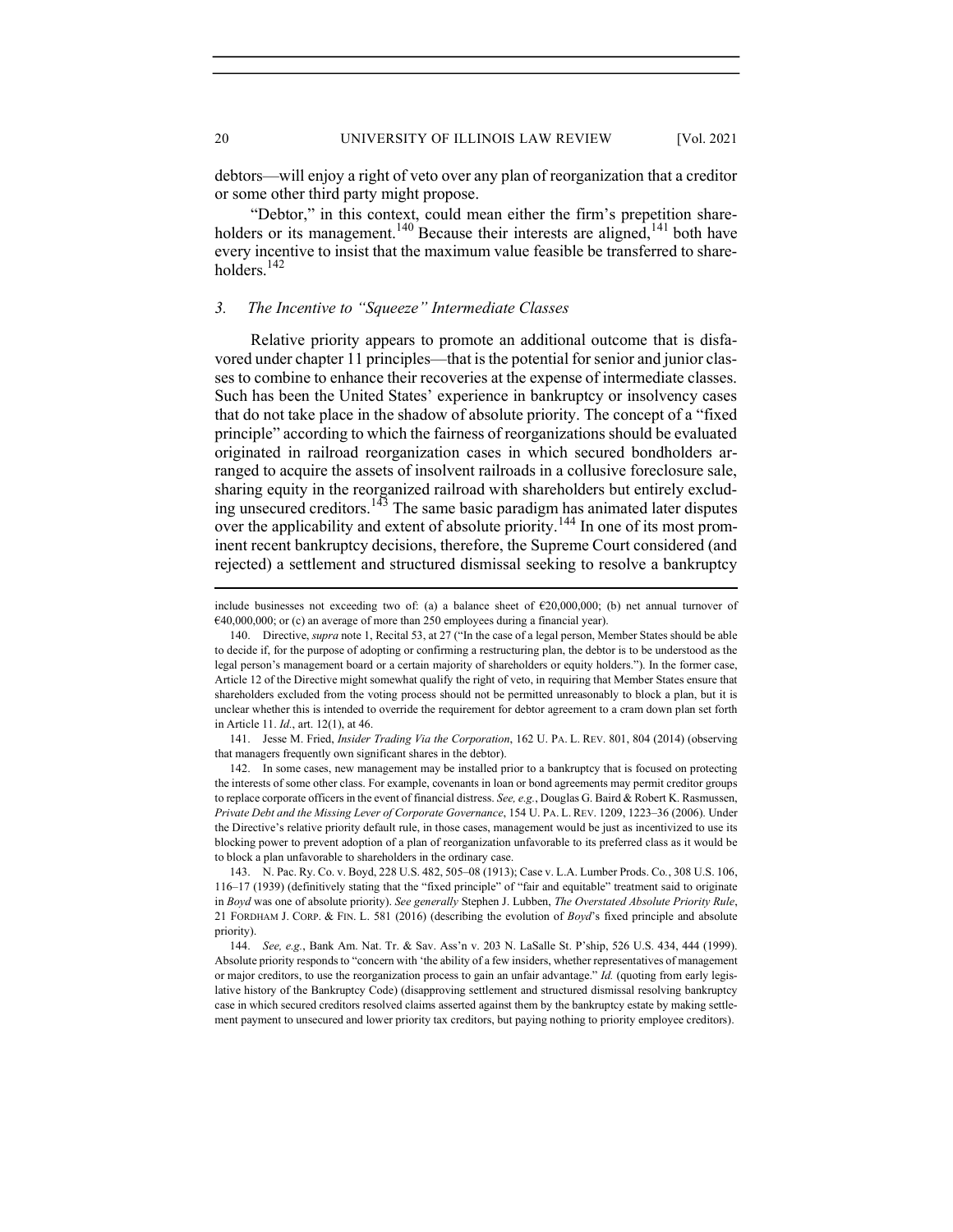case in which secured creditors resolved claims asserted against them by the bankruptcy estate by making settlement payments to unsecured creditors and lower priority tax creditors, but paid nothing to priority employee creditors.<sup>145</sup> Even though the Jevic settlement did cut in the tax authorities, thirty-five states submitted a brief to the court arguing that so unpopular a class of creditors would likely be frequent victims of future attempts at priority-skipping: "[a]fter all, paying taxes will rarely be viewed as desirable by other creditors . . . . .<sup>146</sup> In similar fashion, national labor and public interest legal groups noted that Jevic-type settlements would leave groups of the smaller, less sophisticated creditors—the least well able to protect their rights—ripe for exclusion.<sup>147</sup>

Relative priority invites exactly the same dynamics. In order to confirm a cram down plan, a debtor must ordinarily secure the approval of at least one senior class of creditors.<sup>148</sup> And, of course, the Directive requires that senior creditor classes be treated more favorably than junior classes.<sup>149</sup> The debtor's incentive, therefore, is to offer the most favorable terms possible to the most senior classes of creditors (who must be treated well in any event) in order to induce them to support the plan which it has otherwise structured to provide the minimum recovery to junior creditors (whose support can readily be dispensed with in the absence of a default rule that penalizes the failure to reach consensus) and the maximum recovery to shareholders.

Of course, none of these critiques should be overstated. The EU Commission and Member States may conclude that the benefits that flow from the debtor control over the restructuring process (whether that is understood as control by equity or management) and distributional rules that increase the potential for old equity to retain a stake in the reorganized debtor outweigh any costs associated with decreased settlement. Similarly, even though chapter 11's policy choices have generally been to the contrary, Member States may be willing to accept the possibility that intermediate creditors see reduced recoveries in reorganizations. Member States might, for example, theorize that healthy capital markets require robust recoveries in insolvency for senior secured creditors who are likely to be composed of lenders who might otherwise opt not to extend loans, while junior classes—whether tax creditors, employees, or general unsecured creditors such as trade creditors—will likely have less choice about extending credit to the debtor, or at least that the harms caused to such creditors are outweighed by the benefits of allowing shareholders to keep value in reorganizations. That policy choice is for Member States. The choice, though, must be made after due consideration of the likely consequences of reordering ordinary bankruptcy priorities.

 <sup>145.</sup> Czyzewski v. Jevic Holding Corp., 137 S. Ct. 973 (2017).

 <sup>146.</sup> Brief for State of Illinois et al. as Amici Curiae Supporting Petitioners, at 20, Czyzewski v. Jevic, 137 S. Ct. 973 (2017) (No. 15-649).

 <sup>147.</sup> Brief for National Employment Law Project et al. as Amici Curiae Supporting Petitioners, at 10, 20– 21, Czyzewski v. Jevic, 137 S. Ct. 973 (2017) (No. 15-649).

 <sup>148.</sup> Directive, supra note 1, art. 11(1)(b), at 45.

 <sup>149.</sup> Id.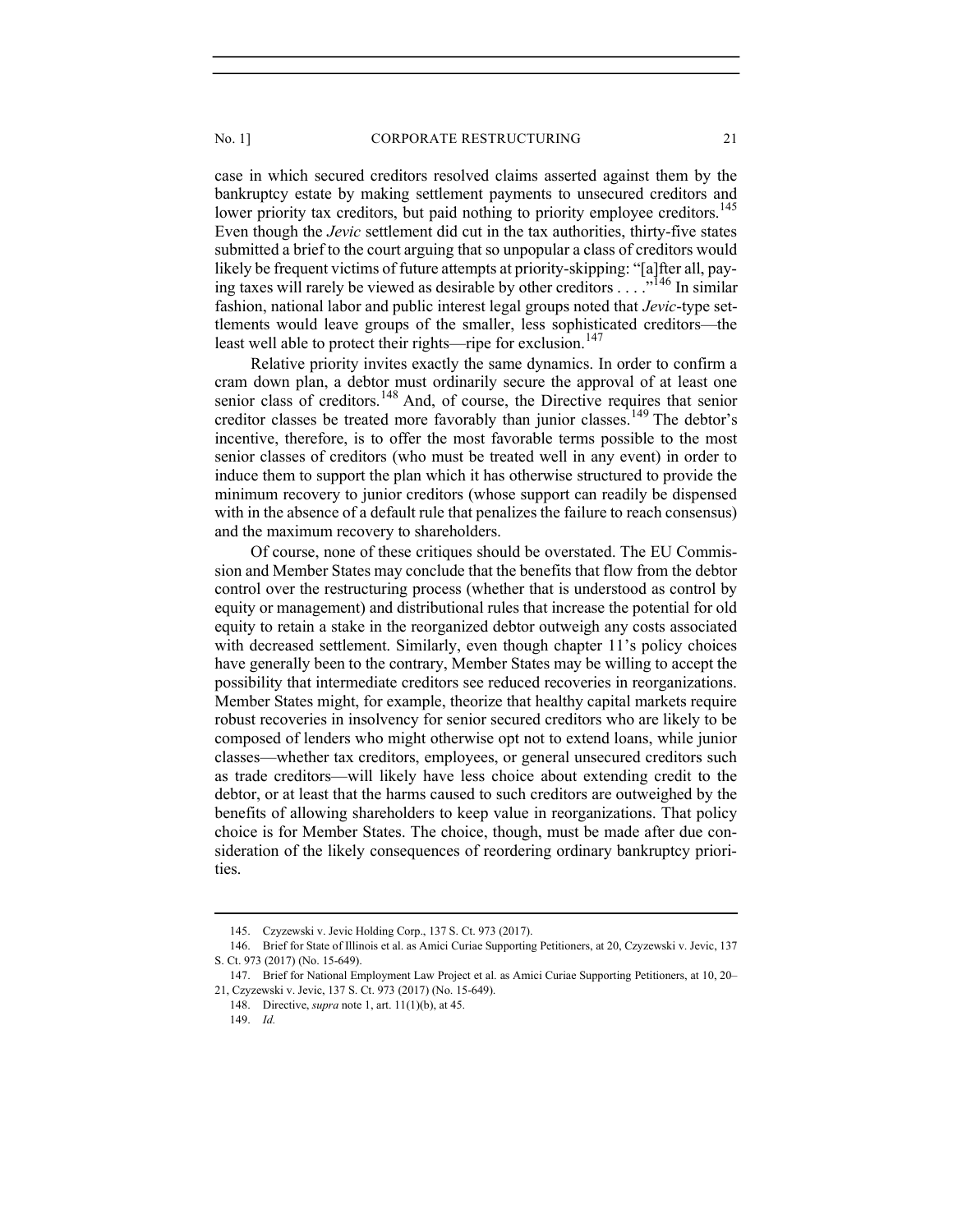#### B. Fairness

We do not believe that relative priority will produce fairer outcomes. Whatever "fair" in the context of a restructuring means, it is unclear that relative priority is necessarily fair to creditors.

## 1. Theoretical Fairness Concerns

First, relative priority could allow the debtor's shareholders to shed corporate debt without losing control of the reorganized business. As discussed, the Directive gives the debtor control over proposing a cram down plan.<sup>150</sup> As next illustrated, a cram down plan could comply with relative priority even if it gives an insolvent debtor's shareholders all of the post-restructuring equity.

Suppose the value of a reorganized debtor firm is \$250. It owes \$50 to a secured creditor and a total of \$500 to unsecured creditors. The firm has \$50 in cash which it proposes to use to pay the secured creditor in full, thus securing that creditor's agreement to the plan. Thereafter, the plan may be crammed down over unsecured creditors' objections so long as those creditors are treated "more favourably" than the shareholders. (Ordinarily, a cram down plan must be approved by either a majority of the voting classes of affected parties, including at least one class of secured creditors or other creditors senior to the general unsecured creditors' class, or at least one class of creditors that would not be completely out of the money if ordinary liquidating priorities were applied.<sup>151</sup> In a case with only two classes of creditors, the consent of one class is sufficient for cram down to be approved, assuming other requirements are met.<sup>152</sup>) The shareholders wish to retain full control of the reorganized debtor—or, in other words, to receive a distribution of equity worth \$250. Under relative priority, shareholders must compensate unsecured creditors more than \$250 in order to achieve that objective. This might be accomplished by selling existing assets or, perhaps most easily, by raising new capital using the post-reorganization, newly unencumbered equity in the firm as collateral.<sup>153</sup> If shareholders can achieve this, they may fully retain their interests, in effect sacrificing no value while unsecured creditors recover only 50% on their claims and see the balance discharged.<sup>154</sup>

152. Directive, supra note 1, Recital 54, at 28.

 154. The plan is summarized in the table below. As explained in the Appendix, we assume that the recovery of shareholders under the plan must be compared to that of junior creditors in absolute, rather than relative, terms:

 <sup>150.</sup> Id.

 $151.$  Id.

 <sup>153.</sup> Such a scenario does not implicate the so-called new-value doctrine (which has sometimes been described as an exception to absolute priority) under which shareholders receive equity in a reorganization in exchange for new capital which they contribute to the reorganized enterprise. See, e.g., Bank Am. Nat. Tr., 526 U.S. 434, 442 (1999) (so-called "new value exception" may be permissible so long as the sufficiency of shareholders' contribution is subject to a market test). The shareholders are not contributing any new value; they are simply borrowing money in order to pay the claims of more senior classes.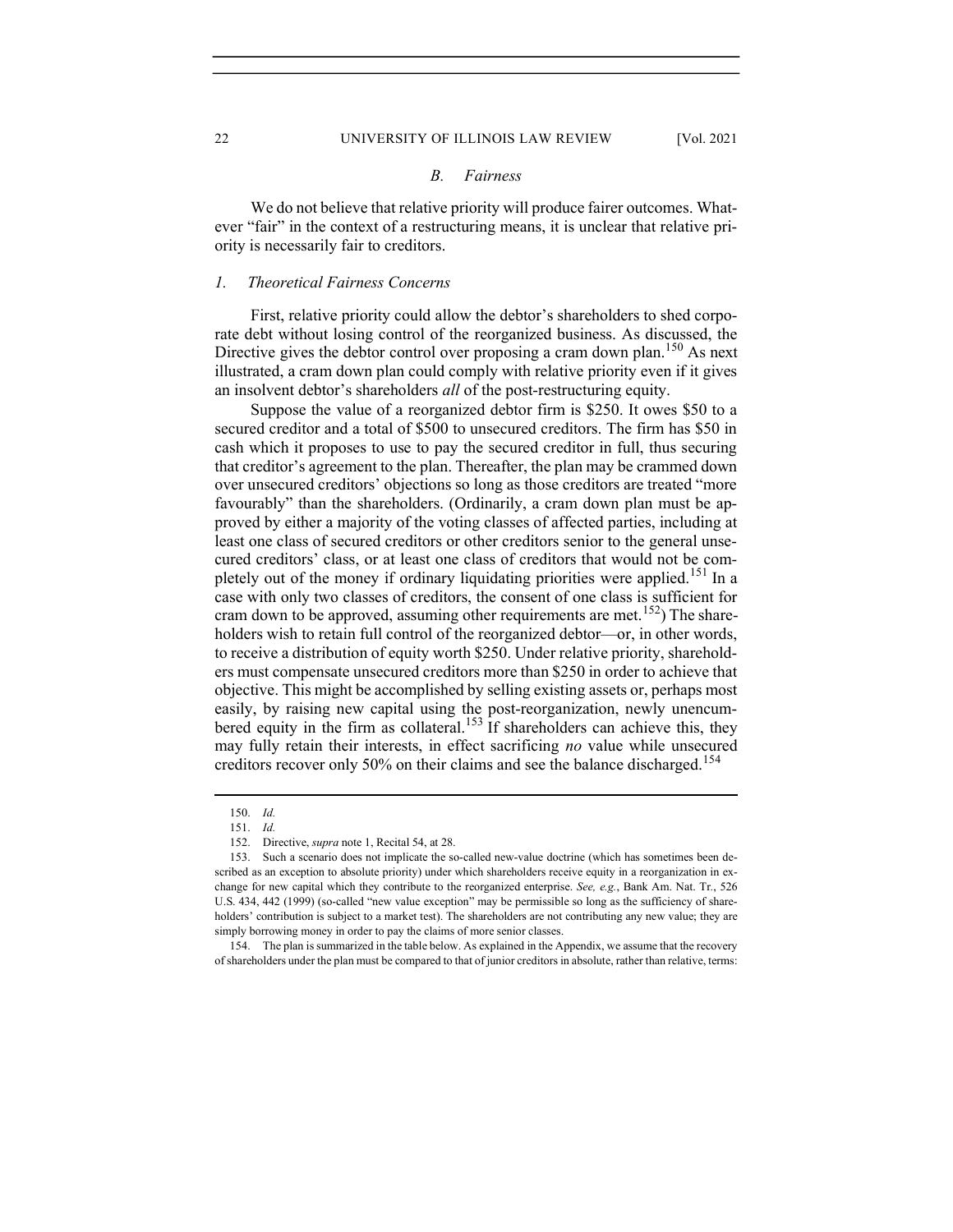#### No. 1] CORPORATE RESTRUCTURING 23

Examples of strategic or exploitative resort to insolvency might be even more extreme if creditors in a cram down may be forced to accept promises of future payment rather than immediate payment in cash or equity—as the Directive itself appears to contemplate.<sup>155</sup> Instead of selling assets or borrowing money so that creditors are paid at the time of the reorganization, the debtor in the previous example might propose to pay secured creditors in full with a stream of payments with a present value of \$50, and unsecured creditors with a stream of payments with a present value of \$255 (or whatever amount is necessary to satisfy relative priority's requirement that they be treated more favorably than equity). Shareholders can then keep all of the equity in the reorganized debtor, valued at only \$250. In such a case, shareholders would have successfully used insolvency to improve the financial condition of the debtor. The debtor entered insolvency owing \$550 and can exit owing only \$305. Presumably, the reduced debt-service payments improve its overall financial health, and thus fulfill the EU Commission's aims of preserving jobs and avoiding the loss of the debtor's aggregation of skills and experience.<sup>156</sup> Yet, it is hard to view this as a desirable outcome given that the shareholders have accomplished that end without themselves sacrificing any value.

Thus, at worst, relative priority operates as a "subsidy to highly leveraged structures."<sup>157</sup> Shareholders in an over-leveraged debtor may calculate the precise amount of debt that the company must reaffirm in insolvency in order to both secure buy-in from the requisite number of creditor classes and pass the "more favourable" test, and may then secure a discharge of the rest. Equally, because shareholders and management may be confident that they will be minimally penalized in the event of insolvency—with the ability to retain full control

| TABLE 2         |                                  |                                                                          |                                                                    |  |  |  |  |  |
|-----------------|----------------------------------|--------------------------------------------------------------------------|--------------------------------------------------------------------|--|--|--|--|--|
| Class:          | <b>Plan Provision:</b><br>Claim: |                                                                          | <b>Value of Recovery:</b>                                          |  |  |  |  |  |
| Senior creditor | \$50                             | \$50 in cash                                                             | 100% of claim                                                      |  |  |  |  |  |
| Junior creditor | \$500                            | \$250 in cash                                                            | 50% of claim                                                       |  |  |  |  |  |
| Shareholders    | N/A                              | 100% of equity in reorganized<br>business (valued at less than<br>\$250) | N/A (but receives less in absolute terms than<br>junior creditors) |  |  |  |  |  |

 155. The Directive does not specifically state that a promise of payment over time may satisfy relative priority's more favorable treatment standard, but does state, in the context of the alternative absolute priority's requirement that dissenting classes be paid in full, that "Member States should have discretion in implementing the concept of 'payment in full,' including in relation to the timing of the payment, as long as the principal of the claim and, in the case of secured creditors, the value of the collateral are protected." Directive, supra note 1, Recital 55, at 28 (emphasis added). That is mostly consistent with chapter 11. With the exception of a few classes of priority claimants, most significantly including employee wage claims, who have the right to demand payment in cash, 11 U.S.C. § 1129(a)(9), chapter 11 does not require immediate payment of senior classes to satisfy absolute priority. Creditors may instead be promised a stream of payments with a present value, as of the effective date of the plan, equal to the value of their collateral (for secured creditors) or the total amount of their claim (for unsecured creditors). § 1129(b)(2). The key difference is that it is unclear whether the Directive's minimum standard requires payment of the present value of a claim, or merely its face amount.

156. See Directive, supra note 1, Recital 2, at 18.

157. De Weijs et al., supra note 10, at 15–17.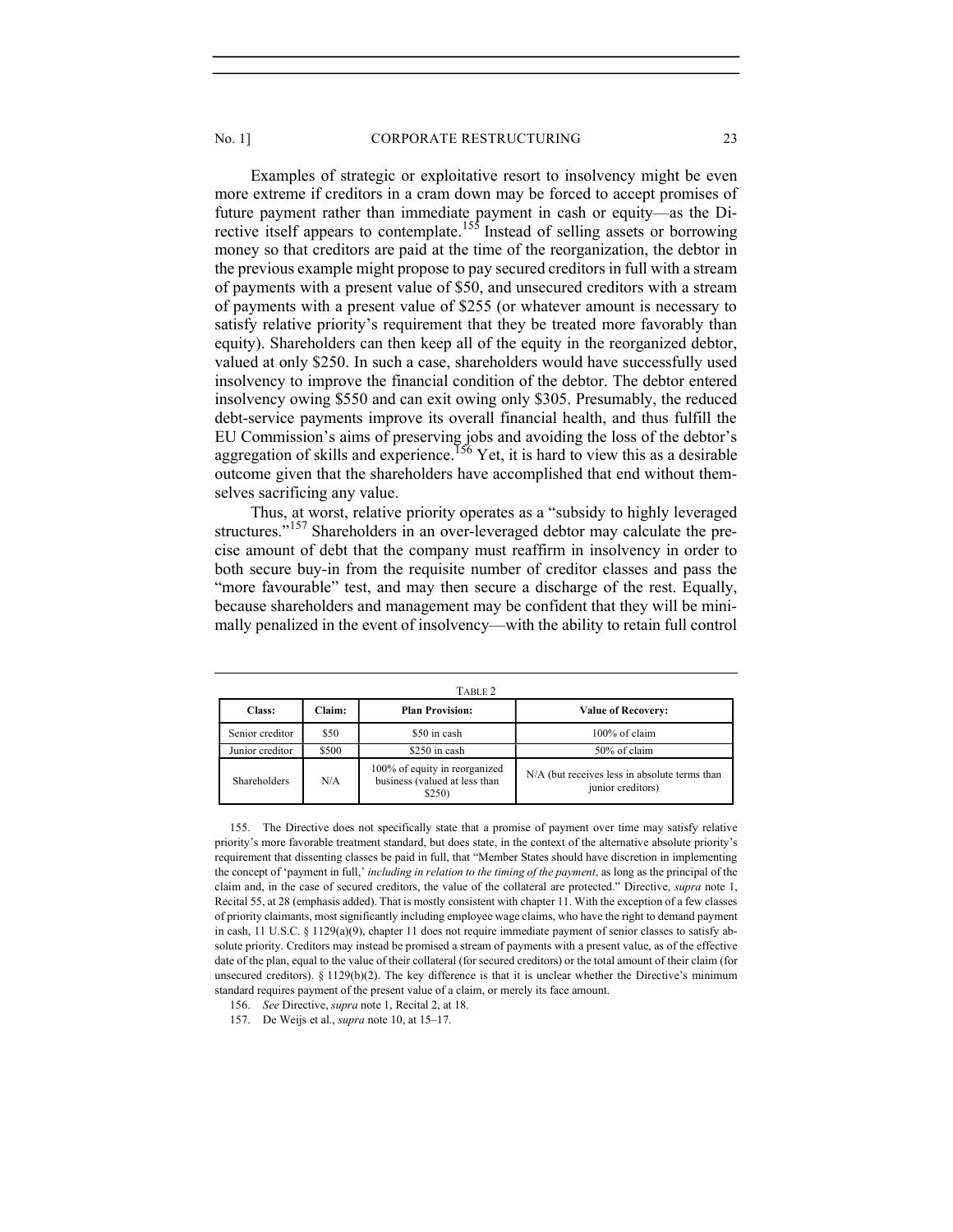of the company—relative priority may foster excessive risk-taking or other morally hazardous behavior on their part.158 Even if the EU Commission believes that "fairness" in insolvency is best served by routinely allowing shareholders to participate in reorganizations, it has not provided a justification for outcomes of this nature. The baseline assumption is that in each of these cases, shareholders in a liquidation would receive nothing.<sup>159</sup> The fairness of permitting such shareholders instead to retain all of the value in the company, while taking value from creditors without their consent, is certainly open to question.

These fairness concerns are particularly evident in cases involving solvent debtors. The EU Commission has emphasized that the Directive's restructuring mechanisms must be made available to potential debtors that are not balancesheet insolvent.<sup>160</sup> Firms should be able "to address their financial difficulties at an early stage, when it appears likely that their insolvency can be prevented and the viability of the business can be ensured."161 Indeed, some defenders of relative priority have attempted to distinguish the Directive's restructuring proceedings from chapter 11 on the basis that the Directive contemplates a new category of "pre-insolvency" restructurings.162 For such proceedings, it is claimed, the analogy to chapter 11 is inapt and the absolute priority rule inappropriate.<sup>163</sup> In fact, solvent debtor cases are not uncommon under chapter  $11.^{164}$  A court-supervised restructuring is a useful collective remedy and may prevent financial problems from worsening: for example, businesses facing mass tort claims may wish to gather plaintiffs into a single forum and fund a single settlement of those claims rather than face many years of continued and expensive litigation.<sup>165</sup> Equally, however, chapter 11 recognizes the danger of strategic resort to insolvency.166 The absolute priority rule mitigates that danger by requiring repayment of creditors in full for shareholders to keep their equity in the debtor; chapter 11 should not allow shareholders simply to seize value from others higher in the

 <sup>158.</sup> Cf. Steven L. Schwarcz, Too Big to Fool: Moral Hazard, Bailouts, and Corporate Responsibility, 102 MINN. L.REV. 761, 761 (2017) (observing the problem of moral hazard that "persons protected from the negative consequences of their risky actions will be tempted to take more risks.").

 <sup>159.</sup> See Directive, supra note 1, Recital 54, at 28.

 <sup>160.</sup> See id., Recital 2, at 18.

 <sup>161.</sup> Id., Recital 24, at 22.

 <sup>162.</sup> See, e.g., Stephan Madaus, Die Neue European Relative Priority Rule der Restrukturierungsrichlinie, RESTRUKTURIERUNGSRECHT (Mar. 12, 2019) (Ger.), https://stephanmadaus.de/2019/03/12/die-neue-europeanrelative-priority-rule-der-restrukturierungsrichtlinie-das-ende-des-europaeischen-insolvenzrechts/ [https://perma.cc/NUV9-9YGP].

 <sup>163.</sup> See, e.g., id.; Bob Wessels, The Full Version of My Reply to Professor de Weijs et al., DR. BOB WESSELS BLOG (Mar. 22, 2019), http://bobwessels.nl/blog/2019-03-doc10-the-full-version-of-my-reply-to-professor-de-weijs-et-al/ [https://perma.cc/J6ES-8EAD]. But see Vasile Rotaru, DROIT ET CROISSANCE, THE RESTRUCTURING DIRECTIVE: A FUNCTIONAL LAW AND ECONOMICS ANALYSIS FROM A FRENCH LAW PERSPECTIVE 15–16, 48 (2019).

 <sup>164.</sup> See Robert J. Keach, Solvent Debtors and Myths of Good Faith and Fiduciary Duty, 23-10 AM.BANKR. INST. J. 36 (Dec. 1, 2004), https://www.abi.org/abi-journal/solvent-debtors-and-myths-of-good-faith-and-fiduciary-duty [https://perma.cc/EFK8-42H6].

 <sup>165.</sup> See, e.g., In re Dow Corning Corp., 244 B.R. 673, 677 (Bankr. E.D. Mich. 1999).

 <sup>166.</sup> See, e.g., In re Integrated Telecom Express, Inc., 384 F.3d 108 (3d Cir. 2004).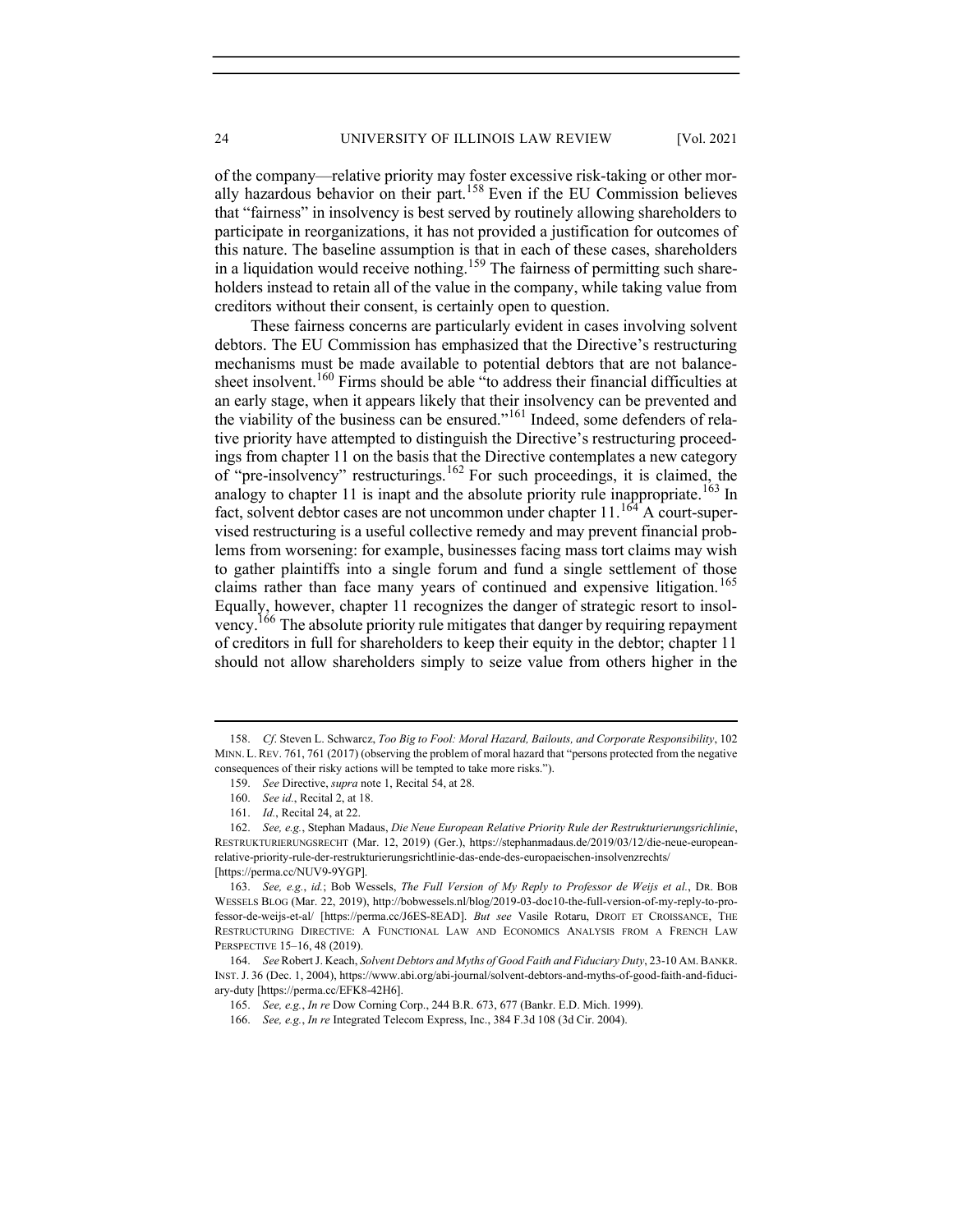capital structure.<sup>167</sup> The Directive, in contrast, would appear to permit shareholders in a solvent firm to shed debt or liability without themselves giving up any value. The Directive does recognize the potential for "misuse" and thus proposes gatekeeping access to restructuring proceedings behind a test of "likelihood of insolvency."168 Certainly, however, relative priority creates considerably greater incentives for strategic resort to insolvency than an absolute priority regime.

To some extent, this danger may be mitigated because one consequence of a cram down plan that gives all of the debtor's equity to its pre-insolvency shareholders would appear to be the return of valuation.<sup>169</sup> In most cases, however, that will be the kind of ceiling valuation described above, rather than the precise valuation required in a cram down.<sup>170</sup> Unlike plans that split equity among the various constituencies in the case, to assess the plan described above, the bankruptcy court or other relevant authority must compare the value of the equity awarded to the shareholders with the scheme of payments that is to be made to creditors. But it need only determine that the value of the equity does not exceed payments made to more senior classes. Shareholders have, therefore, at least some incentive to compromise given the potential undesirability of a valuation hearing—whether to avoid the direct litigation costs, or because valuation uncertainty creates a risk that they must "buy" the equity in the reorganized debtor with larger payments to creditors than they would like. In cases in which negotiation fails, however, it is worth noting that the shareholders' goal at a valuation hearing is exactly the opposite as under absolute priority. Shareholders who are seeking to retain the debtor's equity benefit from a *low-side*, not a high-side, valuation. In cases in which management appointed by pre-insolvency shareholders remains in place, or shareholders are otherwise able to control insolvency proceedings, relative priority thus creates the risk of abusive behavior designed to make the debtor seem *less* valuable.<sup>171</sup>

Last, we emphasize that we do not mean to imply, by stating that relative priority permits shareholders comparatively easily to procure a plan that favors their interests, that such an outcome is comparable to a negotiated plan under an absolute priority default rule. An absolute priority default rule conserves value by encouraging a negotiated outcome in which litigation over the plan is not required. This permits a speedier exit from bankruptcy and, likely, higher recoveries for the parties.<sup>172</sup> Because relative priority dispenses with the requirement for a full, going-concern valuation in a cram down, it lacks a penalty default rule that

 <sup>167.</sup> Chapter 11 also requires that a solvent debtor show a good faith purpose for commencing a bankruptcy case. In re SGL Carbon Corp., 200 F.3d 154, 163–65 (3d Cir. 1999).

 <sup>168.</sup> Directive, supra note 1, Recital 24, at 22; cf. id. art. 4(1), at 39.

 <sup>169.</sup> Id., Recital 49, at 27.

<sup>170.</sup> See supra notes 127–28 and accompanying text.

<sup>171.</sup> Cf. de Weijs et al., supra note 10, at 17 (noting that shareholders' ability to offer creditors only liquidation value incentivizes shareholder behavior that keeps liquidation value low, including by keeping valuable assets in bankruptcy-remote entities or engaging in "value-destroying" behavior). But cf. Dick, supra note 45, at 1499 (arguing that the incentive in a chapter 11 case of a creditor group that has taken control of the debtor prepetition is also to try to obtain a low-end valuation).

 <sup>172.</sup> A.B.A., BUS. BANKR. COMM., REPORT OF THE SELECT ADVISORY COMMITTEE ON BUSINESS REORGANIZATION 10 (2001).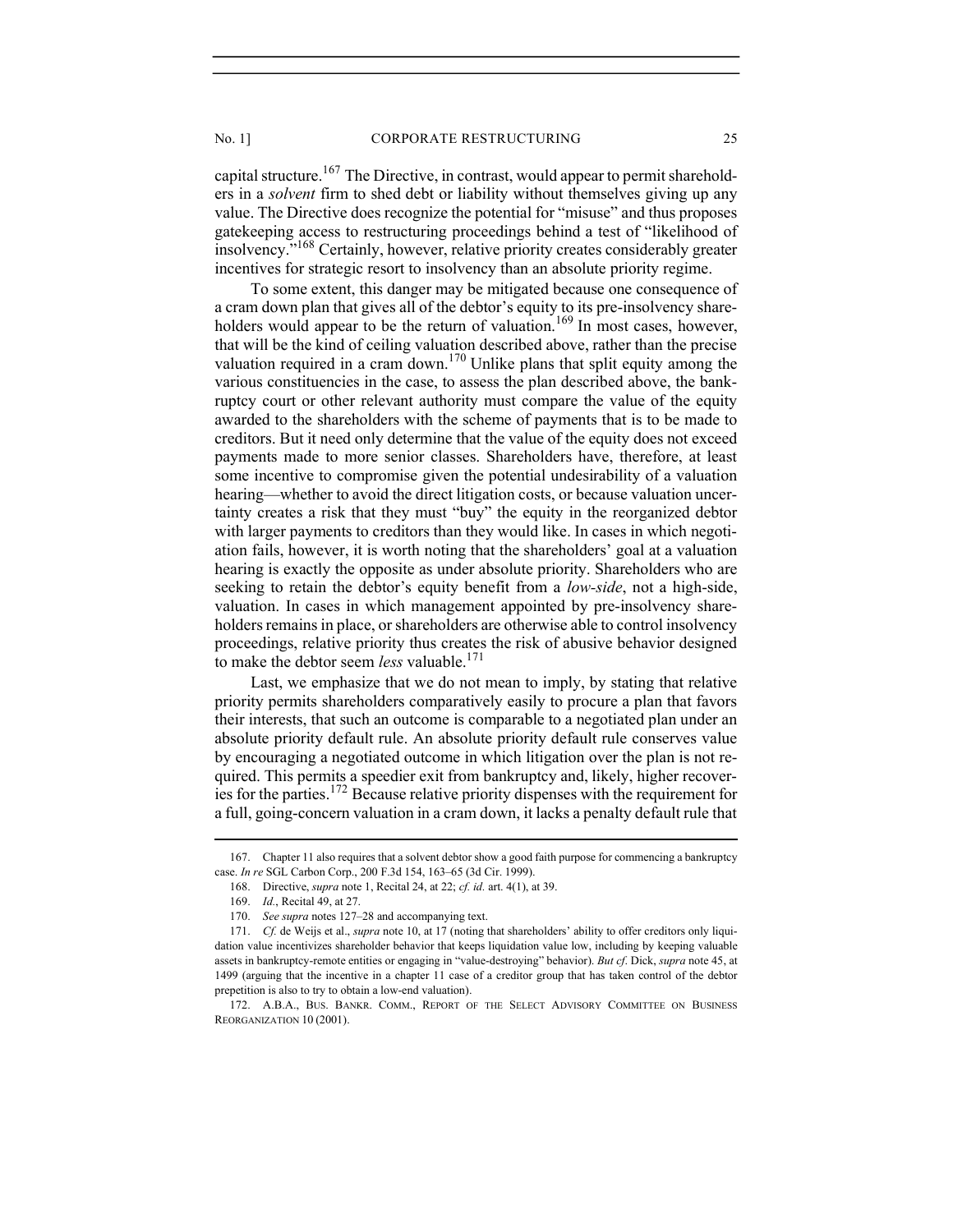would incentivize settlement. Parties are incentivized to stand firm in arguing for the maximum distribution permissible under the rules. Even without the requirement of a valuation hearing, however, that is likely to be an inefficient outcome. The need for judicial resolution is likely to prolong bankruptcy cases, and, accordingly, increase the direct and indirect costs to which debtors are subject.<sup>173</sup> Equally, because the adequacy of distributions must be litigated, bankruptcy cases are likely to be more expensive than if resolved consensually. Nor does the relative priority default rule serve to discourage strategic behavior by shareholders, as is the case under absolute priority—rather, as we have explained, it is likely to increase the potential for such behavior (as well as to increase the potential for pre-bankruptcy morally hazardous behavior $174$ ).

## 3. Evidence of Unfair Outcomes

Even as the fairness of relative priority is open to question at a theoretical level, so too is there empirical evidence for the unfairness of a relative priority rule. The debt-restructuring law of Brazil lacks absolute priority in the equivalent of a cram down.175 A plan of reorganization may be confirmed absent the consent of all classes of creditors so long as it is approved by a sufficient number of creditors and does not discriminate as among creditors within the dissenting class.176 There is no substantive requirement that senior classes receive full payment—or, indeed, any payment—before junior classes are paid.<sup>177</sup> Brazil also guarantees to the debtor the exclusive right to propose a reorganization plan.<sup>178</sup> The combination of debtor exclusivity and the lack of an absolute priority default rule causes Brazilian insolvency proceedings to be much lengthier than U.S. bankruptcies.<sup>179</sup> Substantively, it results in plans that largely leave in place the debtor's existing equity.<sup>180</sup> Indeed, one of us has been informed that when a debt-

 <sup>173.</sup> Supra notes 54–55 and accompanying text.

 <sup>174.</sup> See supra note 158 and accompanying text.

 <sup>175.</sup> Lei No. 11.101, de 9 de Feveriro de 2005, COL. LEIS REP. FED. BRASIL (arts. 45, 58) (Braz.); see, e.g., Jeffrey M. Anapolsky & Jessica F. Woods, Pitfalls in Brazilian Bankruptcy Law for International Bond Investors, 8 J. BUS. & TECH. L. 397, 429, 429 n.231 (2013).

<sup>176.</sup> Anapolsky & Woods, *supra* note 175, at 429. The voting requirements for a cram down plan are (1) approval by creditors holding half of the total amount of claims; (2) approval by two of the three classes provided for under Brazilian law; and (3) approval by over one-third of the creditors in the class that rejected the plan. Id. 177. Id.

 <sup>178.</sup> Id. at 423–24.

<sup>179.</sup> Jessica Nowak, The Power Struggle: Shareholder Rights in Brazilian Corporate Bankruptcy, 25 U. MIA. INT'L & COMP. L. REV. 339, 349 (2018).

<sup>180.</sup> Giuliano Colombo & Thiago Braga Junqueira, Ten Years of the Brazilian Bankruptcy Law: Some Lessons Learned and Some Wishes for Improvement, 1 EMERGING MKT. RESTRUCTURING J. 11, 12-13 (2016), https://www.clearygottlieb.com/-/media/organize-archive/cgsh/files/emerging-markets-restructuring-journal/ debut-issue-2016/3ten-years-of-the-brazilian-bankruptcy-code--lessons-challenges-and-prospects.pdf [https:// perma.cc/2G42-94LX] (finding that the debtor exclusivity in Brazil forces creditors to approve unfavorable plans and that a debtor's management and equity retain control of the company under Judicial Reorganization); Jamie Mason, Bye-Bye Brazil?, DEAL (Nov. 6, 2015), https://www.davispolk.com/files/graulich.the\_.deal\_.brazil.dec 15.PDF [https://perma.cc/S24P-SX3R] (finding that the debtor exclusivity in Brazil permits the controlling shareholder to retain valuable equity rights).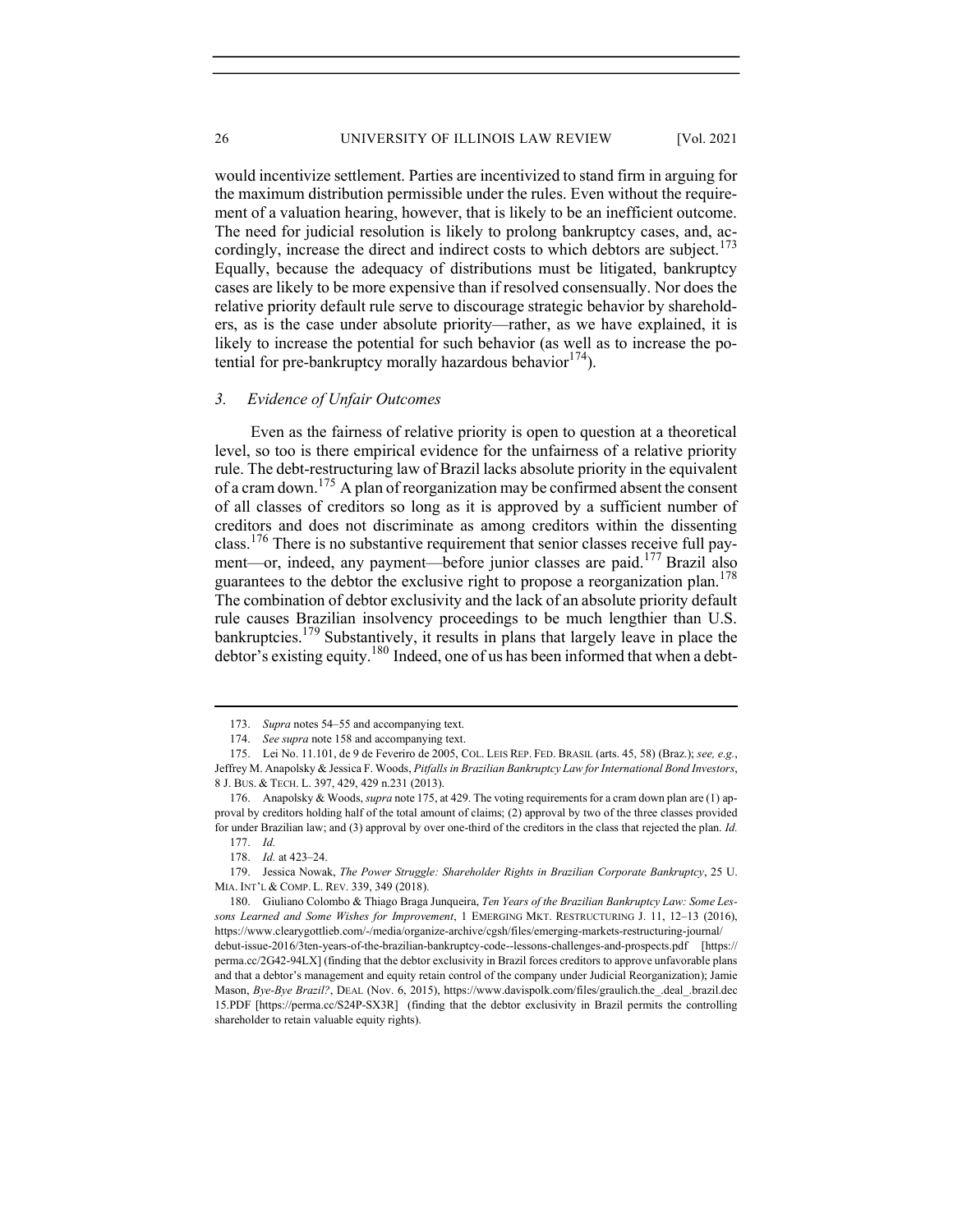restructuring case is filed in Brazil, the debtor's stock price actually rises.<sup>181</sup> Because Brazil's restructuring law lacks even relative priority, it is an imperfect analog to the Directive. Nonetheless, it suggests, as we have argued in this Article, that weak priority rules will tend to produce both lengthier and more costly

bankruptcy proceedings, and high recoveries for shareholders at the expense of creditors.

Finally, to the extent that the effect of relative priority is to depress creditor recoveries, debt investments in the European Union may become less attractive.<sup>182</sup> No insolvency system can be considered separate and apart from its ex ante effects on market participants.<sup>183</sup> There is abundant evidence that lenders' expectations of their potential recovery in the event of a liquidation affects their willingness to lend.<sup>184</sup> When Sweden, for example, experimented with a rule that permitted secured creditors in a liquidation to recover only 55% of the value of the collateral encumbered by floating liens, the ability of businesses to take on long-term debt quickly reduced.<sup>185</sup>

To be sure, the Directive guarantees that creditors receive at least as much in a reorganization as they would have received in a liquidation.<sup>186</sup> As observed, however, the value of that protection is minimal.<sup>187</sup>

 <sup>181.</sup> III Annual Conference, Discussion between Steven L. Schwarcz and Francisco Satiro, Professor of Commercial Law, University of Sao Paulo Law School.

 <sup>182.</sup> Arguably, therefore, Member States that add a relative priority reorganization mechanism alongside pre-existing liquidation regimes only make their lending climate more attractive. But while, in any individual case, a lender may be better off with a relative priority reorganization than with a liquidation, the overall impact on lenders' recoveries is uncertain given that the likely—and, indeed, the intended—effect of the Directive is to encourage more frequent resort to insolvency. Shareholders currently have strong incentives to avoid liquidation. As the EU Commission recognizes, the shadow of liquidation may have undesirable consequences—businesses may not take steps effectively to address financial difficulties while still manageable because shareholders fear the consequences of insolvency. At the same time, a restructuring law that is too solicitous of shareholders' interests, or too tolerant of strategic behavior, may work to disincentivize investment. It is unclear that the Directive strikes the correct balance. See generally Directive, supra note 1.

 <sup>183.</sup> Douglas G. Baird, Bankruptcy's Uncontested Axioms, 108 YALE L.J. 573, 589–92 (1998).

 <sup>184.</sup> See, e.g., Rafael La Porta, Florencio López-de-Silanes, Andrei Shleifer, & Robert W. Vishny, Legal Determinants of External Finance, 52 J. FIN. 1131 (1997) (finding that legal regimes with weak investor protections inhibit firms' access to external finance); Jun Qian & Philip E. Strahan, How Law and Institutions Shape Financial Contracts: The Case of Bank Loans, 62 J. FIN. 2803, 2804 (2007) ("For example, as creditor's ability to take collateral increases, bank loans are more likely to be secured by collateral, and tend to have longer maturity and lower interest rates."); Daniela Maresch, Annalisa Ferrando, & Andrea Moro, Creditor Protection, Judicial Enforcement and Credit Access 2, 9–10 (Eur. Cent. Bank Working Paper Series No. 1829, 2015).

 <sup>185.</sup> Geraldo Cerqueiro, Steven Ongena, & Kasper Roszbach, Collateral Damage? On Collateral, Corporate Financing and Performance 23 (Eur. Cent. Bank Working Paper Series No. 1918, 2016).

 <sup>186.</sup> Directive, supra note 1, Recitals 2, 49, at 18, 27; cf. Anapolsky & Woods, supra note 175, at 402, 426. 187. See supra note 45 and accompanying text (explaining that protection in the context of a chapter 11 cram down).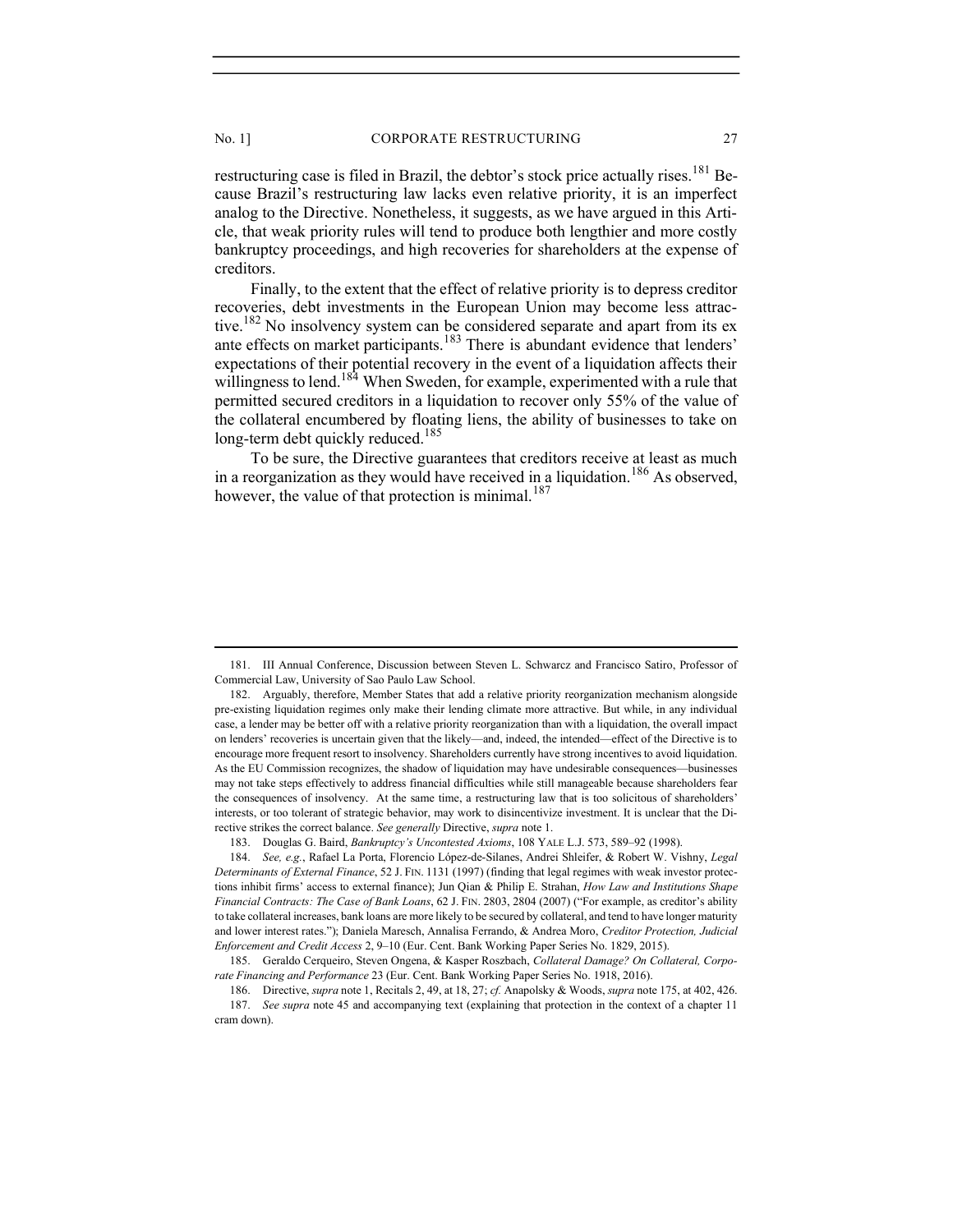#### 28 UNIVERSITY OF ILLINOIS LAW REVIEW [Vol. 2021

## V. THE COMMISSION'S UNDERSTANDING OF RELATIVE PRIORITY

# A. Relative Priority Compared to Chapter 11

One problem with analyzing relative priority under the Directive, as this Article has observed, is that it is far from clear what the relative priority provisions of the Directive actually mean—or, indeed, what exactly motivates them.<sup>188</sup> There is no systematic study explaining how the Directive will, or even should, work in practice.<sup>189</sup> Nor has scholarly commentary on relative priority included in-depth analysis of the Directive's actual provisions. Defenses of the Directive's approach frequently invoke chapter  $11.^{190}$  Yet, to the extent the EU Commission has attempted to analyze the Directive's consequences, it incorrectly compares relative priority to chapter 11's priority provisions.

For example, the Commission's analysis of relative priority appears to focus on how relative priority comports with chapter 11's priority provisions.<sup>191</sup> If any provisions of chapter 11 lack absolute priority, then (the Commission's argument goes) chapter 11 is a relative priority rule, and thus the Directive's relative priority should be a rational approach.<sup>192</sup> As this Article has made clear, chapter 11 only imposes absolute priority as a default rule. The majority of chapter 11 plans are confirmed on a consensual basis.<sup>193</sup> Chapter 11 permits consensual plans freely to depart from absolute priority and to implement whatever distributional rule the parties choose. <sup>194</sup> In other words, chapter 11's absolute priority default rule is designed to motivate consensual plans, not to ensure that such plans respect absolute priority.<sup>195</sup>

 190. See Rotaru, supra note 163, at 20 (arguing that the Directive "lack[s] a clear coherent intellectual foundation"); see also Stephen Lerner & Silvia Belovicova, How Does the EU Restructuring Directive Compare to Chapter 11?, NAT'L L. REV. (Nov. 6, 2019), https://www.natlawreview.com/article/how-does-eu-restructuring-directive-compare-to-chapter-11 [https://perma.cc/9BX9-UA6H].

191. Cf. de Weijs et al., supra note 10, at 1.

 192. The above argument is inferred by Steven L. Schwarcz based on his observations at the III Annual Conference, supra note 15.

193. Cf. ABI CHAPTER 11 COMMISSION REPORT, supra note 41.

 <sup>188.</sup> See Rotaru, supra note 163, at 20 (arguing that the Directive "lack[s] a clear coherent intellectual foundation").

<sup>189.</sup> R.J. de Weijs, A.L. Jonkers, & M. Malakotipour, A Reply to Professor Madaus, CORP. FIN. LAB BLOG (Mar. 15, 2019), https://corporatefinancelab.org/2019/03/15/a-reply-to-professor-madaus-the-new-european-relative-priority-from-the-preventive-restructuring-directive-the-end-of-european-insolvency-law/ [https://perma.cc/QS62-HSLH].

 <sup>194.</sup> See Lubben, supra note 143, at 582–84.

 <sup>195.</sup> Even in cases of cram down, absolute priority is not truly "absolute." U.S. bankruptcy law creates special priority status for favored groups of creditors. See id. at 602–03. Bankruptcy courts and practitioners have also, over time, come to incorporate features within chapter 11 that are accepted because they are believed to increase the likelihood of a successful and value-maximizing reorganization, but are nonetheless inconsistent with absolute priority in a strict sense. The bankruptcy court might, for example, permit a debtor to "roll-up" its prepetition obligations to a lender, granting such debt super-priority status, in exchange for the lender's agreement to extend debtor-in-possession financing that might otherwise not be available. Roe & Tung, supra note 78, at 1251–52. Similarly, bankruptcy courts routinely approve payments at the beginning of the bankruptcy case of the debtor's so-called "critical vendors"—typically suppliers without whose continued business the debtor could not function—again in effect transforming such unsecured claims into first-paid, super-priority claims, on the theory that the reorganization is benefited by ensuring those vendors are motivated to continue doing business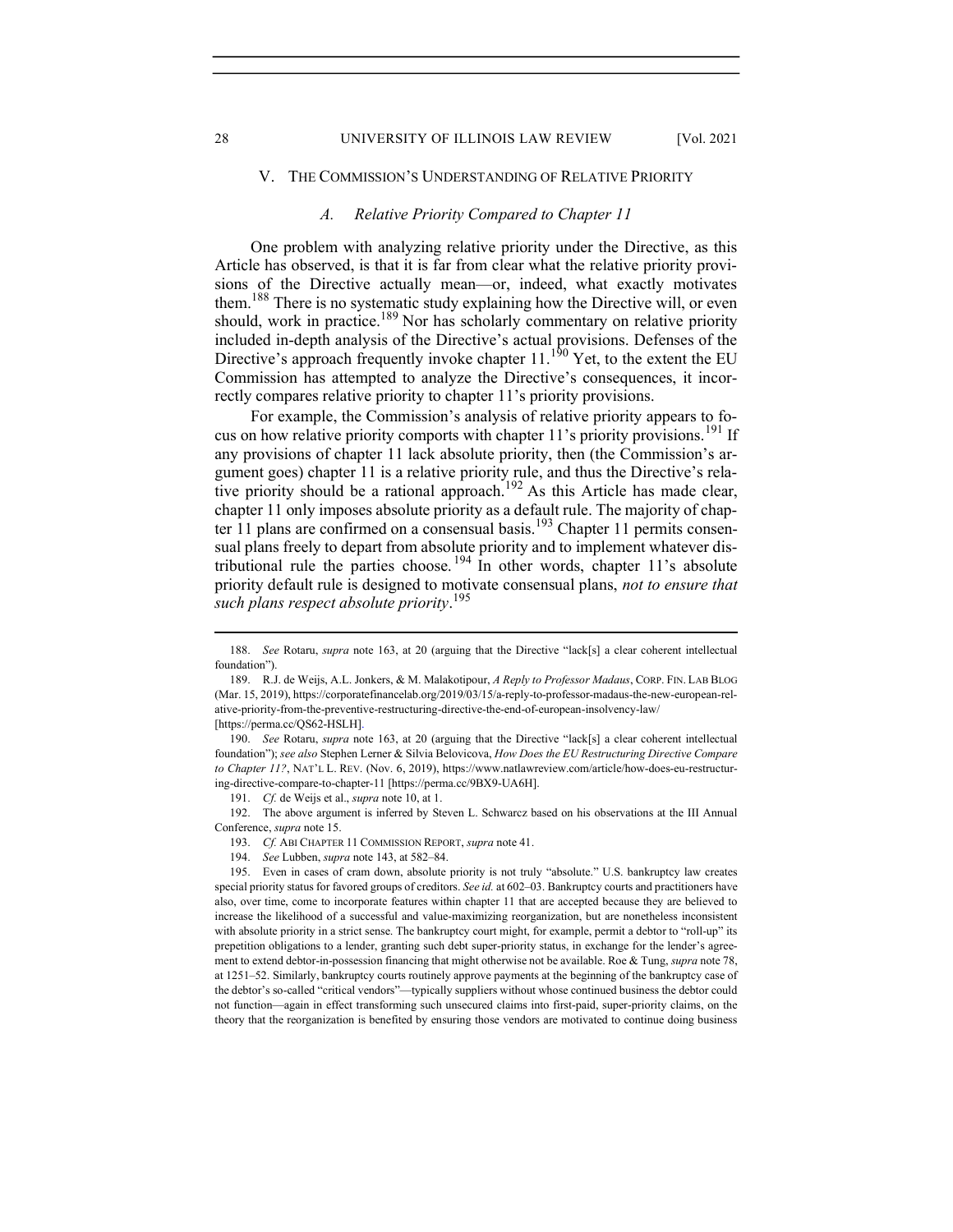#### No. 1] CORPORATE RESTRUCTURING 29

## B. The "Best-Interests" Test

Officials of the EU Commission also argue that the Directive's relative priority rule should protect creditors because it has a separate 'best-interest' test.<sup>196</sup> In a U.S. context, this test is virtually meaningless as real protection because it only requires that each nonconsenting creditor receives at least as much in the plan as it would receive in a chapter 7 liquidation<sup>197</sup>—a very low bar, and one that should be irrelevant to a reorganizing debtor's plan.198 The Directive's bestinterests test, described in Recital 52, starts out the same way: "[s]atisfying the 'best-interest-of-creditors' test should be considered to mean that no dissenting creditor is worse off under a restructuring plan than it would be . . . in the case of liquidation . . . . "<sup>199</sup>

Recital 52, however, continues on to explain that its reference to liquidation is not necessarily limited to "piecemeal liquidation," the chapter 7 standard, but also may include liquidation through a "sale of the business as a going concern" or some other "next-best-alternative scenario" to a restructuring plan.<sup>200</sup> The going-concern standard could provide greater protection for dissenting creditors. If the best-interests test is implemented so that Member State courts must make precise findings of fact to determine how much creditors would recover in a going-concern sale, then it might operate as a penalty default rule.<sup>201</sup> It is unclear, though, whether EU Member States need to enact that alternative standard in their national law. Recital 52 states merely that Member States "should be able to choose one of those thresholds when implementing the best-interest-of-creditors test in national law."<sup>202</sup> It is ambiguous whether the "thresholds" referenced are the piecemeal-liquidation versus liquidation as going-concern tests, to liquidation as against the "next-best-alternative" test, or to all three options. Nor is it clear whether Member States' choices are constrained by the nature of their preexisting liquidation or other insolvency procedures. Article 2(6) of the Directive, containing the substantive definition, suggests that may be the case, stating that the test requires that a creditor be no worse off under a restructuring plan "than such a creditor would be if the normal ranking of liquidation priorities under national law were applied, either in the event of liquidation, whether piecemeal or by sale as a going concern, or in the event of the next-best-alternative scenario

with the debtor. Id. at 1254–57. In fact, jockeying for priority among creditors might fairly be characterized as one of the central dynamics of chapter 11 reorganizations. See id. at 1236–43, 1270–79.

 <sup>196.</sup> See Axel Krohn, Rethinking Priority: The Dawn of the Relative Priority Rule and a New 'Best Interest of Creditors' Test in the European Union 16, SSRN (June 20, 2020), https://ssrn.com/abstract=3554349 [https:// perma.cc/LR32-KZY2].

 <sup>197. 11</sup> U.S.C. § 1129(a)(7).

<sup>198.</sup> See supra note 45 and accompanying text (explaining why this test provides only minimal protection).

 <sup>199.</sup> Directive, supra note 1, Recital 52, at 27.

 <sup>200.</sup> Id.

 <sup>201.</sup> See Krohn, supra note 196, at 14. Krohn observes, however, that the interplay between an enhanced best-interests test and relative priority risks impeding negotiation because parties lack a single clear guideline for negotiation; instead, they must "negotiat[e] a sweet spot between two uncertain hypothetical values." Id. at 17– 18.

 <sup>202.</sup> Directive, supra note 1, Recital 52, at 27.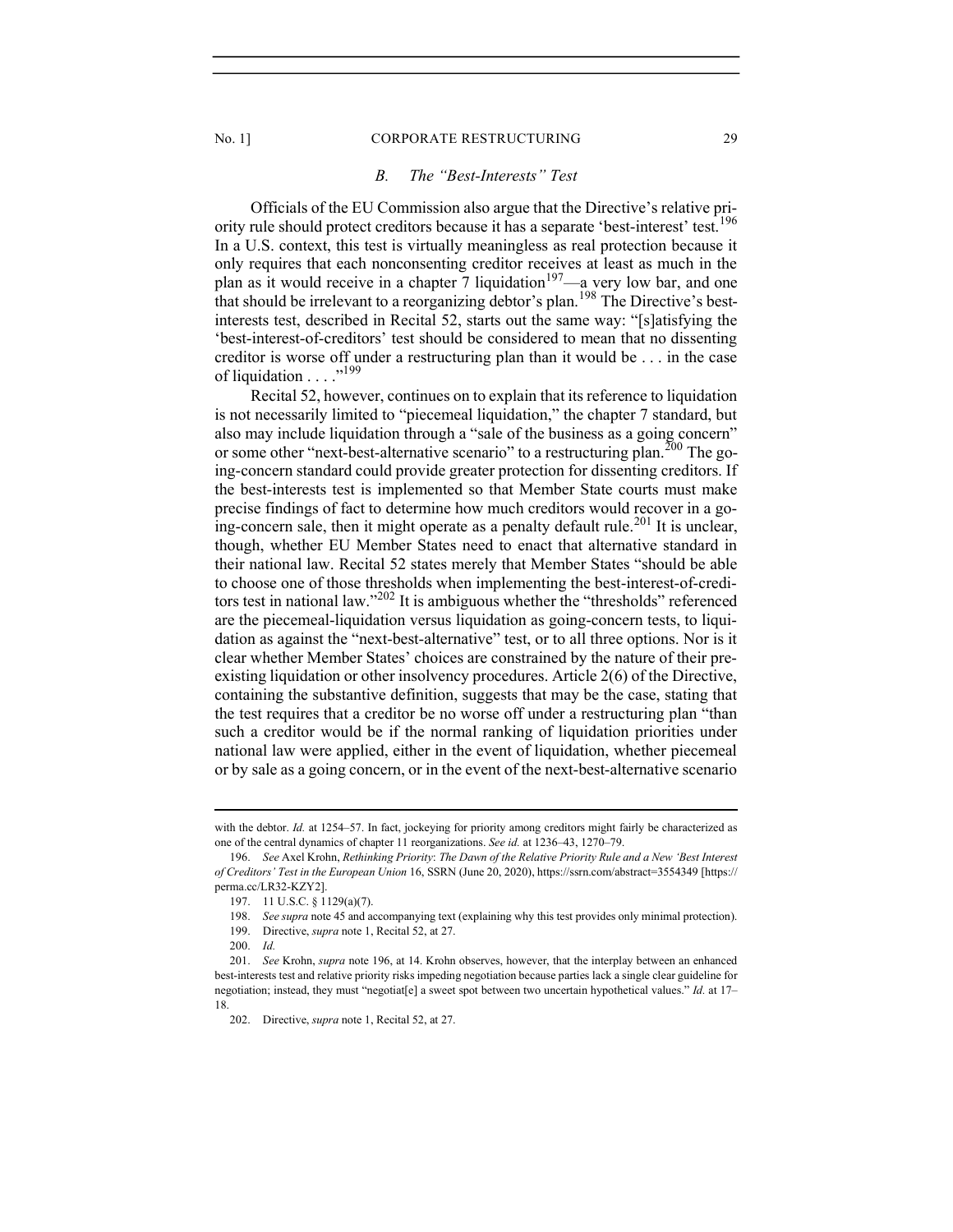if the restructuring plan were not confirmed." $^{203}$  Whether the best-interests test will actually protect dissenting creditors, therefore, is at best murky. Member States would need carefully to implement the best-interests tests before it could serve to increase the minimal negotiation incentives that a relative-priority default rule creates.

## C. Holdout Creditors

Proponents of relative priority additionally suggest that it will discourage holdouts among creditors (or at least provide a means for circumventing them).<sup>204</sup> The holdout problem is a "type of collective action problem in which certain creditors, such as vulture funds, refuse to agree to a reasonable debt restructuring plan that proposes to change critical terms, hoping to receive more than their fair share of a settlement." $205$ 

For the proponents' suggestion to be tenable, relative priority would have to address the holdout problem better than does absolute priority under chapter 11. That is unlikely because, as discussed below, chapter 11 very effectively solves the holdout problem through supermajority class voting. Indeed, a cram down default rule is irrelevant to the solution.

The debtor's ability to group creditors in classes and to obtain each class's approval by a supermajority vote<sup>206</sup> is otherwise generally sufficient to prevent holdout creditors from preventing a reorganization that is generally attractive to the class. And, if anything, the Directive gives debtors more classification flexibility than chapter  $11.^{207}$  The Directive suggests, for example, that an SME debtor might be permitted to group all its creditors into a single class.<sup>208</sup> A majority in amount of the claims within that class may be sufficient for approval (although Member States may also require approval by a majority in number of creditors within the class).<sup>209</sup> That flexibility should allow the debtor to "designate large enough classes of claims to prevent vulture funds (or similar holdouts),

 <sup>203.</sup> Id., art. 2(6), at 38. The text of Article 2(6) might also conceivably be read as a conjunctive test, requiring that the creditor both be no worse off than under a liquidation (either piecemeal or by a going concern sale as state law provides) and also no worse off than under the next-best-alternative to the plan, assuming that is something different. That interpretation, however, would seem to conflict with Recital 52, which suggests that Member States may make a choice in how they implement the best interests test.

 <sup>204.</sup> BEST PRACTICES, supra note 38, at 46–47; cf. Wessels, supra note 163.

<sup>205.</sup> Steven L. Schwarcz, Sovereign Debt Restructuring: A Model-Law Approach, 6 J. GLOBALIZATION & DEV. 343, 345 (2016).

<sup>206.</sup> See supra note 44 and accompanying text (observing that supermajority voting under chapter 11 is a vote of more than one-half in number and at least two-thirds in amount of the voting class members).

<sup>207.</sup> Compare Directive, supra note 1, art. 9(4), at 44 (ensuring affected parties are treated in separate classes reflecting sufficient commonality of interest, in accordance with relevant national law), with 11 U.S.C. § 1126(d) (stating a class of interests has accepted a plan if it is accepted by holder of such interests that hold at least two-thirds of allowed interest of such class).

 <sup>208.</sup> Directive, supra note 1, Recital 45, art. 9(4), at 26, 47.

 <sup>209.</sup> Id., Art. 9(4), at 44.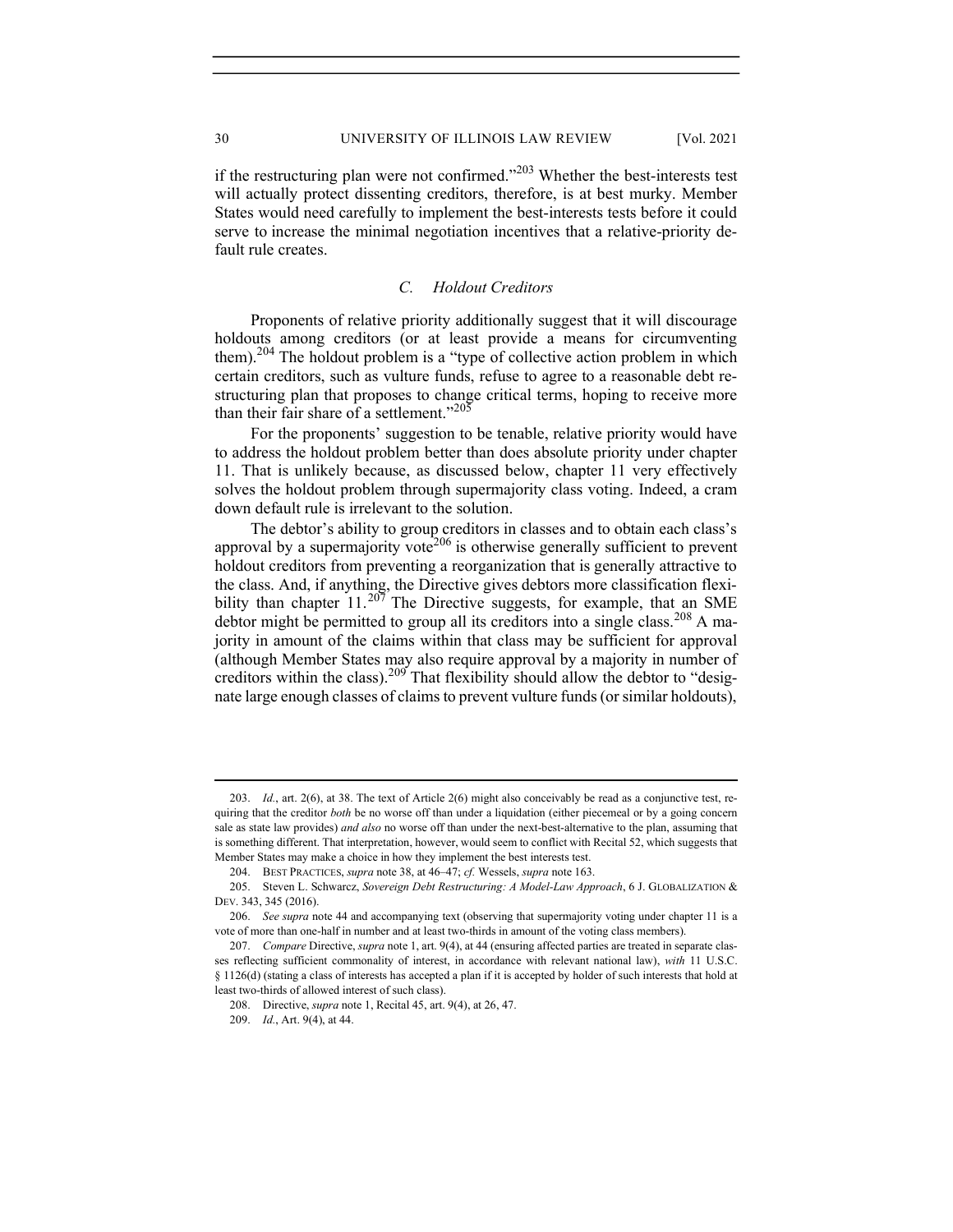as a practical matter, from purchasing enough claims to block a restructuring plan or otherwise control the voting."<sup>210</sup>

Our intention here is not to provide a focused critique of the Directive's classification provisions. Rather, we observe that, in light of the considerable power that the Directive affords debtors to bind dissenting creditors, a relative priority default rule should be unnecessary, and indeed appears to be irrelevant, to discourage holdout behavior.

# D. Small and Medium Sized Businesses

Finally, relative priority has been defended on the basis that it will lead to better outcomes in cases involving SMEs by making it easier for pre-insolvency owners to retain equity in the enterprise.211 Indeed, the language of the Recitals suggests this may have been among the EU Commission's foremost concerns in shaping the Directive and, perhaps, relative priority. The Recitals express concern, for example, that SMEs (which, under the Commission's definition, form the vast majority of debtors) are more likely to be liquidated than restructured because, while bearing higher costs than large enterprises, they do not have the financial resources to take advantage of effective but costly restructuring procedures.<sup>212</sup>

It is additionally theorized that owners of a distressed small business might otherwise avoid insolvency proceedings even if the business might successfully be restructured and continue to operate as a going concern because the restructuring would necessarily wipe out their ownership stake; presumably, the business owner will instead press on despite headwinds until troubles have mounted to the point that the business must be liquidated.<sup>213</sup> And restructuring small businesses that depend heavily on the expertise or efforts of their owners may be impossible if the restructuring means that the owner's role is eliminated.<sup>214</sup>

Here, commentators have diagnosed a genuine problem, but relative priority is the wrong solution. A small, closely-held business may represent the personal efforts of an individual owner (or family or small group of individuals) in a way that is not usually true of shareholders in a larger enterprise. In the ordinary case, the shareholders' status as residual owner of the firm—entitled to all the upside generated after the form has met its obligations—justifies the shareholders' position as the first group to suffer losses when those obligations cannot be

 <sup>210.</sup> Schwarcz, supra note 205, at 360. Dissenting creditors may still be protected by the best interests of creditors test. Directive, supra note 1, art.  $10(2)(d)$ , at 45. As we have discussed, however, the value of that protection is minimal. See supra notes 45, 152 and accompanying text.

 <sup>211.</sup> BEST PRACTICES, supra note 38, at 46–47; see Ignacio Tirado & Riz Mokal, Has Newton Had His Day? Relativity and Realism in European Restructuring, 74 EUROFENIX 20, 22 (2018–2019), https://abi-globalinsolvency.s3.amazonaws.com/resource-articles/Eurofenix\_74\_Winter\_2018-2019-EU-Cross-Class\_Cram-Down.pdf?aVaD9SrC976VS1fkJlM4UGu\_KrXfveu3 [https://perma.cc/338U-UA2Y].

<sup>212.</sup> Directive, supra note 1, Recital 17, at 21; cf. ABI CHAPTER 11 COMMISSION REPORT, supra note 41, at 12 (discussing a common critique of chapter 11, that the high cost of restructuring may be out of reach of small businesses).

<sup>213.</sup> See BEST PRACTICES, supra note 38, at 46-47.

 <sup>214.</sup> See Tirado & Mokal, supra note 211, at 22.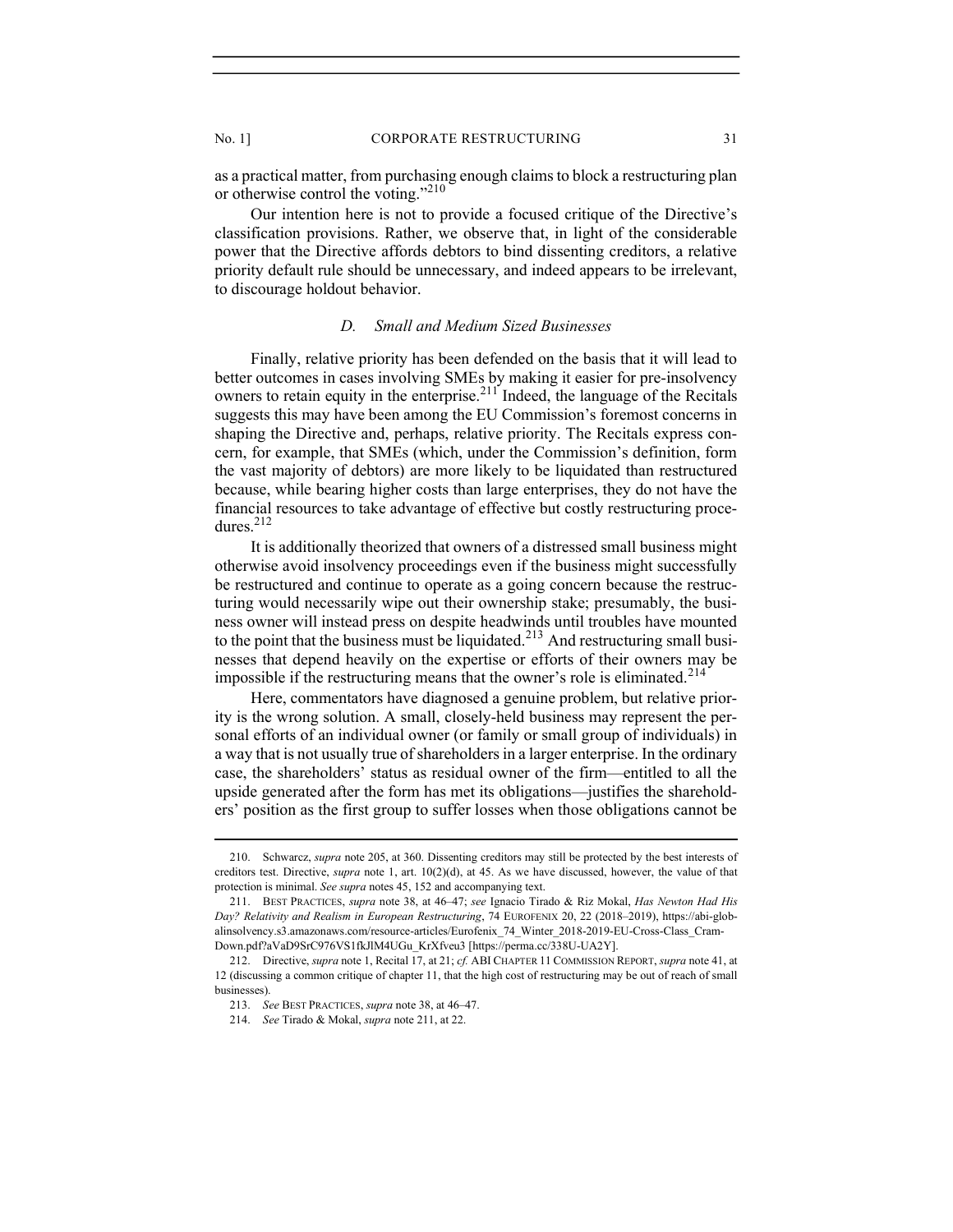satisfied.<sup>215</sup> That calculus may differ when the business is the livelihood of its individual owner.<sup>216</sup> Equally, a traditional reorganization in which some or all of the equity in the firm is transferred to its former creditors may be impractical because creditors—and, in particular, trade and industry creditors—may not want to hold equity in an otherwise closely-held business.<sup>217</sup>

The United States has recently recognized these realities by amending chapter 11 to permit small business debtors to choose to be treated in similar fashion to an individual consumer debtor.<sup>218</sup> Consistent with a focus on closelyheld businesses that represent an individual or family's sweat equity, eligibility for new subchapter V of chapter 11 is limited to businesses (other than real estate businesses) with less than \$2.7 million dollars in aggregate liabilities.<sup>219</sup> Distributions to creditors in such a case are made based on a so-called "best efforts" principle, rather than according to absolute priority.<sup>220</sup> Debtors may keep their assets (including the business's equity) if they devote their disposable income to repaying creditors as much as is possible for a set period of time—typically between three to five years—pursuant to a court approved repayment plan.<sup>221</sup> The funds paid out under the plan are paid in accordance with absolute priority but the debtor's prepetition equity is not disturbed.<sup>222</sup> This system has the additional advantage that plans of reorganization may be both highly standardized and approved in more streamlined proceedings, such that litigation costs and other fees associated with reorganizations may be substantially less than in a traditional reorganization.

In contrast, the Directive's relative priority approach applies to debtors of any size—and thus to large institutional shareholders as much as family business owners.223 Nor would it be justified for Member States to adopt a rule of relative

217. See Craig, supra note 216, at 807.

222. 11 U.S.C. § 1191.

 <sup>215.</sup> See BEST PRACTICES, supra note 38, at 32.

 <sup>216.</sup> See, e.g., Small Business Bankruptcy: Assessing the System: Hearing Before the Subcomm. on Oversight, Agency Action, Fed. Rts. and Fed. Cts. of the S. Comm. on the Judiciary, 115th Cong. (2018) (statement of Craig Goldblatt, Partner, Wilmer Cutler Pickering Hale & Dorr LLP), https://www.judiciary.senate.gov/imo/media/doc/Goldblatt%20Testimony.pdf [https://perma.cc/E7ZL-XA74]; see also Michelle Craig, The New Value Exception: A Plea for Modification or Elimination, 11 EMORY BANKR. DEV. J. 781, 812, 816–17 (1995) (calling for small business owners to be permitted to retain value in bankruptcy cases based "sweat equity" and provisions that support such an exception).

<sup>218.</sup> See 11 U.S.C. §§ 1181-1195 (subchapter V of chapter 11). Chapter 12 of the Bankruptcy Code, substantially identical in approach, has been available to owners of family farms or fisheries since 1986. §§ 1201– 1232.

 <sup>219. 11</sup> U.S.C. §§ 101(51D), 1182. This threshold has been temporarily raised to \$7.5 million by the CARES Act. Id.; Coronavirus Aid, Relief, and Economic Security Act, Pub. L. No. 116-136, § 1113, 134 Stat. 281, 310 (2020).

<sup>220.</sup> Ralph Brubaker, The Small Business Reorganization Act of 2019, BANKR. L. LETTER., Oct. 2019, at 1, 14.

<sup>221.</sup> Compare 11 U.S.C. §§ 1181-1195 with §§ 1301-1330 (providing for similar court-approved repayment plans for individual debtors). At the end of the plan period, the debtor receives a discharge of most categories of debt. § 1192. Excluded are long term debts, such as mortgage debts, on which the last payment due postdates the last payment to be made under the plan. Id.

<sup>223.</sup> See Directive, supra note 1, Recital 1, at 18 (noting Directive application to both entrepreneurs and enterprises).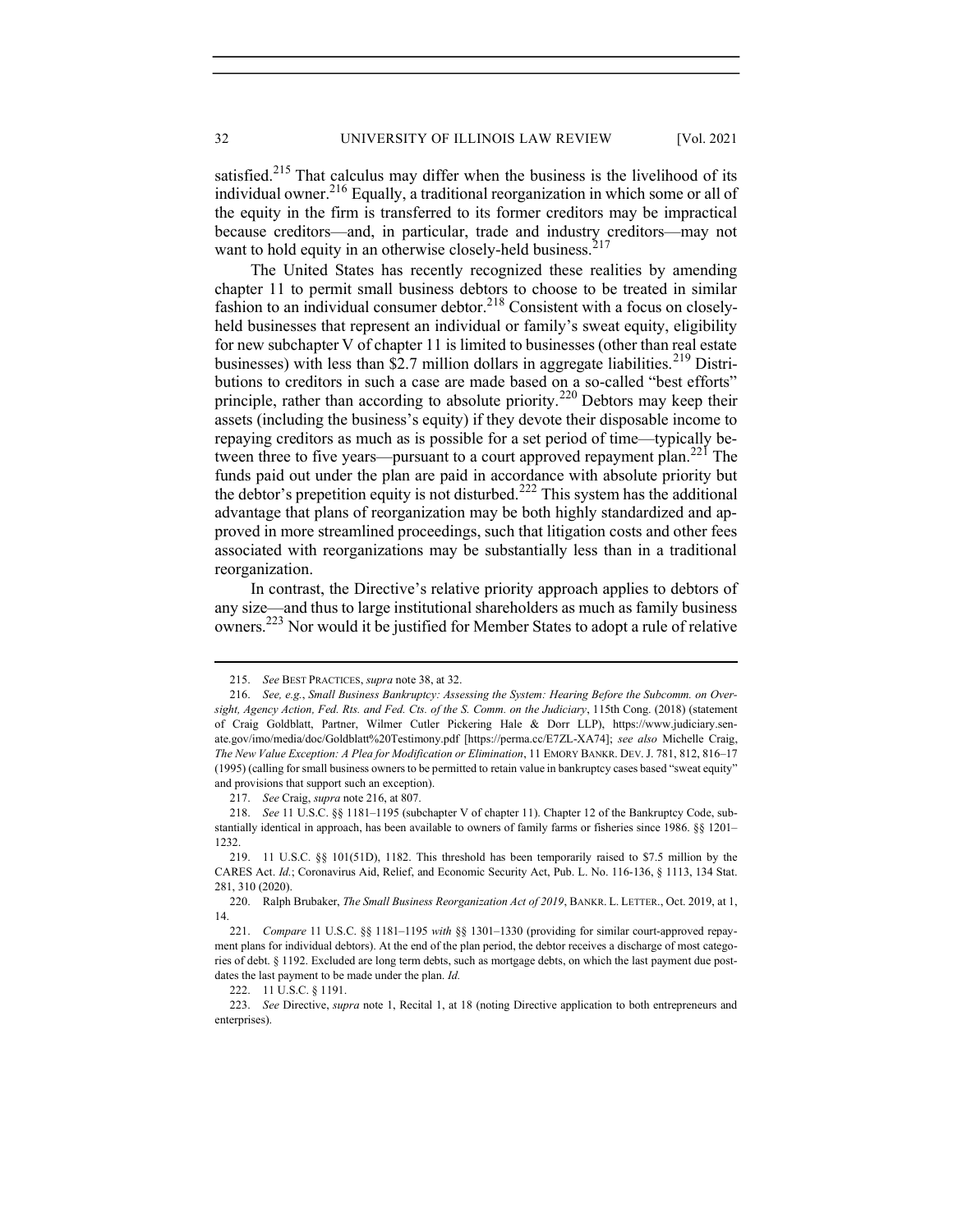priority limited only to SMEs. First, as we have explained, the EU definition of an SME likely sweeps far more broadly than under chapter 11, and thus cannot be justified based on the same concern for individual sweat equity.<sup>224</sup> And even in cases involving small, closely -businesses, the Directive's relative priority standard does not even guarantee that small business owners will be able to keep the equity in their businesses, since they must first provide "more favourable" treatment to all senior classes of creditors.<sup>225</sup> For some small business debtors, that may be prohibitively expensive. Additionally, as we have noted, by discouraging settlement, relative priority makes the process of achieving such a plan more contentious and expensive. The more complex and bespoke a restructuring mechanism, the more likely it is to be out of the reach of a distressed small business.

# VI. CONCLUSION

As one commentator has noted, the Directive is something of an intellectual hotchpotch.<sup>226</sup> Regardless, we favor its central professed goal of maximizing the value of a financially distressed but economically viable enterprise through reorganization as a going concern, as an alternative to a value-destructive liquidation.<sup>227</sup> Chapter 11 has its flaws, but it generally works well to maximize that value.228 The Directive's key proposed innovation over chapter 11, using relative priority as a default rule, however, cannot be justified by any principle of value maximization.

Relative priority under the Directive also appears to reflect a belief that fairness requires a commitment within insolvency law itself that all stakeholders should share losses in the event of financial distress, rather than beginning from a presumption (albeit a rebuttable one) that losses should fall according to underlying nonbankruptcy rights and priorities. As we have explained in this Article, we believe that a relative priority default rule is antithetical to fairness. But we recognize that others may differ on that issue. What does seem undeniable is that relative priority will scramble the usual incentives that shape bargaining in insolvency, which takes place in the shadow of an absolute priority default rule. It seems that the Directive's "innovative" relative priority default rule has not benefited from sufficient thought or study. We believe that its consequences are likely to be undesirable.

Chapter 11 facilitates reorganizations with lower transaction costs because all parties are likely to agree that a consensual resolution is preferable to resolution by the bankruptcy court applying the perhaps heavy-handed default rule for which the Code provides. Relative priority both lifts that shadow and creates

<sup>224.</sup> See supra notes 136–39 and accompanying text.

<sup>225.</sup> See Directive, *supra* note 1, Recital 55, at 28.

<sup>226</sup>. See Rotaru, supra note 163, at 20.

 <sup>227.</sup> See Directive, supra note 1, Recital 2, at 18.

 <sup>228.</sup> See Gilson, supra note 51, at 23–25.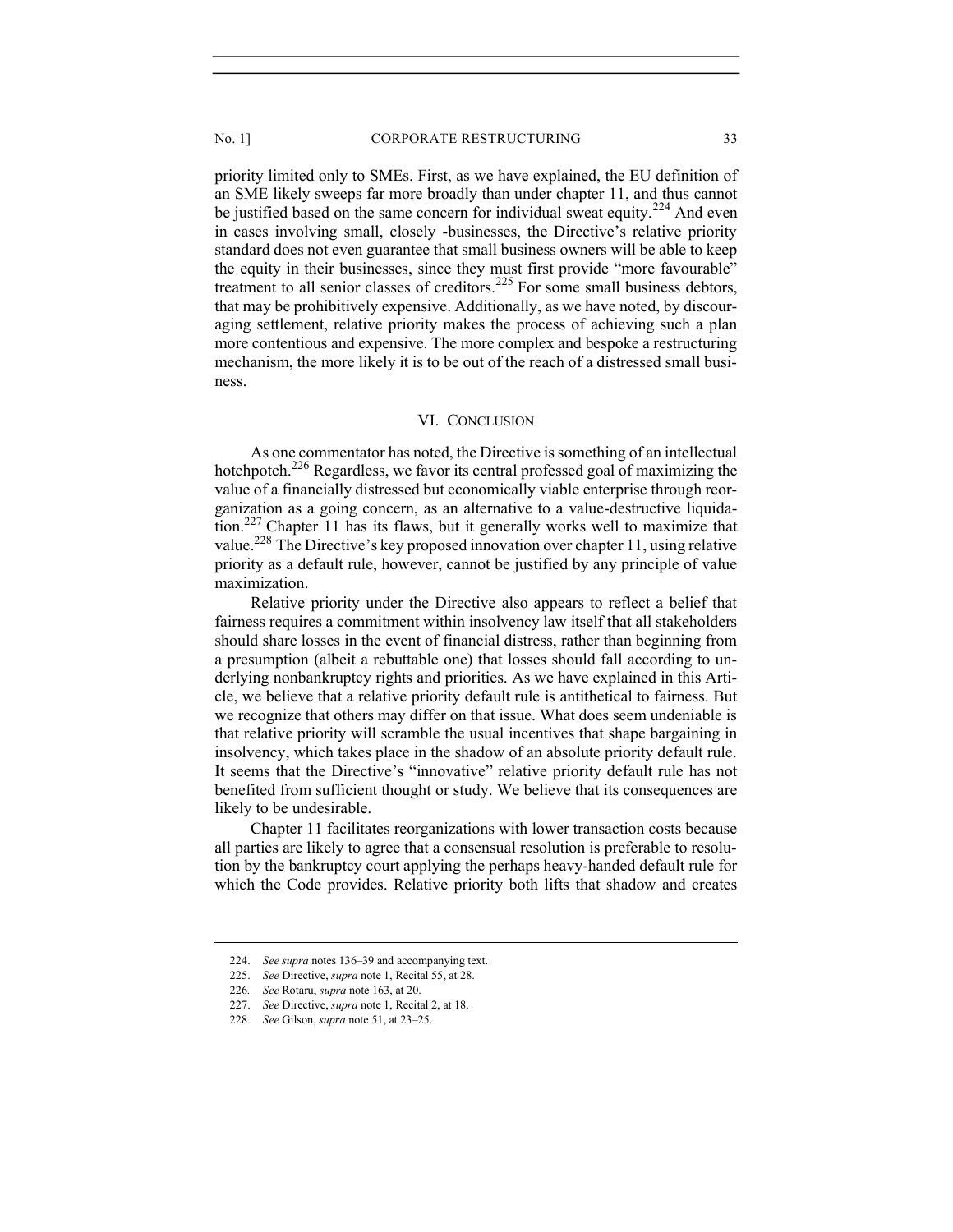opportunities for strategic maneuvering by debtors at the expense of other, disfavored classes. We think that is likely to lead to more litigious and thus more expensive insolvency proceedings—exactly the opposite of the EU Commission's professed goal.<sup>229</sup> If Member States follow the Commission's lead and adopt relative priority, it is too early to predict what the broader consequences will be. The evidence is clear, however, that open and accessible lending markets require robust and reliable protections for creditors.<sup>230</sup> If we are correct that relative priority will adversely disrupt lenders' expectations, then it may make borrowing in the EU both more difficult and more expensive.

## **APPENDIX**

This Appendix explains the difficulty of applying a relative priority standard when comparing distributions made to creditors with distributions made to shareholders in a cram down plan.

As the Article explains, we assume that the general methodology for analyzing whether a plan of reorganization complies with relative priority will be to compare the percentage recovery under the plan for senior classes to that provided for junior classes. A plan that provides that senior creditors recover sixty cents on the dollar (or 60% of the value of their claims) while junior creditors recover forty cents on the dollar (or 40% of the value of their claims) complies with relative priority because the percentage recovery of the senior creditor class exceeds the percentage recovery of the junior creditor class. We explain in the Article that a plan structured in this way does not require a precise valuation of the debtor, but merely an imprecise ceiling valuation; for this reason, there is no penalty default rule to discipline negotiation over the plan.<sup>231</sup>

The greater difficulty arises when comparing creditor distributions to equity distributions. Here, the more logical variant of relative priority discussed above breaks down because a distribution to equity cannot readily be measured as a percentage recovery. Equity's claim on a business is simply the residual value after all other claims are satisfied.<sup>232</sup> From that perspective, attempting to compare a plan of reorganization's distributions to creditors and to equity would be like comparing apples to oranges.

In theory, a comparison might be accomplished by trying to value the equity in the business immediately before (or as of the moment of the commencement of) the insolvency proceeding—the time at which the claims of creditors are fixed. This methodology would require valuation hearings in cram down cases, as in chapter 11, at least in cases in which a distribution to equity is proposed. In practice, however, it does not appear that conventional methods to

 <sup>229.</sup> See Directive, supra note 1, Recital 6, at 19.

 <sup>230.</sup> Id., Recitals 45–47, at 26.

 <sup>231.</sup> See supra notes 123–28 and accompanying text.

<sup>232.</sup> See, e.g., WILLIAM T. ALLEN & REINIER H. KRAAKMAN, COMMENTARIES AND CASES ON THE LAW OF BUSINESS ORGANIZATION 146 (5th ed. 2016).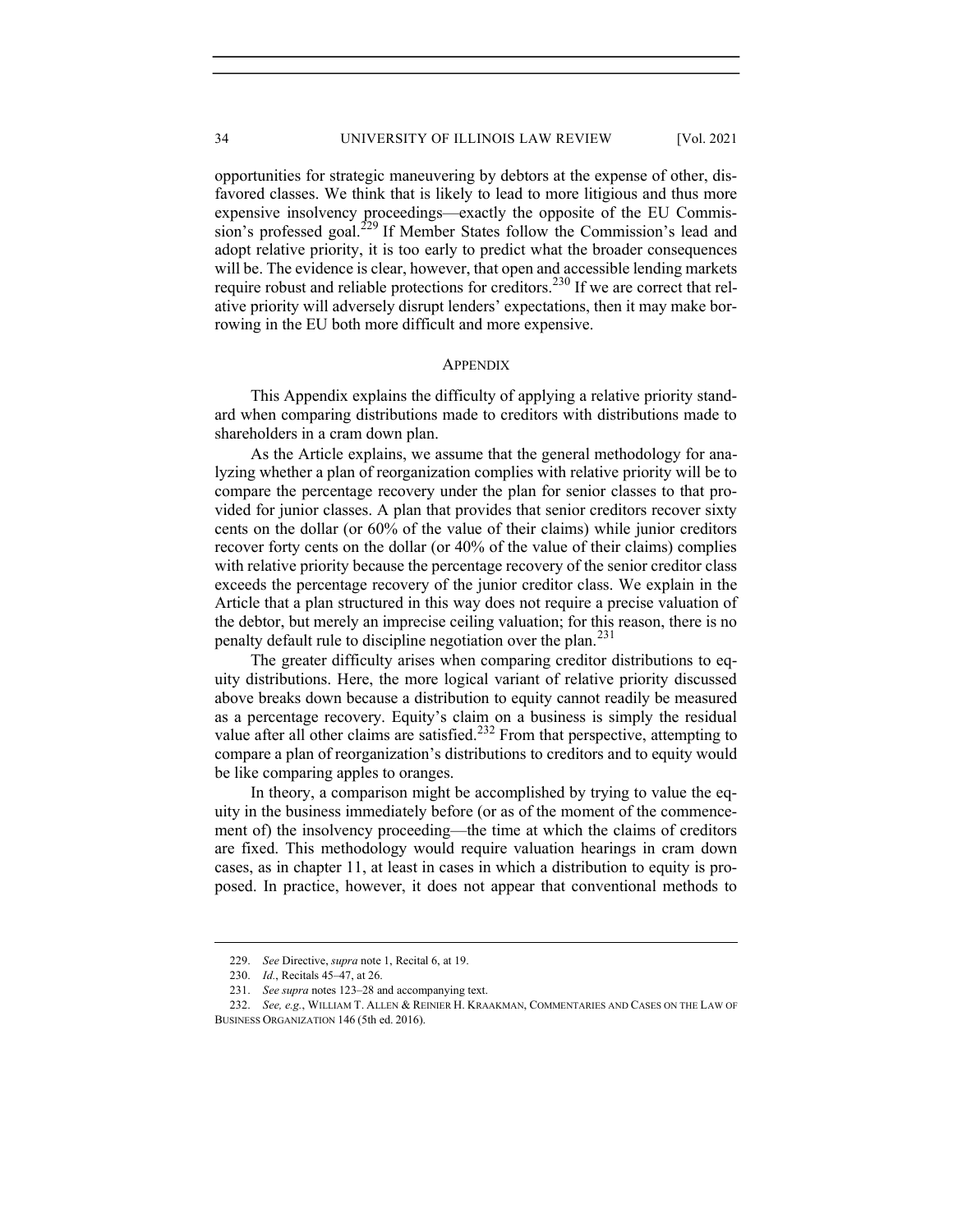value equity's ownership rights to the business are workable. The Directive permits firms to restructure only if they have a "likelihood of insolvency," $233$  and thus are presumably struggling or unable to pay their debts as they come due. But a traditional DCF analysis assumes the business's ability to keep operating as a going concern.<sup>234</sup> A DCF analysis builds from a business's estimated future cash flow; the value of that income stream for a business that cannot keep operating without an insolvency proceeding is likely zero or close thereto (subject only to the option value attributable to a possible turnaround).<sup>235</sup> Even if insolvency is not imminent, there are additional complicating factors in conducting such a valuation, including the need to account for the increased cost of capital for a distressed business.<sup>236</sup> Similarly, valuation based on comparable companies or transactions poses difficulties. The closer a business is to insolvency, the more likely the business "has a figure for net earnings, operating income, or operating cash flow that is not meaningful (i.e., negative, positive but very small, or extremely unstable)."237 It will be difficult to find good comparables for such a

Another possible standard to try to assess whether a distribution to a creditor class is "more favourable" than that made to equity would be crude: simply to compare the raw amounts paid under the plan.<sup>239</sup> For example, a creditor class that would be paid 200 dollars under the plan would be deemed to be treated more favorably than equity so long as the value of the property distributed to shareholders is less than 200 dollars.<sup>240</sup> Again, a plan of reorganization can be crafted that satisfies this standard without requiring a valuation of the debtor.

business that can themselves be reliably valued.<sup>238</sup>

 240. Professor Stephan Madaus, one of the most prominent proponents of relative priority, has suggested that the "more favourable" standard could be applied in this way. Stephan Madaus, Remarks at the Conference on Deviating from Absolute Priority, University of Amsterdam (Feb. 24, 2020) (notes on file with Jonathan M.

 <sup>233.</sup> Directive, supra note 1, Recital 24, art. 4(1), at 22, 39.

 <sup>234.</sup> ASWATH DAMODARAN, INVESTMENT VALUATION 437 (3d ed. 2012).

<sup>235.</sup> Cf. id. at 632 (explaining that alternative valuation techniques must be used in such a situation).

<sup>236.</sup> Israel Shaked & Allen Michel, Valuing the Financially Distressed Firm, 18 AM. BANKR. INST. J. 34,

<sup>35 (1999).</sup> 

 <sup>237.</sup> Id. at 34.

 <sup>238.</sup> See id.

 <sup>239.</sup> One other possibility might be to cap the amount of equity that shareholders may retain in the debtor according to the recovery of the next most senior class. For example, if general unsecured creditors will recover seventy cents on the dollar under the plan, then shareholders may retain no greater than 70% of the equity in the reorganized debtor under the plan. We are not aware of any proponent of relative priority that has endorsed this possibility, but at least one commentator has suggested it as a possible way of implementing the Directive's standard. Alexander Bornemann, German Ministry of Justice, Remarks at the Conference on Deviating from Absolute Priority, University of Amsterdam (Feb. 24, 2020) (notes on file with Jonathan M. Seymour); Alexander Bornemann, "The Debate over Priority Rules Read Through the Lense of National Lawmakers" (presentation, Conference on Deviating from Absolute Priority, University of Amsterdam, Feb. 24, 2020), https://acle.uva.nl/binaries/content/assets/subsites/amsterdam-center-for-law--economics/conferences/apr-conference-2020/bornemann\_apr\_fin.pdf [https://perma.cc/CZ45-299Y]. This approach likely again requires only imprecise floor and ceiling valuations; for example, if shareholders are to retain 70% of the equity in the reorganized debtor, the bankruptcy court must establish that distributions to creditors will result in them being paid at least seventy cents on the dollar, but it need not know the creditors' exact recovery. We also believe this approach potentially poses significant fairness problems—for example, in a case in which shareholders seek to retain 70% of the equity in a reorganized debtor of very great value while paying the next most senior creditor class 70 cents on the dollar on a comparatively much smaller claim.